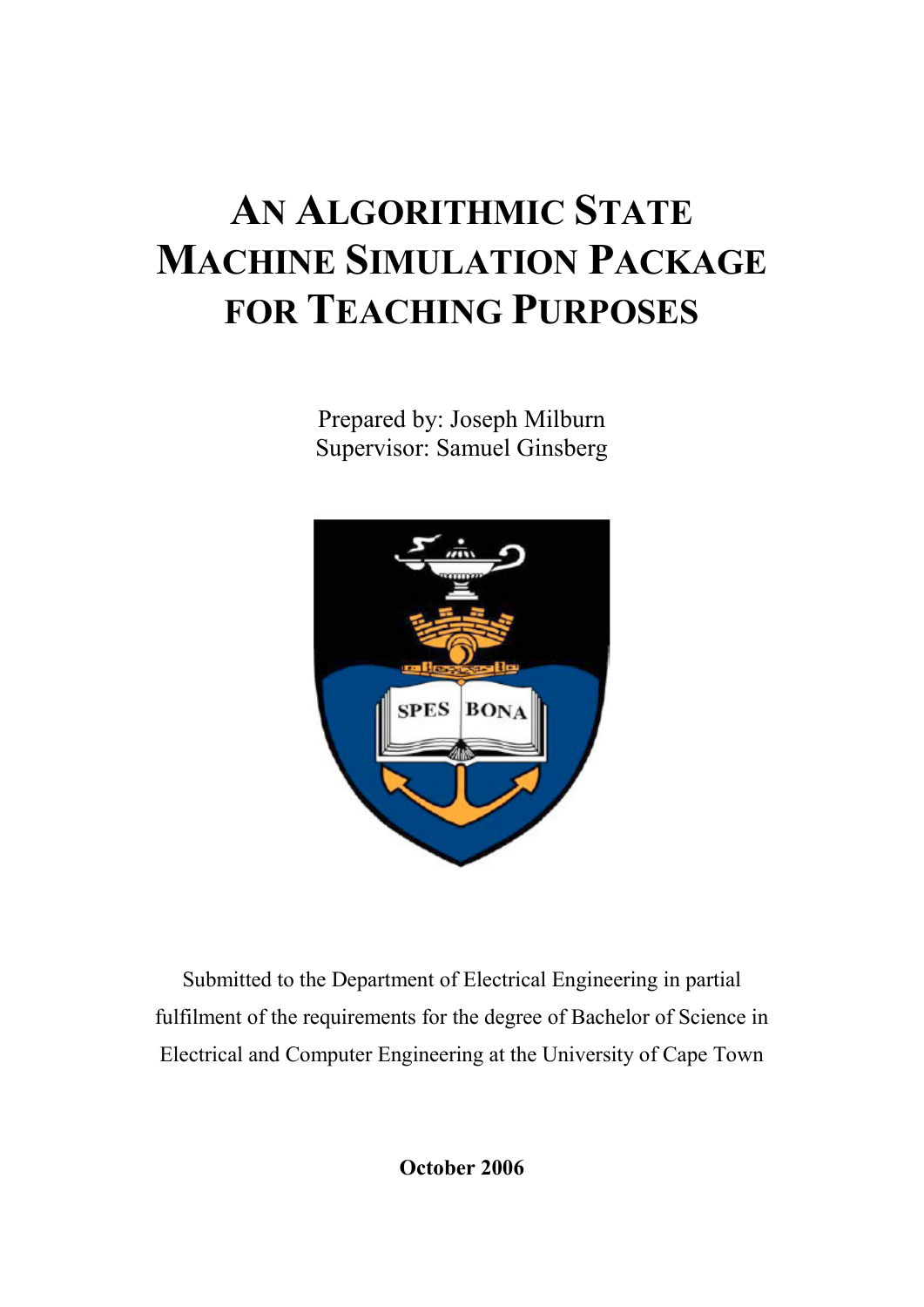### Declaration

I Joseph Milburn declare that this thesis, An ASM Simulation Package for Teaching, is entirely my own work except for where indicated. All work by other authors has been cited.

This thesis is submitted in partial fulfilment of the requirements for the undergraduate degree of Bachelor of Science in Electrical and Computer Engineering at the University of Cape Town, and has not been submitted to any other university or examining body.

Signed: Date: 22 October 2006

Joseph T. Milburn

\_\_\_\_\_\_\_\_\_\_\_\_\_\_\_\_\_\_\_\_\_\_\_\_\_\_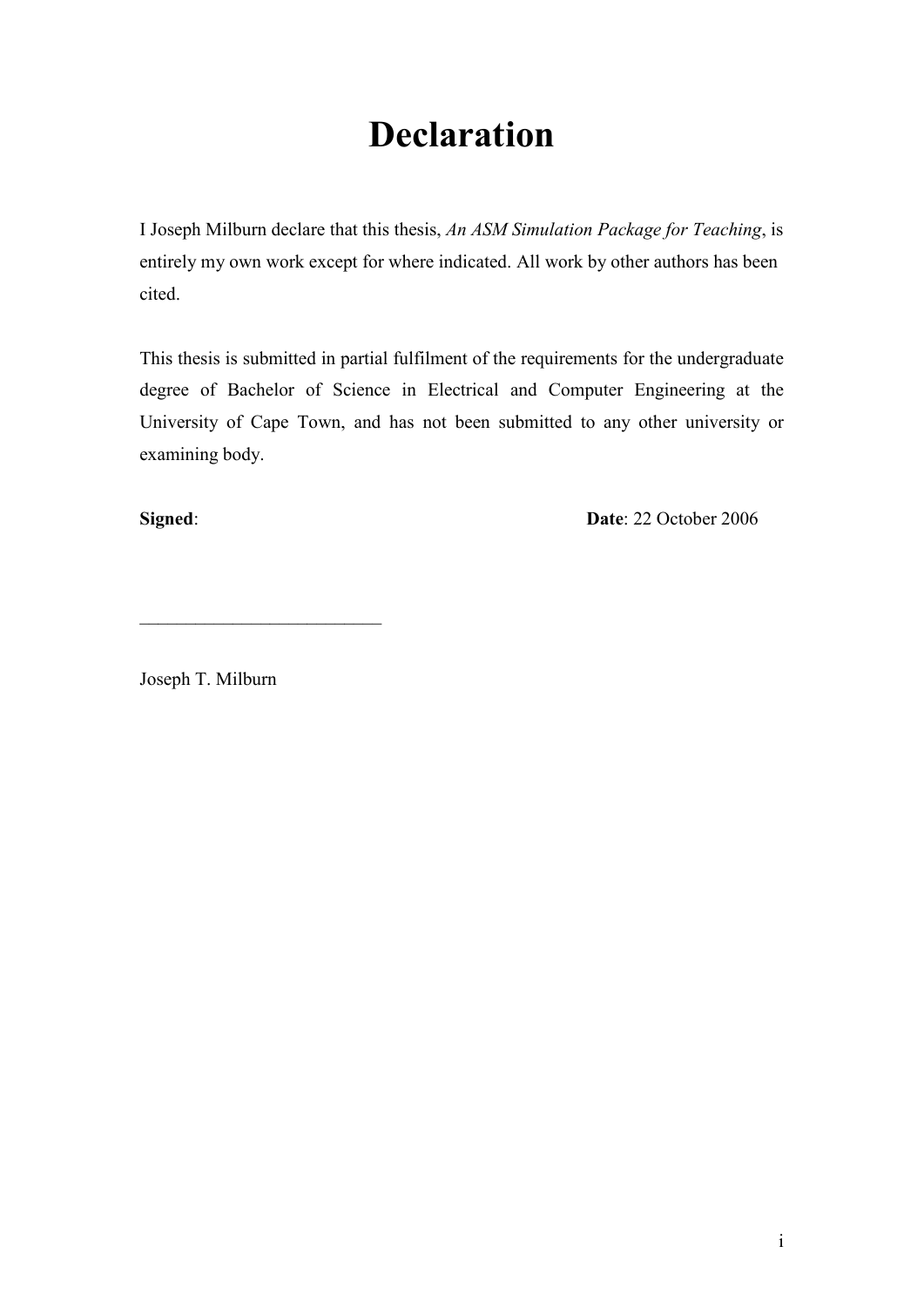### Acknowledgements

I would like to thank my supervisor Samuel Ginsberg for giving me the opportunity to write this thesis, and for his help and advice, it was much appreciated.

I thank the  $3<sup>rd</sup>$  year electrical engineering students who helped test the system, particularly Arjun Rhadakrishnan, Gregor George and Qusai Khanbhai.

I would also like to thank my father for all his support and guidance, and of-course for his money without all of which I could never have got this far.

Lastly I would like to thank my close friends at UCT without whose motivation and support I could never have overcome all the memory violations and broken pointers that plagued my existence during this project. In particular I thank Colleen Barry (for her uniquely aggressive motivation style), Dango Mkandawire et al. (for helping me "de-stress"), and Bianca Dolly (for taking me surfing).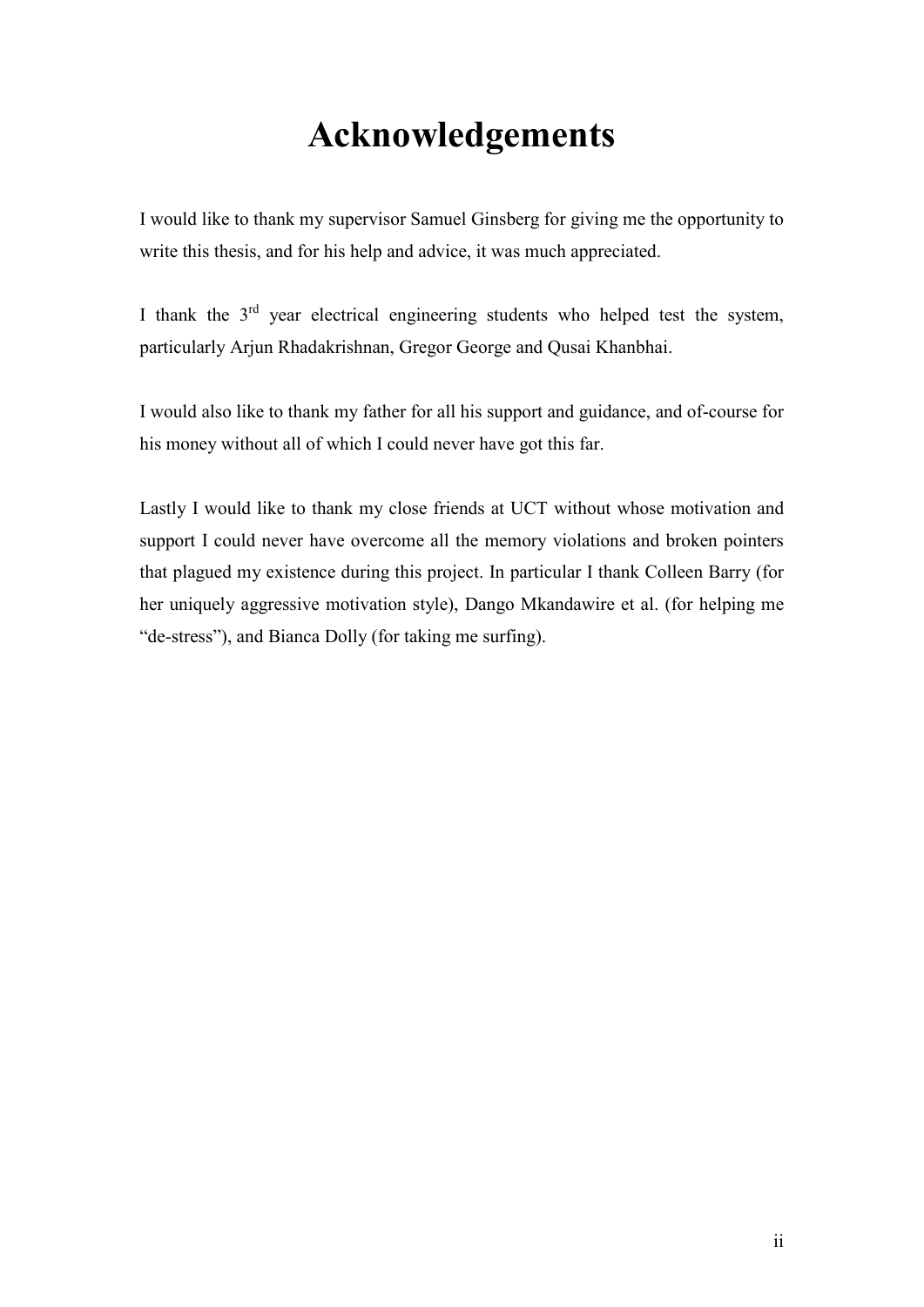### Abstract

#### Introduction

A processing task can be performed by a series of register micro-operations controlled by a sequencing mechanism. The micro-operations can be represented as a hardware algorithm with a series of routines. Deriving the hardware algorithms to perform specific processing tasks is the biggest and most creative challenge in digital logic design. One of the approaches used in overcoming this challenge is the algorithmic state machine (ASM) chart, which has special properties tying it to the hardware implementation of the algorithm it represents.

#### **Objectives**

This project aims to develop a simulation environment with a graphical user interface that offers university students grounding in ASM chart theory. The package should:

- Allow ASM elements to be inserted onto an ASM diagram.
- Verify that the constructed ASM diagram is correct.
- Allow elements of the ASM to be associated with inputs and outputs.
- Provide for the inputs to be stimulated and outputs observed while the simulation runs.

#### ASM Theory

An ASM consists of three types of element:

- States, which represent the stage of execution of the hardware algorithm
- Decision boxes, which direct flow of control to one of multiple exit paths depending on a vector or binary input associated with them
- Conditional output boxes, which follow state boxes and which activate outputs or register operations when the conditions leading to them are met.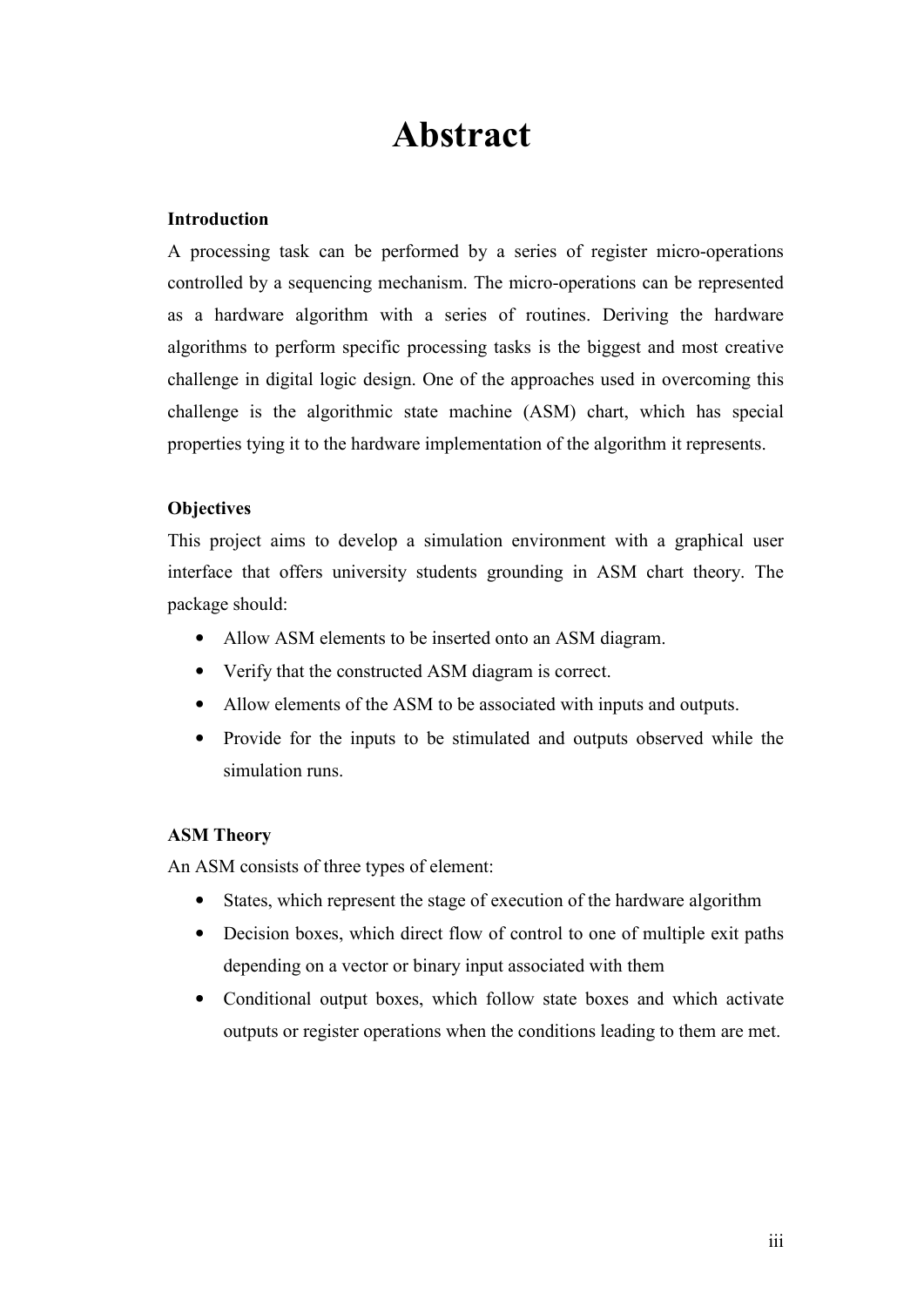#### Choice of Development Environment

The ASM diagram was implemented using a dynamic array or list of elements, thus C++ was chosen over Java because of its provision for arbitrary memory access. The development environment chosen was wxWindows, because:

- It is very complete.
- Many compilers and platforms are supported: Windows, Linux, Mac, Unix.
- Because of its popularity there is a lot of documentation available for it.
- It is free for personal and commercial use.
- Whenever possible, wxWindows uses the platform SDK (software development kit) resulting in a native look and feel.

#### Software Design

The Unified Modelling Language, UML, was used to model the software. The software design process entailed specifying use-case models, Class-Responsibility-Collaborator or CRC cards, a class relationship model and object behaviour models (interaction and state diagrams).

#### Conclusions and Recommendations

A graphical user interface (GUI) allowing an ASM diagram to be built, experimented with and verified was successfully implemented. The simulation package achieves its primary goal of demonstrating ASM's to afford students a clear understanding of how they work.

The feature set of the final simulation package is rather limited. Listed future developments are as follows:

- Allow the diagram canvas to be resized.
- Allow the interface layout to be customized to the user's preference.
- Add state names to the diagram to correspond convention.
- Add a list of elements and variables to the main window.
- Implement register operations and Boolean expressions.
- Provide a file system to allow diagrams to be saved and restored from disk.
- Develop an extension package that develops a digital logic schematic directly from the ASM diagram.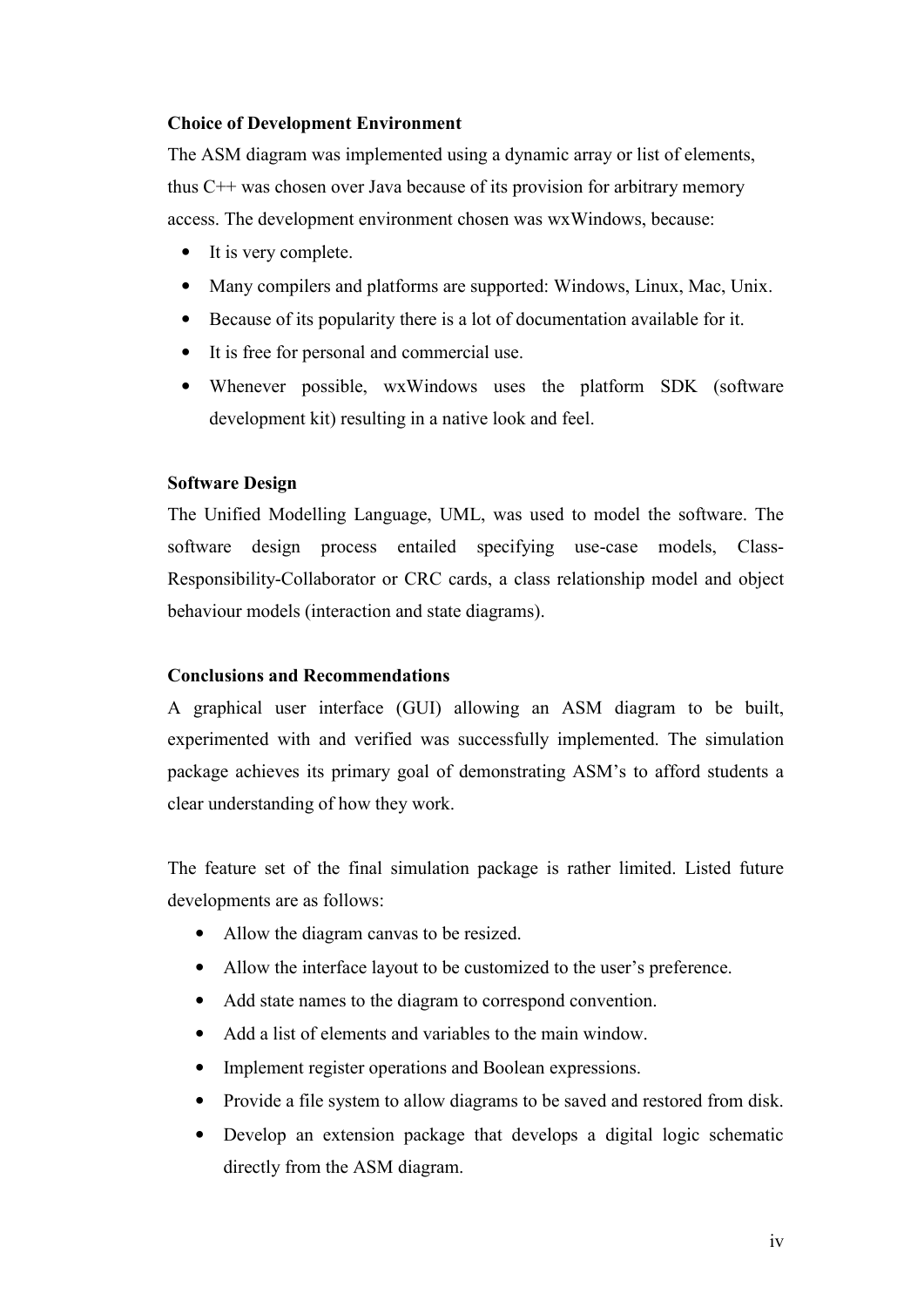# **Table of Contents**

| <b>CHAPTER 1</b> |  |
|------------------|--|
|                  |  |
|                  |  |
| 1.1              |  |
| 1.2              |  |
| 1.3              |  |
| 1.4              |  |
| <b>CHAPTER 2</b> |  |
|                  |  |
| 2.1              |  |
| 2.1.1            |  |
| 2.1.2            |  |
| 2.1.3            |  |
| 2.1.4            |  |
| $2.2\phantom{0}$ |  |
| 2.3              |  |
| 2.4              |  |
| 2.4.1            |  |
| 2.4.2            |  |
| 2.4.3            |  |
|                  |  |
|                  |  |
| <b>CHAPTER 3</b> |  |
|                  |  |
| 3.1              |  |
| 3.2              |  |
| 3.3              |  |
| <b>CHAPTER 4</b> |  |
|                  |  |
| 4.1              |  |
| 4.2              |  |
| 4.3              |  |
| 4.3.1            |  |
|                  |  |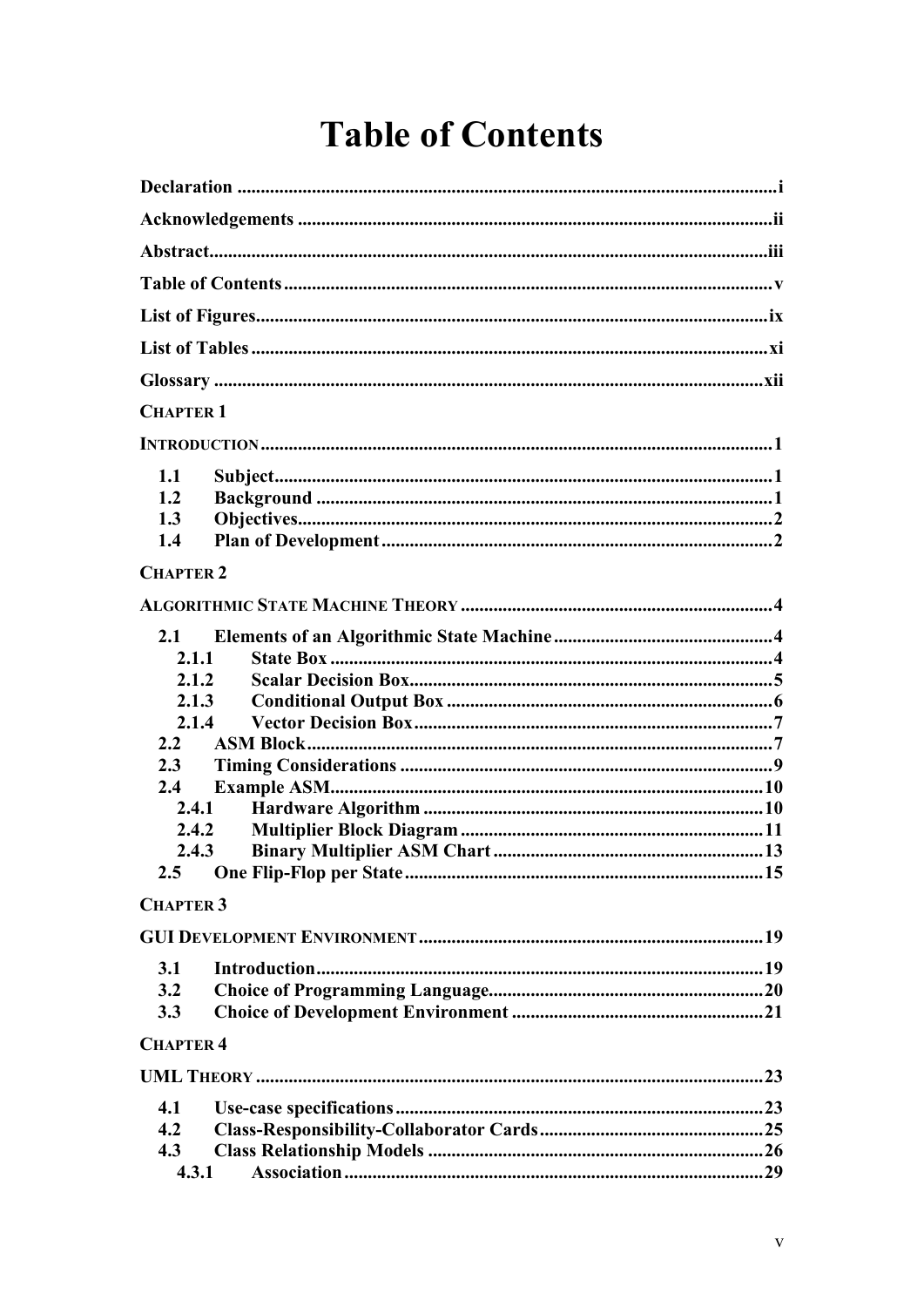| 4.3.2            |  |
|------------------|--|
| 4.3.3            |  |
| 4.3.4            |  |
| 4.3.5            |  |
| 4.3.6            |  |
| 4.4              |  |
| 4.4.1            |  |
| 4.4.2            |  |
| <b>CHAPTER 5</b> |  |
|                  |  |
| 5.1              |  |
| 5.1.1            |  |
| 5.1.2            |  |
| 5.1.3            |  |
| 5.2              |  |
| 5.2.1            |  |
| 5.2.2            |  |
| 5.3              |  |
| 5.3.1            |  |
| 5.3.2            |  |
| <b>CHAPTER 6</b> |  |
|                  |  |
|                  |  |
| 6.1              |  |
| 6.1.1            |  |
| 6.1.2            |  |
| 6.1.3            |  |
| 6.1.4            |  |
| 6.1.5            |  |
| 6.1.6            |  |
| 6.1.7            |  |
| 6.1.8            |  |
| 6.1.9            |  |
| 6.1.10           |  |
| 6.1.11           |  |
| 6.1.12           |  |
| 6.1.13           |  |
| 6.1.14           |  |
| 6.1.15           |  |
| 6.2              |  |
| 6.4              |  |
| 6.4.1            |  |
| <b>CHAPTER 7</b> |  |
|                  |  |
| 7.1<br>7.1.1     |  |

 $7.1.2$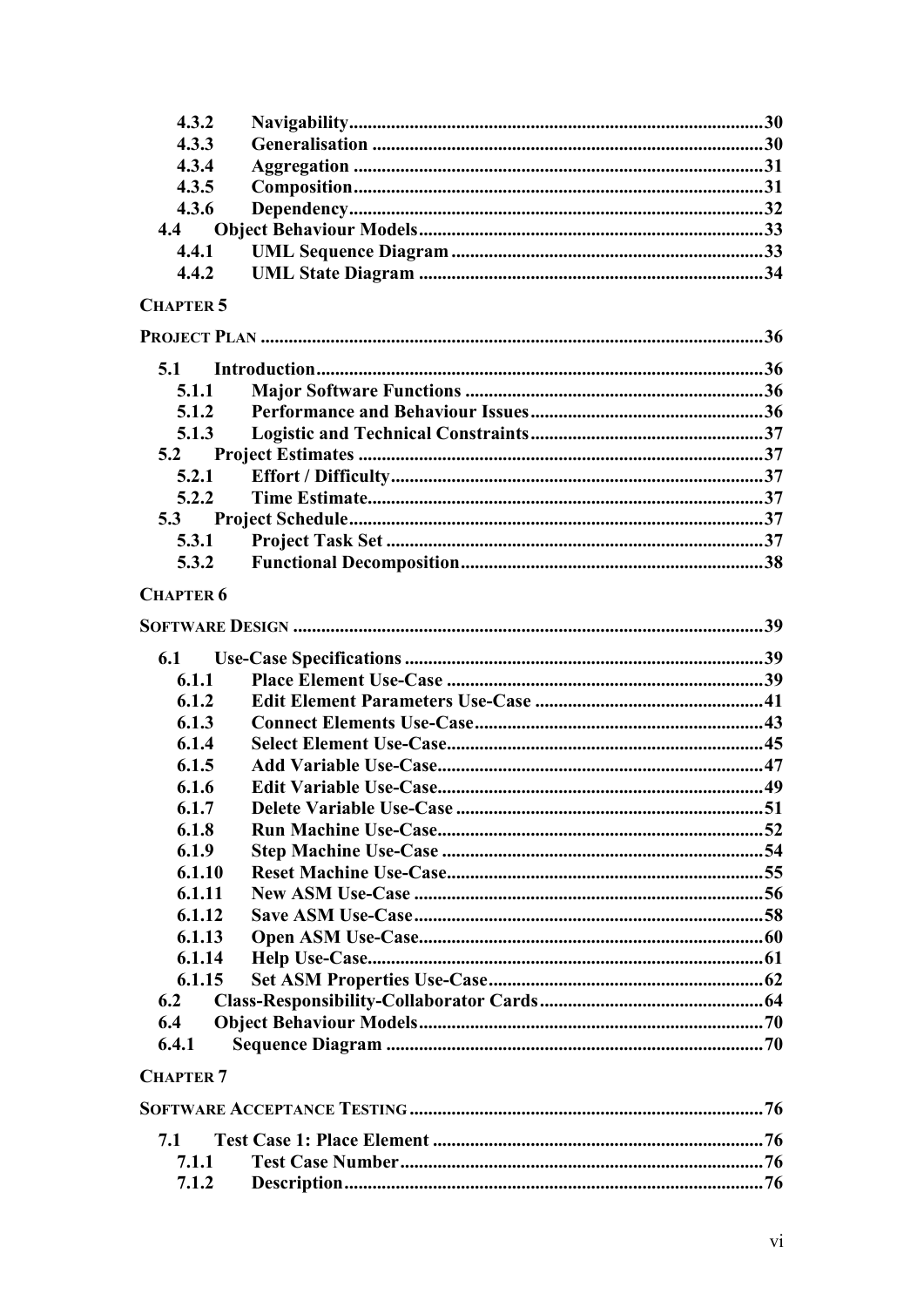| 7.1.3 |        |  |
|-------|--------|--|
| 7.1.4 |        |  |
| 7.1.5 |        |  |
| 7.2   |        |  |
| 7.2.1 |        |  |
| 7.2.2 |        |  |
| 7.2.3 |        |  |
| 7.2.4 |        |  |
| 7.2.5 |        |  |
| 7.3   |        |  |
| 7.3.1 |        |  |
| 7.3.2 |        |  |
| 7.3.3 |        |  |
| 7.3.4 |        |  |
| 7.3.5 |        |  |
| 7.4   |        |  |
| 7.4.1 |        |  |
| 7.4.2 |        |  |
| 7.4.3 |        |  |
| 7.4.4 |        |  |
| 7.4.5 |        |  |
| 7.5   |        |  |
| 7.5.1 |        |  |
| 7.5.2 |        |  |
| 7.5.3 |        |  |
| 7.5.4 |        |  |
| 7.5.5 |        |  |
| 7.6   |        |  |
| 7.6.1 |        |  |
| 7.6.2 |        |  |
| 7.6.3 |        |  |
| 7.6.4 |        |  |
| 7.6.5 | Result |  |
| 7.7   |        |  |
| 7.7.1 |        |  |
| 7.7.2 |        |  |
| 7.7.3 |        |  |
| 7.7.4 |        |  |
| 7.7.5 |        |  |
| 7.8   |        |  |
| 7.8.1 |        |  |
| 7.8.2 |        |  |
| 7.8.3 |        |  |
| 7.8.4 |        |  |
| 7.8.5 |        |  |
| 7.9   |        |  |
| 7.9.1 |        |  |
| 7.9.2 |        |  |
| 7.9.3 |        |  |
| 7.9.4 |        |  |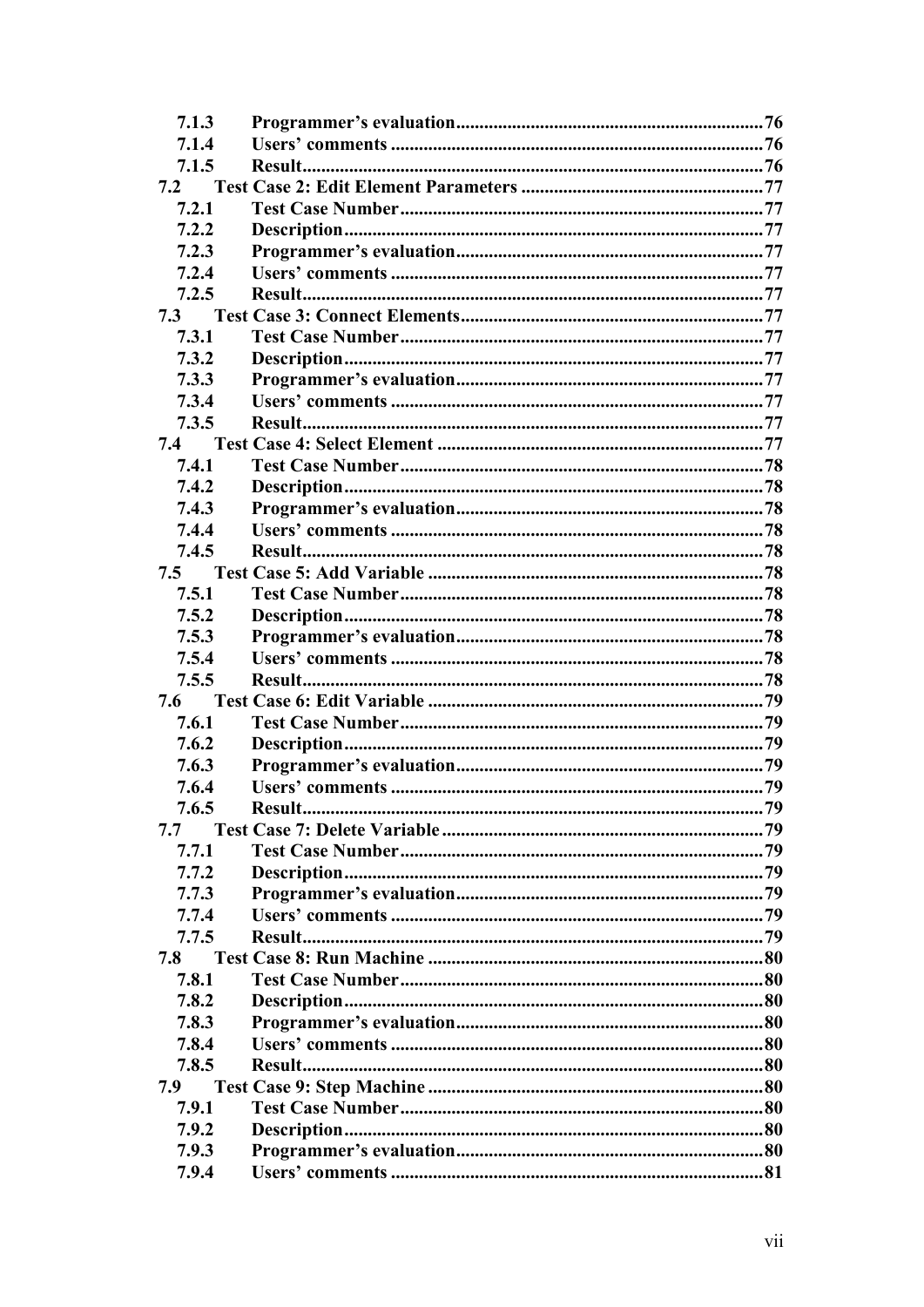| 7.9.5            |  |
|------------------|--|
| 7.10             |  |
| 7.10.1           |  |
| 7.10.2           |  |
| 7.10.3           |  |
| 7.10.4           |  |
| 7.10.5           |  |
| 7.11             |  |
| 7.11.1           |  |
| 7.11.2           |  |
| 7.11.3           |  |
| 7.11.4           |  |
| 7.11.5           |  |
| 7.12             |  |
| 7.12.1           |  |
| 7.12.2           |  |
| 7.12.3           |  |
| 7.12.4           |  |
| 7.12.5           |  |
| 7.13             |  |
| 7.13.1           |  |
| 7.13.2           |  |
| 7.13.3           |  |
| 7.13.4           |  |
| 7.13.5           |  |
| 7.14             |  |
| 7.14.1           |  |
| 7.14.2           |  |
| 7.14.3           |  |
| 7.14.4           |  |
| 7.14.5           |  |
| <b>CHAPTER 8</b> |  |
|                  |  |
|                  |  |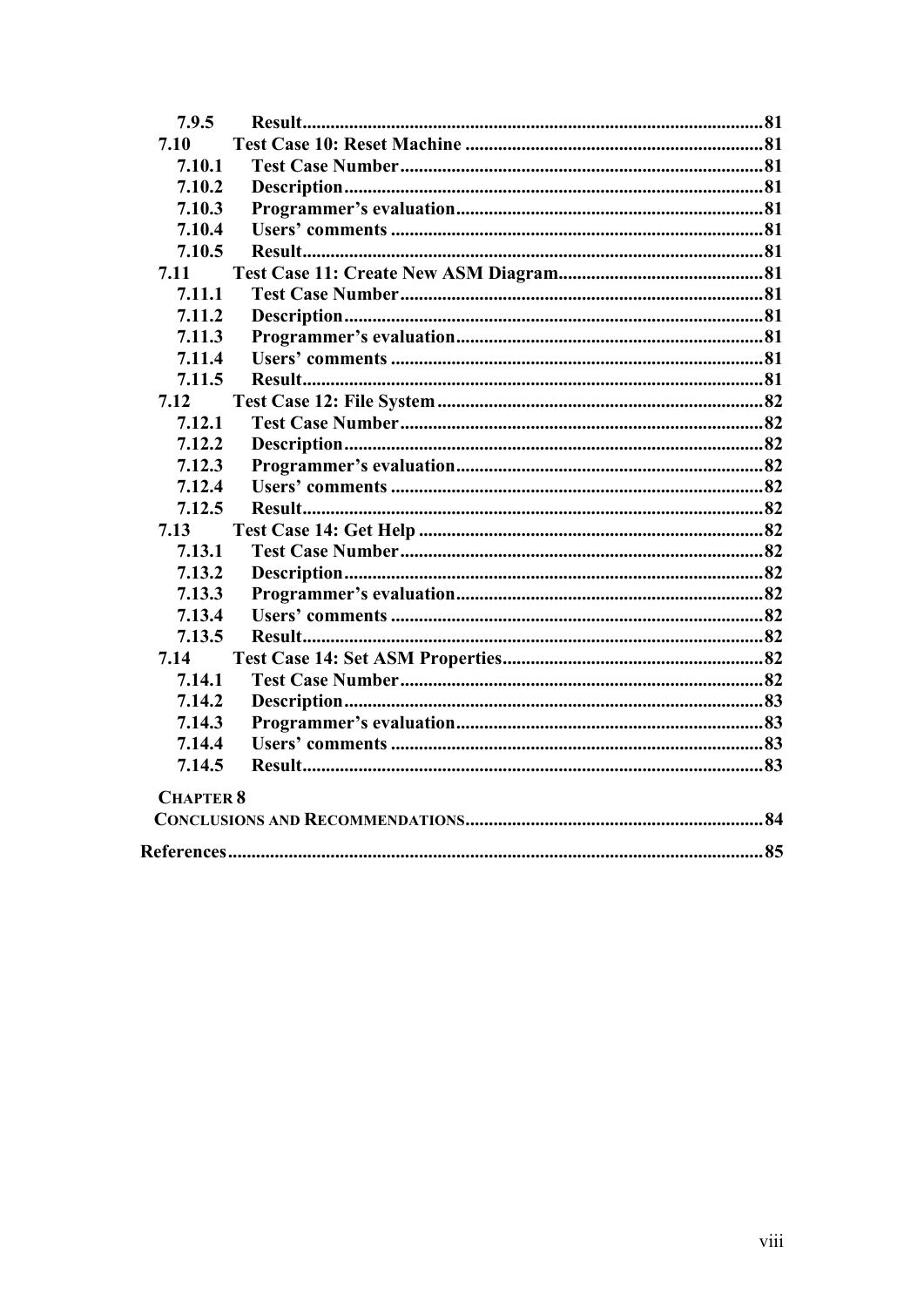# **List of Figures**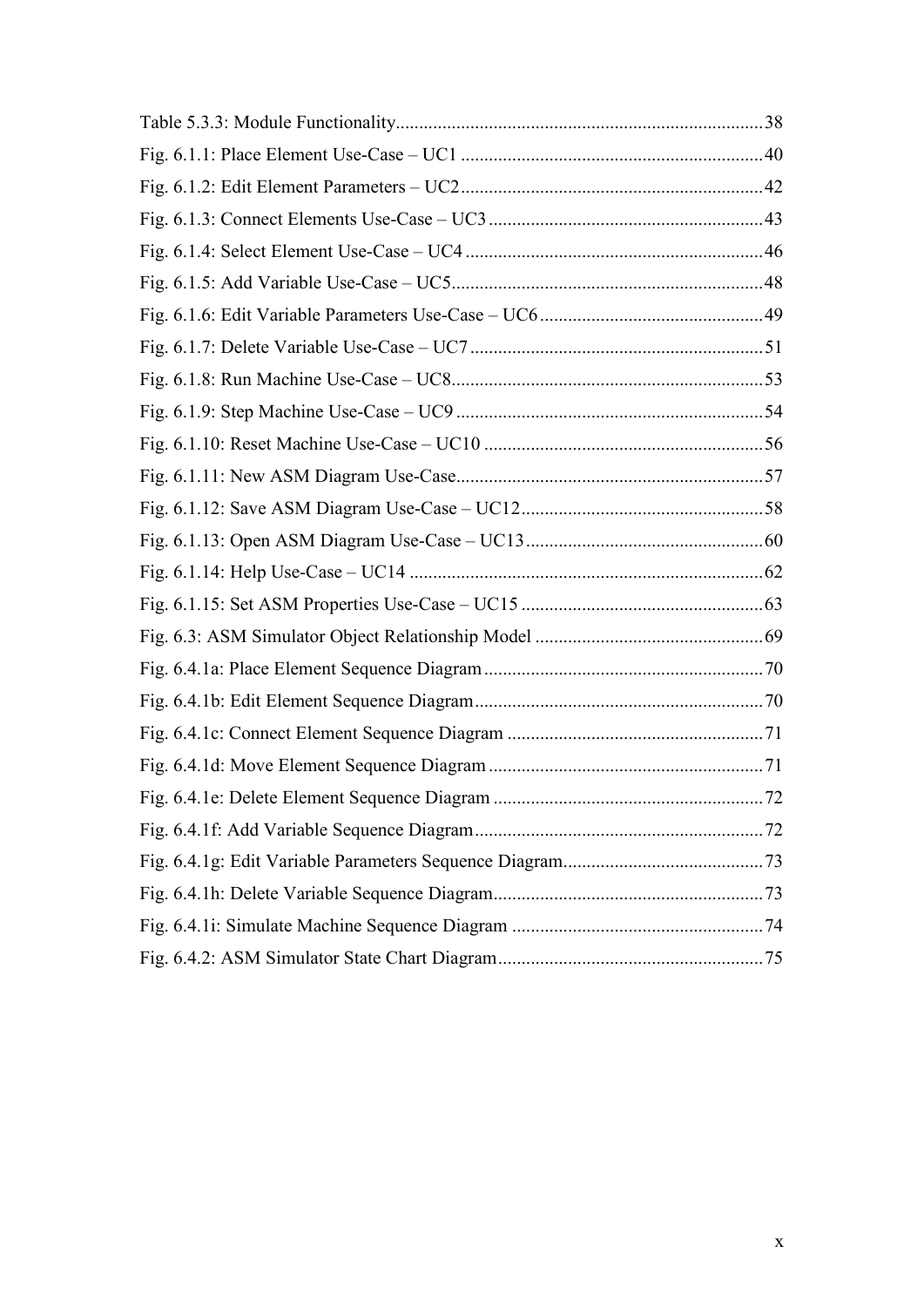## **List of Tables**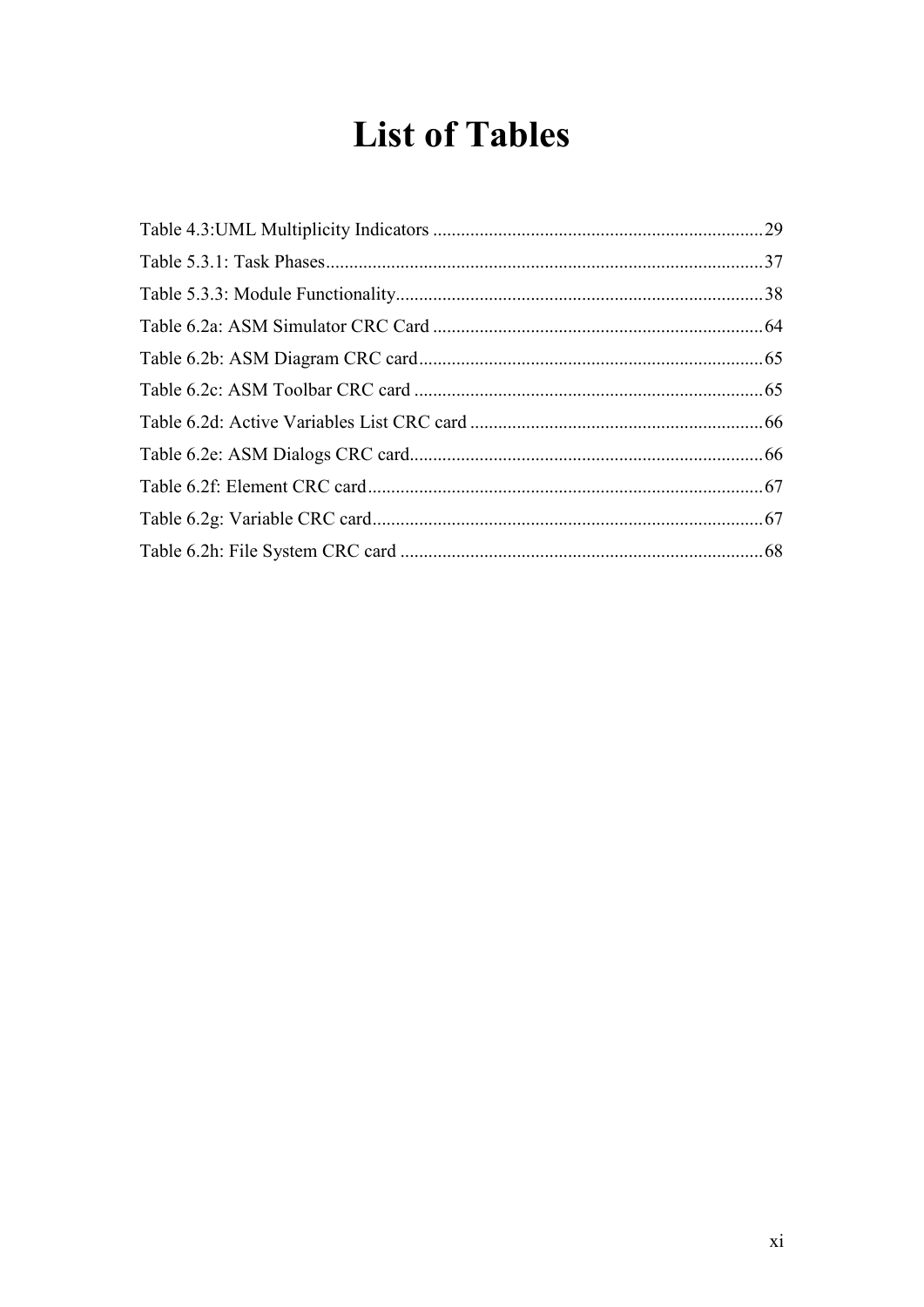### **Glossary**

- ASM Algorithmic State Machine.
- GUI Graphical User Interface
- PIGUI Platform Independent Graphical User Interface
- UML Unified Modelling Language
- CRC Class-Responsibility-Collaborator
- OO Object Oriented
- SDK Software Development Kit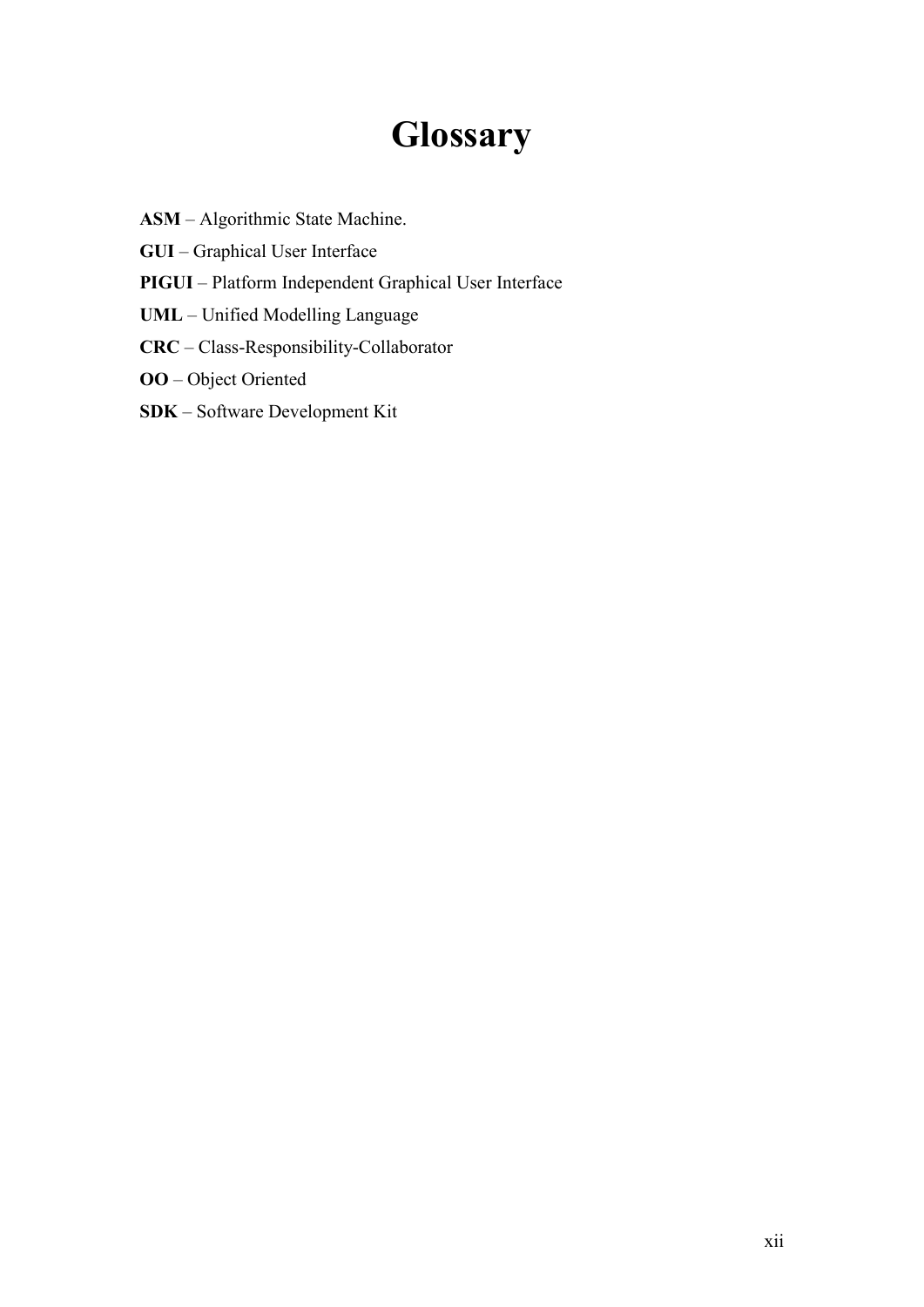# CHAPTER 1 INTRODUCTION

#### 1.1 Subject

This thesis project aims to design and implement a software simulation package for algorithmic state machines (ASM's). The simulator will be used as a teaching tool to demonstrate how ASM's work to university students.

#### 1.2 Background

A processing task can be performed by a series of register micro-operations controlled by some sequencing mechanism [1]. The sequence of register microoperations can in turn be represented as a hardware algorithm with a series of routines or steps that perform the task desired [1]. The data-path and control unit of a digital system can both be specified by such algorithms. The data-path is that part of the digital system which performs arithmetic and data processing operations. The control unit retrieves instructions from the program stored in memory and provides the control signals that manipulate the data-path in order to process those instructions [1]. The data-path and control unit are used in combination with memory to store instructions and data, and various peripherals to perform input and output, and are thus the heart of any digital system.

Deriving the correct hardware algorithms to perform specific processing tasks is the biggest and most creative challenge in digital logic design [1]. One of the approaches used in overcoming this challenge is to specify the procedural steps and decision paths that define a hardware algorithm in a flowchart.

The algorithmic state machine (ASM) chart is a type of flowchart with special properties tying it to the hardware implementation of the algorithm it represents [1]. An ASM describes both the sequence of routines that perform the task and the timing relationship between control unit state changes and the actions taken by the data-path in response to clock pulses [1]. Once an ASM chart has been specified for a particular task, the digital logic required to perform the task can be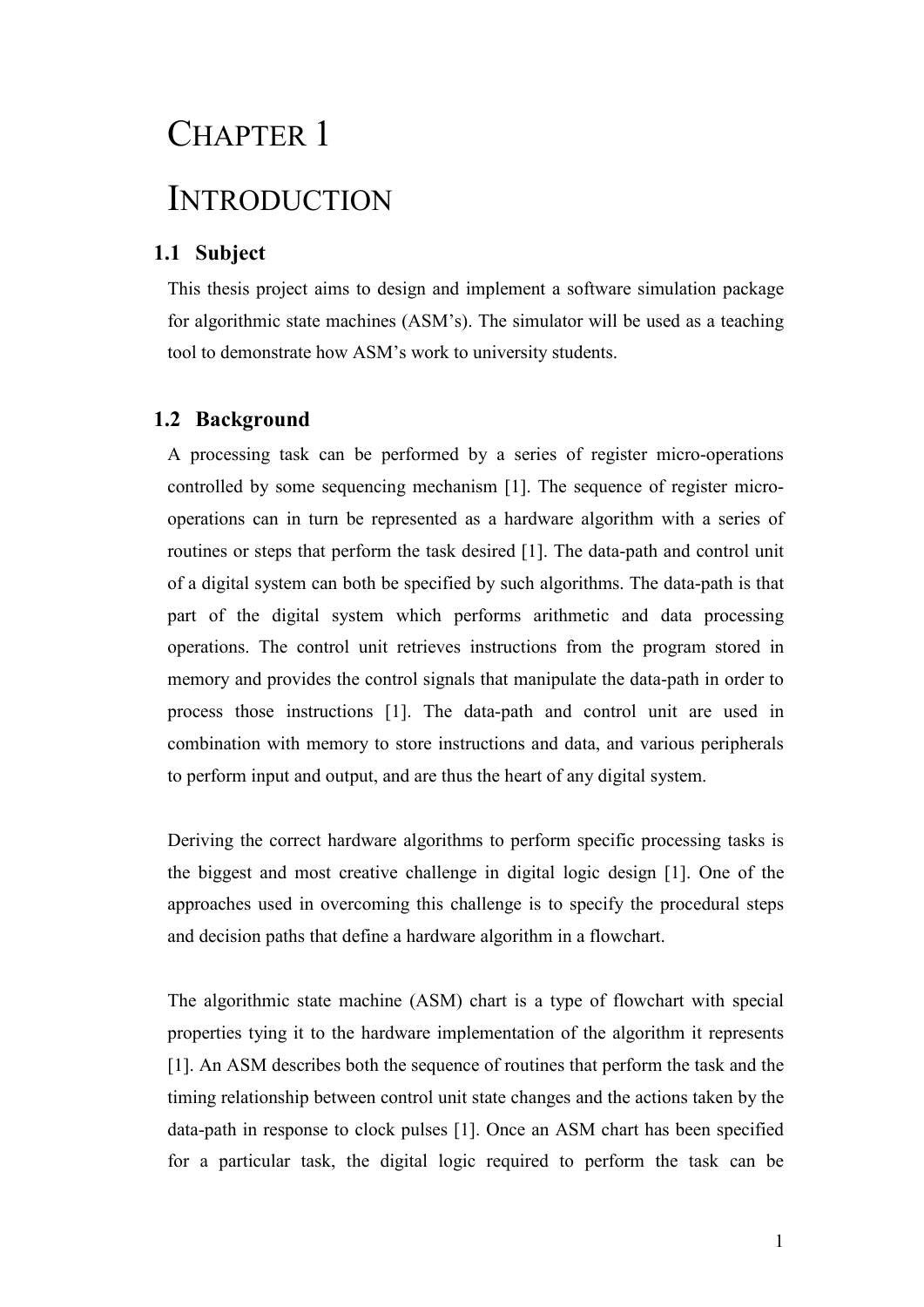developed directly from the chart itself using one flip-flop per state. This decreases design time and effort, which translates to reduced non-recurring engineering costs in the development of a system. To take advantage of this potential saving, it is essential that engineers have a firm grounding in exactly how ASM charts work. This project aims to develop a simulation environment with an intuitive graphical user interface that offers university level students such a grounding through experimentation with ASM's and their functionality.

#### 1.3 Objectives

The simulation package should provide a graphical user interface (GUI) that allows components of ASM's to be inserted onto an ASM diagram workspace. In this way the user should be able to construct and experiment with an ASM. The system should verify that the ASM constructed on the diagram is correct in terms of the standard rules of building an ASM. The user should also be able to associate elements of the ASM with a set of inputs and outputs, such as LED's, buttons, motors and sensors. While the simulator runs the machine the user should be able to stimulate the inputs and observe the resultant outputs to verify that the constructed ASM has been modelled correctly. It is essential that the simulator software be easy to use, that it encapsulates the full functionality of ASM's and that any diagram constructed using the software is verified as being correct if and only if it follows all the rules of ASM's.

#### 1.4 Plan of Development

Chapter 2 examines the theory of ASM's. Each of the elements of ASM's are described, their representation and on an ASM diagram and their functionality explained. ASM Blocks are then explained,

Chapter 3 motivates the programming language and GUI development environment choice made for the implementation. Some of the issues involved in GUI development are also examined.

Chapter 4 reviews the Unified Modelling Language (UML) which was used to model the system. The types of models used in the design are explained. These are use-case specifications, class-responsibility-collaborator cards, class relationship models and object behaviour models.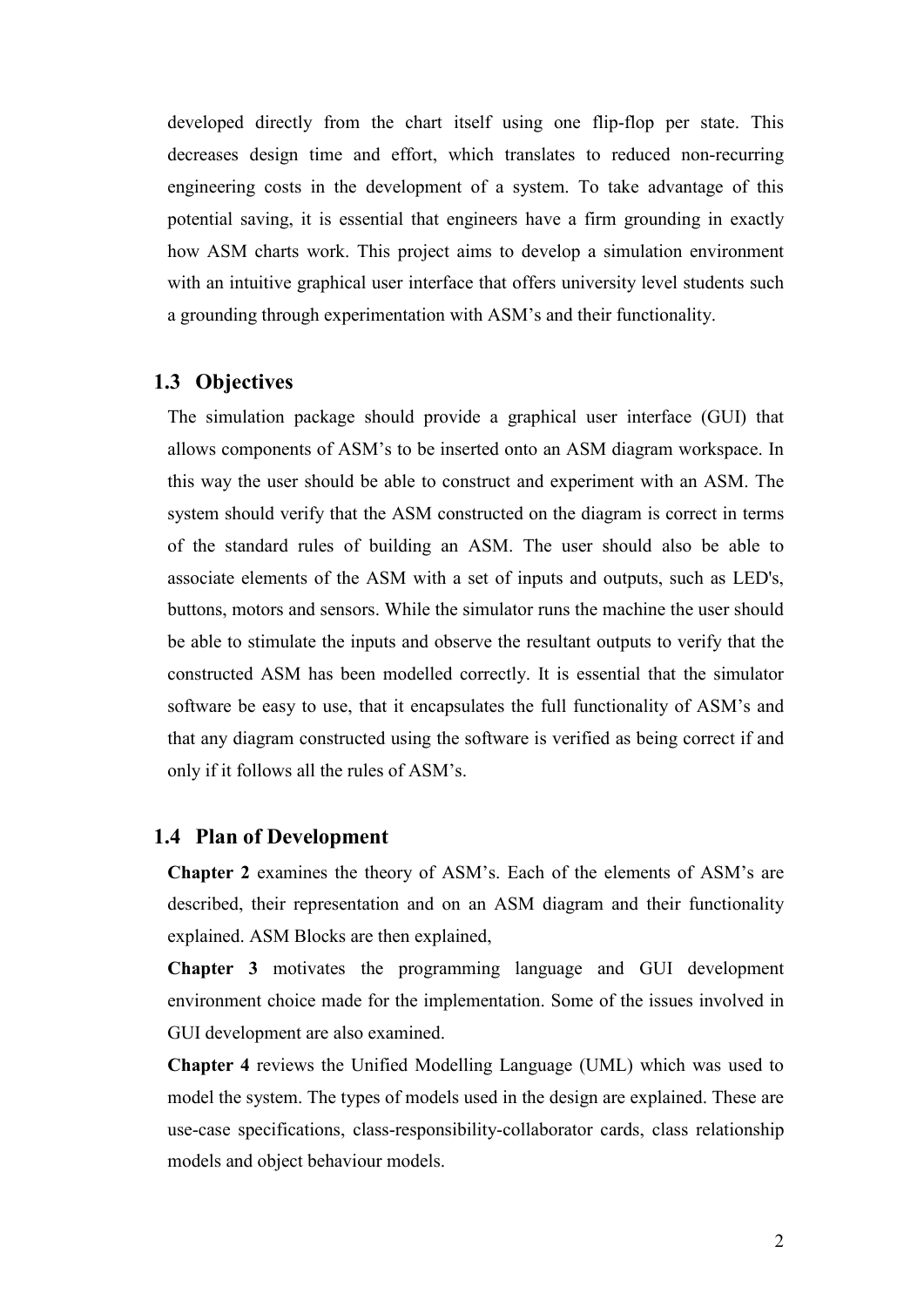Chapter 5 presents the project plan and software design is presented. The design consists of the modelling techniques explained in Chapter 4.

Chapter 6 entails the software acceptance testing, which outlines the results of the project, and includes feedback from third year engineering students who tested the software.

Chapter 7 evaluates the project success and suggests future development plans and improvements.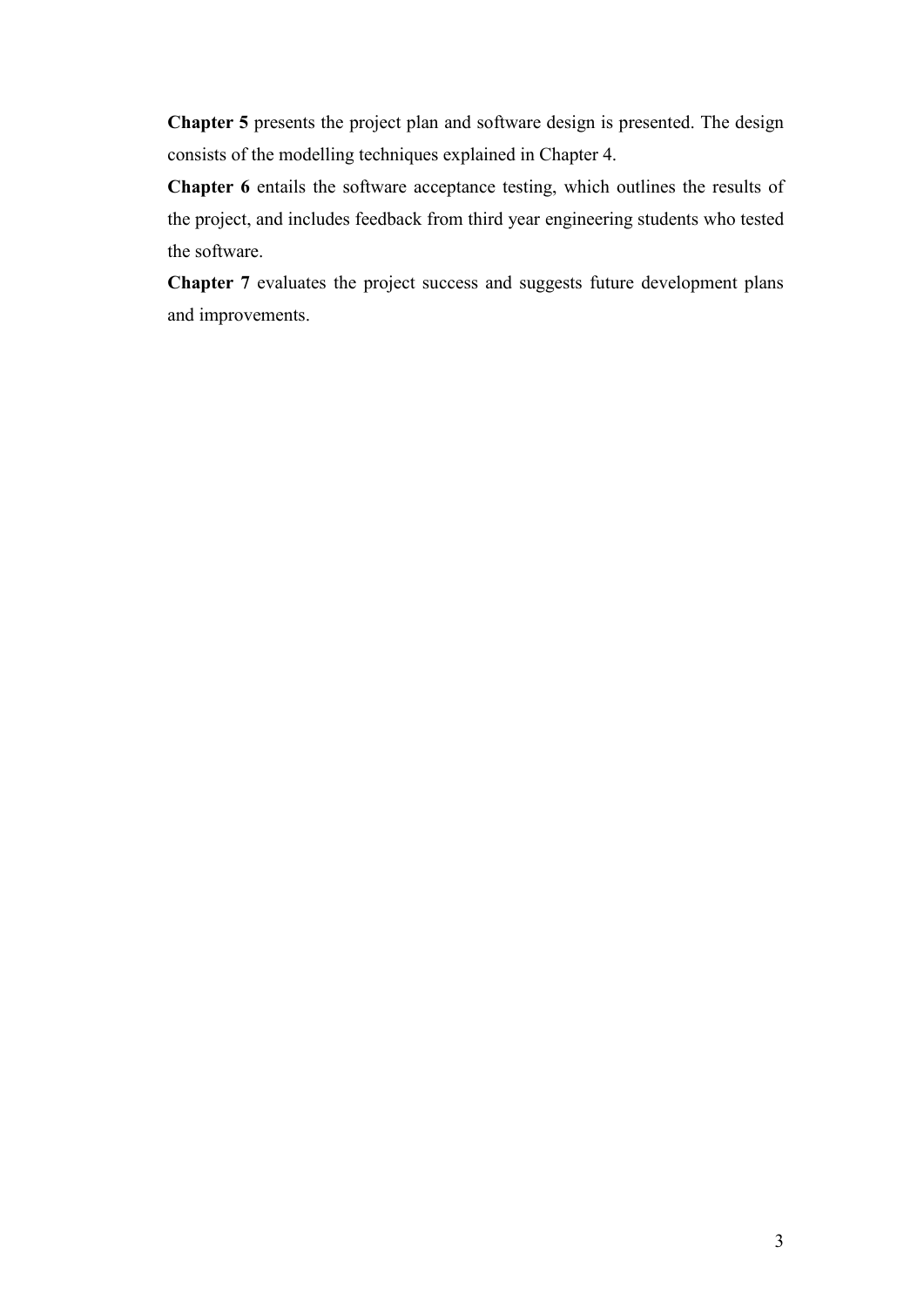### CHAPTER 2

### ALGORITHMIC STATE MACHINE THEORY

This chapter of the report aims to describe the theory of ASM's, the elements that they are made up of and how ASMs are timed in response to clock pulses. An example ASM chart is then developed to demonstrate the rules and functionality of ASMs further. Finally the one flip-flop per state method of converting an ASM into physical components that will execute the hardware algorithm is presented.

#### 2.1 Elements of an Algorithmic State Machine

An ASM chart consists of three basic elements: The state box, the scalar decision box and the conditional output box. Vector decision boxes can be added for simplification and convenience[1]. A vector decision box can easily be broken down into multiple scalar decision boxes. Likewise a scalar decision box can be considered a specific type of vector decision box, as shown in the following section.

#### 2.1.1 State Box

A processing task has various states defined which indicate at which stage the control sequence is at any point in time. Such a state is indicated in an ASM diagram by a state box. A state box is represented by a rectangle containing register transfer operations and signals, with a symbolic name in the top left corner [1]. When control enters a particular state, the register transfer operations or output signals can be activated. All signals that are not represented within a particular state are implicitly 0 within that state [1]. In the example state box shown in Fig. 2.1.1 (Mano and Kime, 2004:366) the state is named S1. S1 is assigned a binary code of 000 and contains one register and one signal. Therefore on any clock pulse that occurs while the flow of control is within state S1, the value 7 is transferred into register R, and the signal  $SIG$  is asserted [1]. All other signals are de-asserted.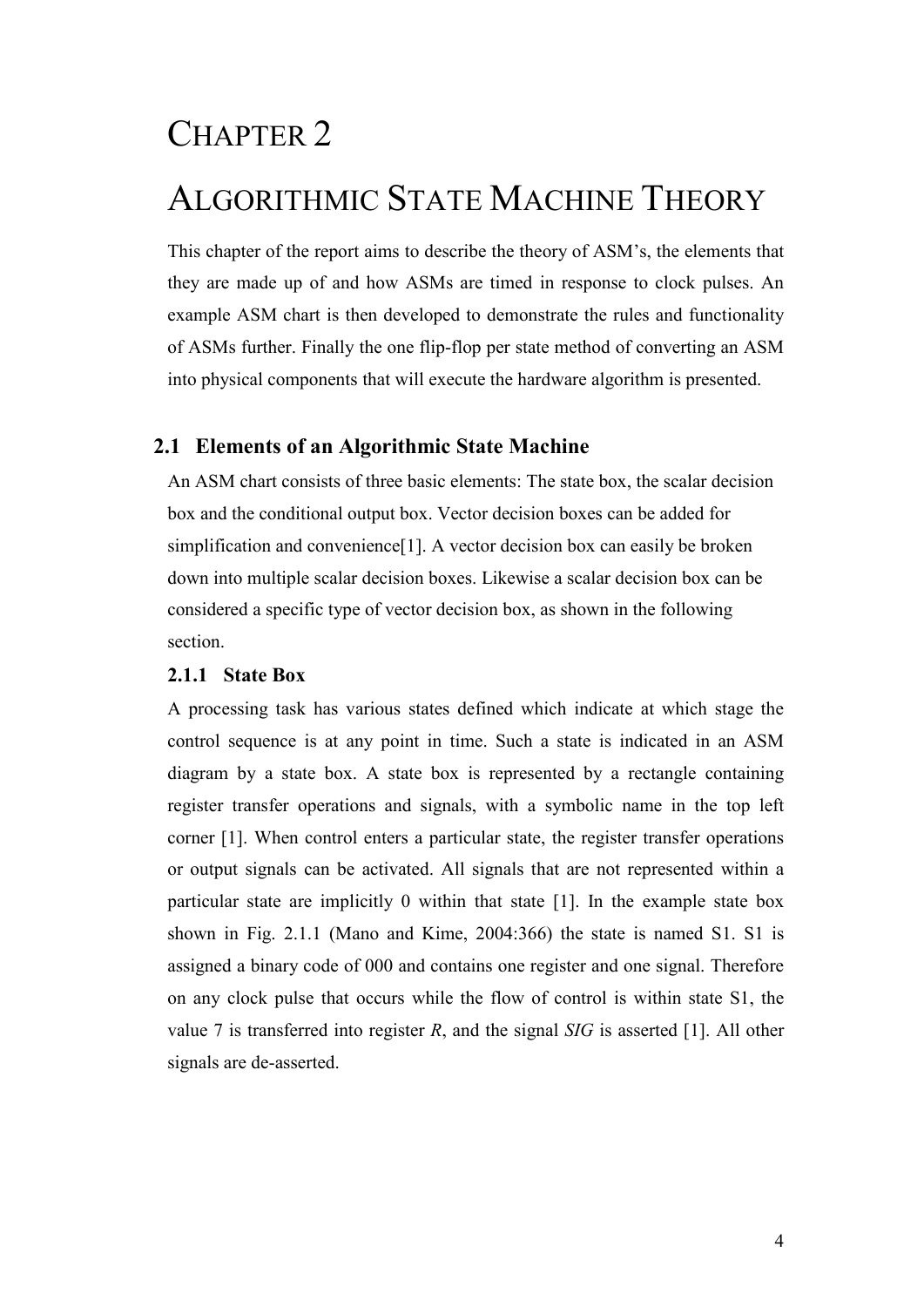

Fig. 2.1.1 State Box

#### 2.1.2 Scalar Decision Box

A scalar decision box is represented by a diamond shape containing a one bit condition [1]. The condition is either a one bit input or a Boolean expression consisting only of inputs. The decision box has two possible exit paths, one path is taken if the condition is true, and the other if it is false [1]. An example decision box is shown in Fig. 2.1.2. (Mano and Kime, 2004:366) When the condition is true, the flow of control of the system follows the right hand exit path, and when the condition is false the left hand path is taken.



Fig. 2.1.2 Scalar Decision Box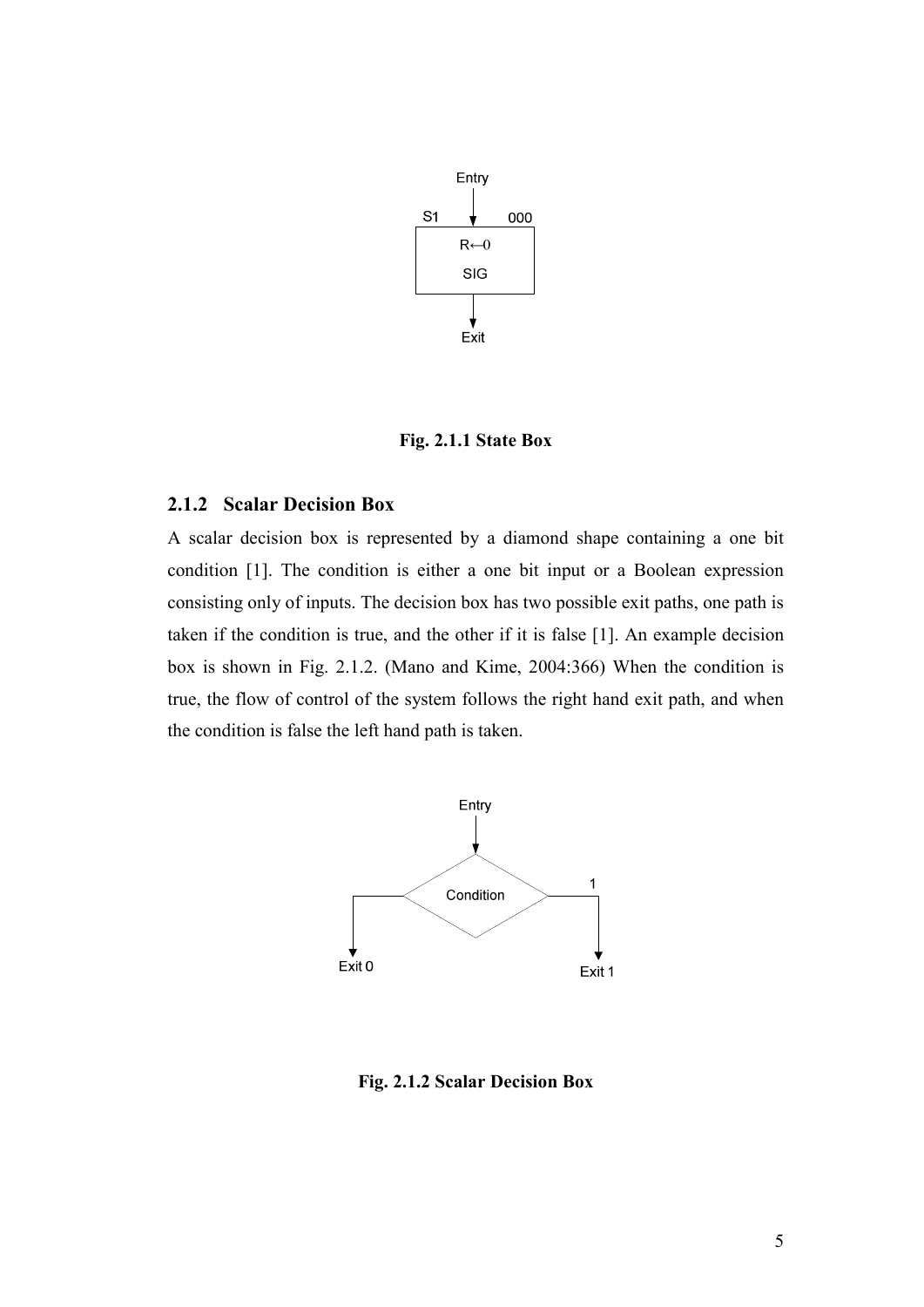#### 2.1.3 Conditional Output Box

The conditional output box is an oval shaped element with rounded corners, to distinguish it from the state box [1]. The entry path to a conditional output box from a state box must pass through one or more decision boxes [1]. Thus the register operation or output signals inside the conditional output box will be activated only if the conditions specified in the decision boxes leading to the output box are met, hence the term conditional output [1]. Fig. 2.2.3a (Mano and Kime, 2004:366) shows a generic representation of a conditional output box. In Fig. 2.2.3b (Mano and Kime, 2004:366), when the system flow of control reaches the scalar decision box, if the input  $IN$  is low then control passes to the conditional output box and the output variable OUT is set.



Fig. 2.1.3a Conditional Output Box



Fig. 2.1.3b Conditional Output Example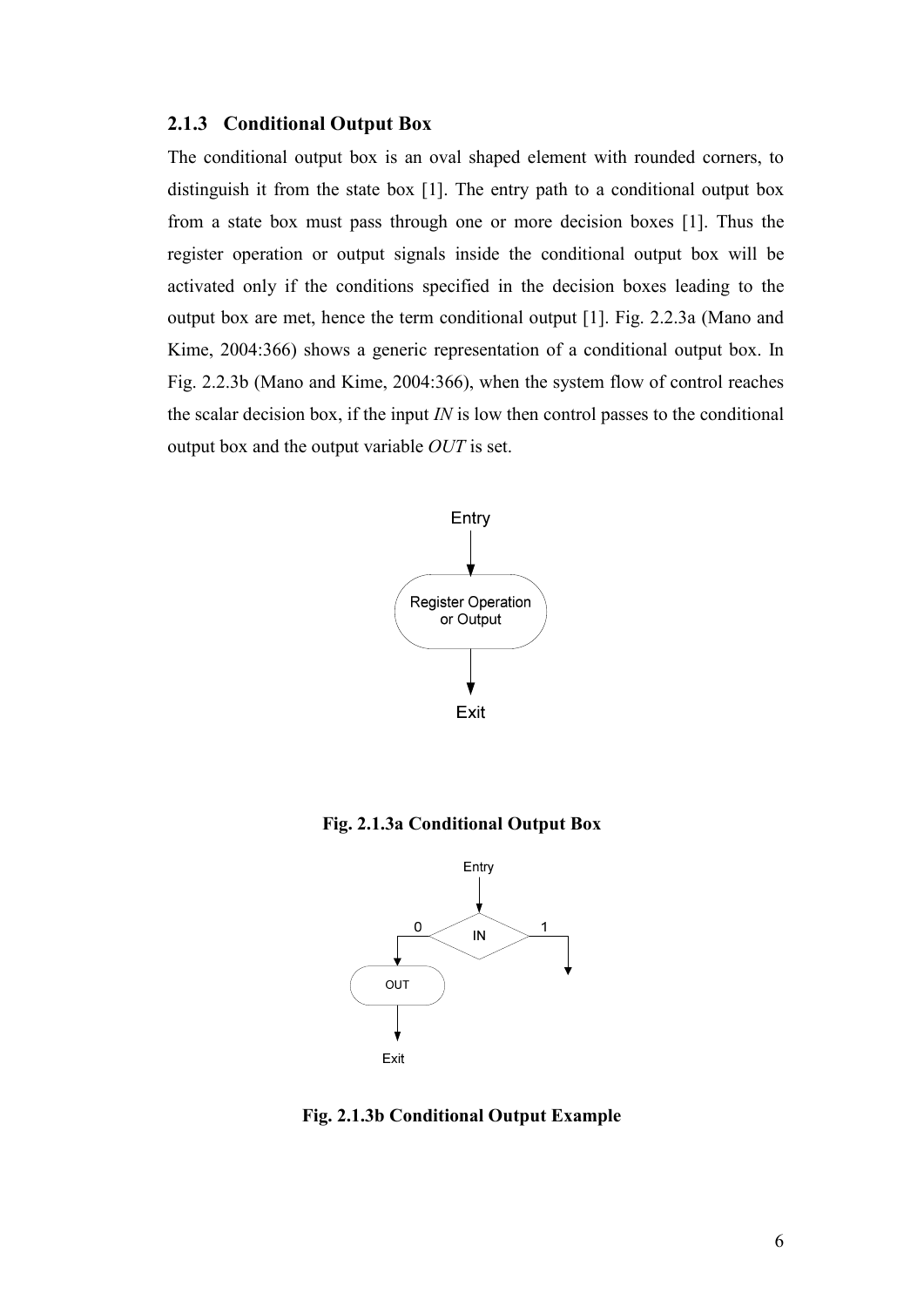#### 2.1.4 Vector Decision Box

The vector decision box serves as an extension to the scalar decision box, allowing an n-bit condition variable to be used for the decision. The condition is made up of n binary inputs or Boolean expressions, each of which must be dependent only on inputs  $[1]$ . If  $n = 1$  the element is in effect a scalar decision box, so in the stricter sense n must be greater than 1 for a vector decision box. A vector decision box has  $2^n$  possible exit paths (where  $n > 1$ ), one for each possible value of the input variable. For the purposes of the ASM simulation package, decision boxes are generalised to vector decision boxes and n may be any integer between 1 and 4 resulting in up to 16 exit paths. A vector decision box is shown in Fig. 2.1.4 (Mano and Kime, 2004:366).



#### Fig. 2.1.4 Vector Decision Box

#### 2.2 ASM Block

An ASM block consists of a state box, and all the decision and conditional output boxes on the path between the state box and the same or other state boxes [1]. When a clock event occurs within a block:

- All outputs and register operations for which conditions are met are activated.
- Control is transferred to the next state specified by the decision paths leading from the block state. [1]

An example ASM block is shown in Fig. 2.2 (Mano and Kime, 2004:367). In the figure when the flow of control reaches the ASM block, the ASM enters the IDLE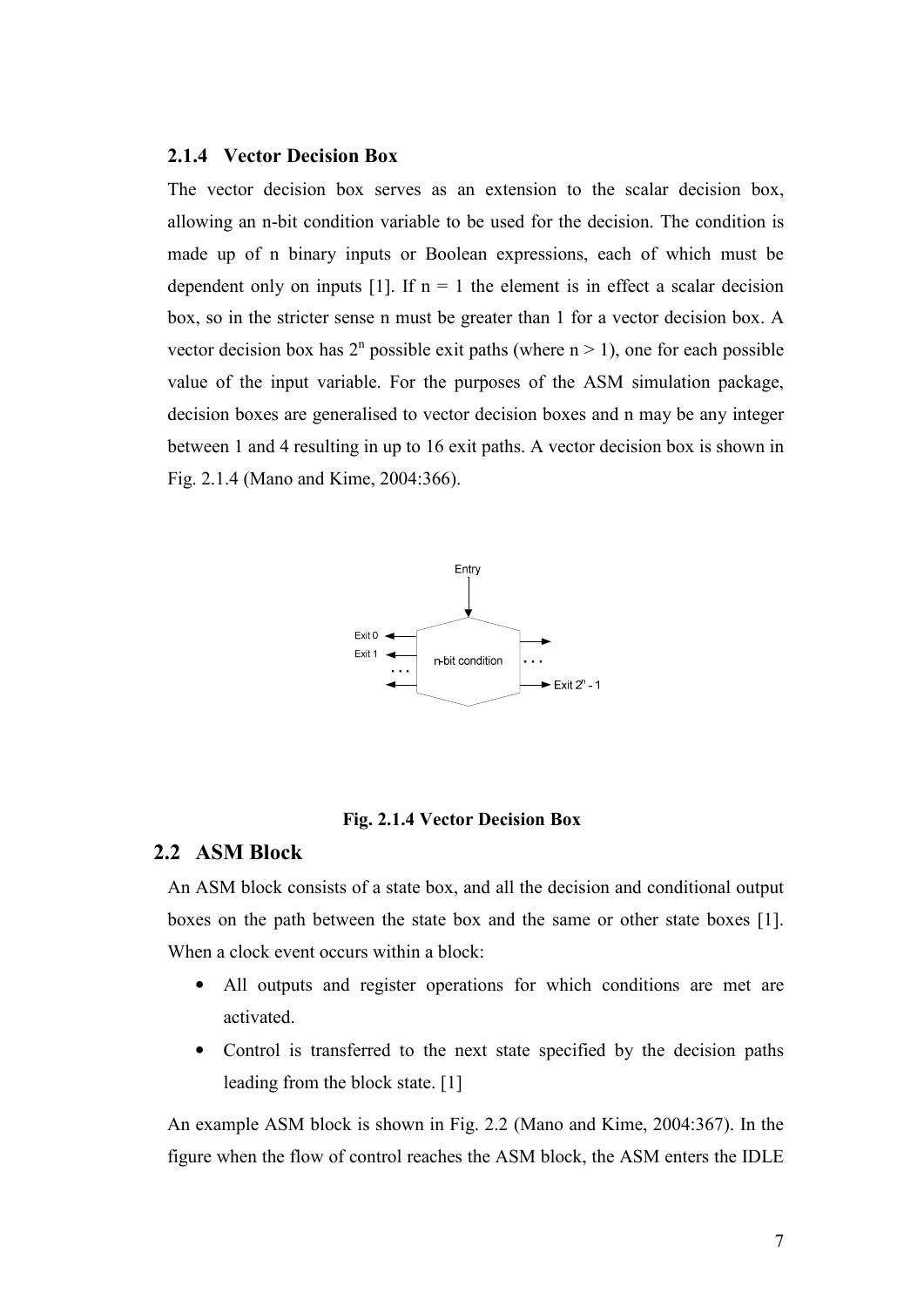state. This is the block state, while ever the control sequence is within the block the state will be IDLE and the output named READY will be asserted. When the next clock pulse occurs, if the input  $IN$  is 0 then the system stays in the IDLE state. If IN is 1 then the register operation  $R1 \leftarrow 0$  (clearing register R1) occurs, and one of the next states S0, S1, S2 or S3 is entered depending on the value of the vector  $Q(1:0)$  17.1[1].



Fig. 2.2 Example ASM Block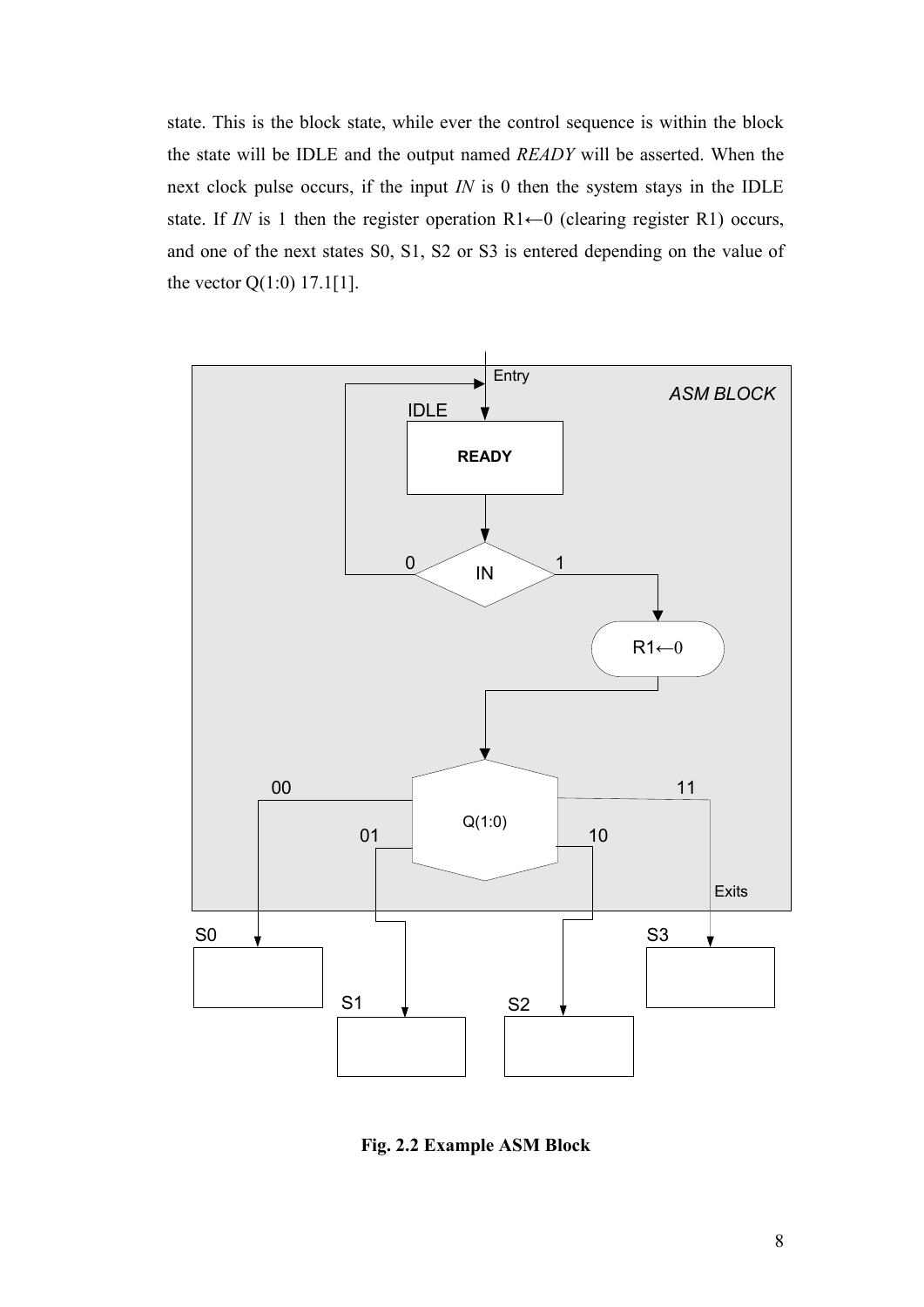#### 2.3 Timing Considerations

To illustrate how the timing of the ASM occurs in response to clock events, the simple example ASM block in Fig. 2.2 will be used. A timing diagram showing what happens to the various signals associated with the block is shown in Fig. 2.3 (Mano and Kime, 2004:368). During clock cycle 1 the ASM is in the IDLE state and so *READY* is asserted. When clock cycle 2 begins, the *IN* input signal is asserted. Assuming that all flip-flops are positive edge triggered, the system remains in the IDLE state since a signal must be high when the clock pulse occurs for it to be recognized as a 1. Therefore when clock cycle 3 begins, the scalar decision box associated with IN input takes the exit path leading to the conditional output box, R is cleared, READY is de-asserted and the next state is chosen as S1 according to the value of the vector  $Q(1:0)$ .



Fig. 2.3 Timing Diagram for ASM Example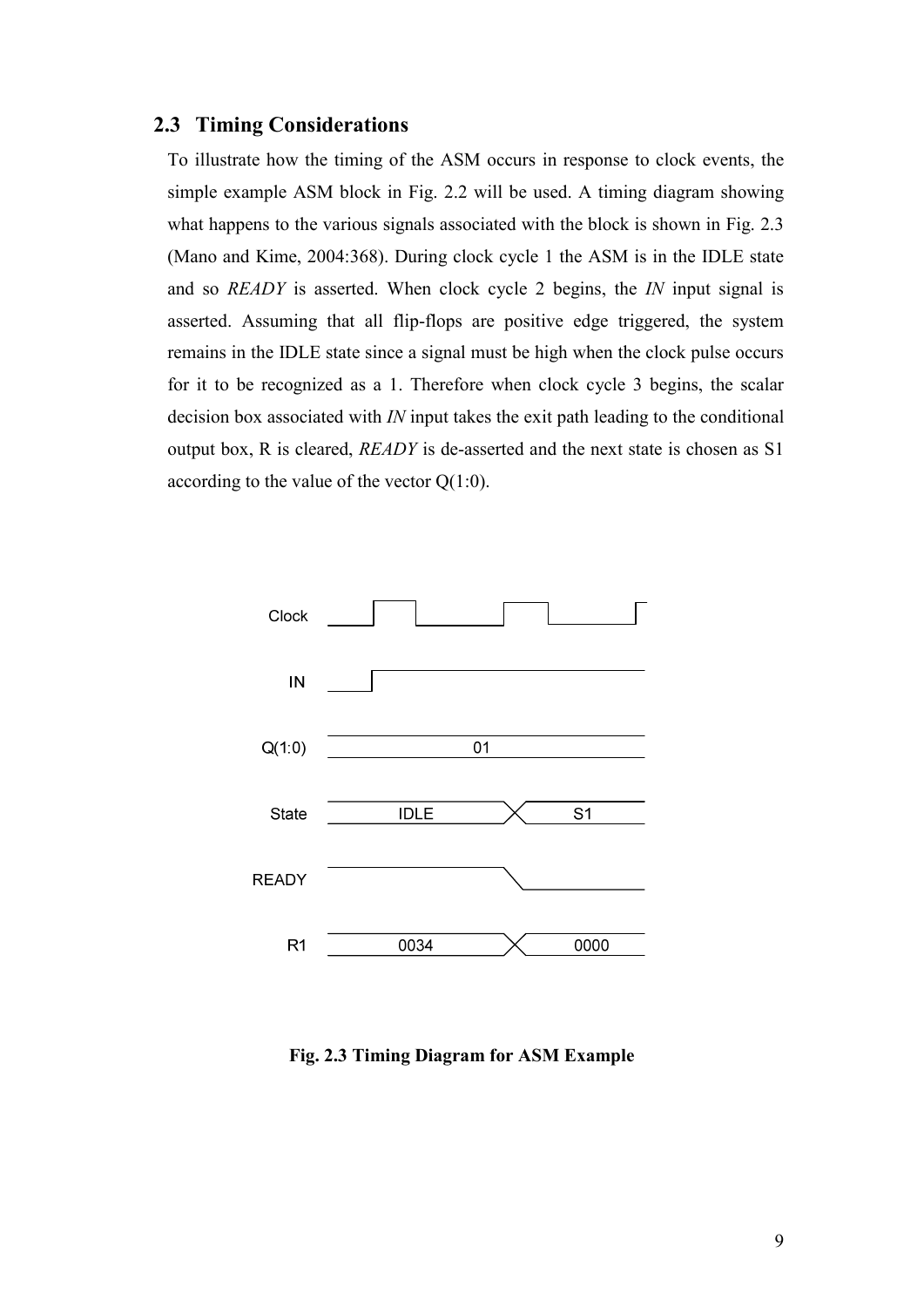#### 2.4 Example ASM

To illustrate the formation of ASM charts the Mano and Kime's binary multiplier example is developed below (2004:369). The multiplier is used to multiply two nbit unsigned integer values giving a 2n-bit integer result. The hardware algorithm is first developed, then a datapath and control unit for its implementation is proposed, and finally the ASM that describes these two units is derived.

#### 2.4.1 Hardware Algorithm

Multiplying two binary numbers on paper involves successive shifting and adding of the multiplicand, best illustrated by a simple example. As illustrated in Fig. 2.4.1a (Mano and Kime, 2004:369), to carry out the multiplication each successive bit of the multiplier is examined, starting from the least significant bit [1]. If the bit is a one the multiplicand is brought down for the final addition, if the bit is a 0 then all zeros are brought down [1]. Each successive number brought down is left shifted one position from the last.

| Decimal | <b>Binary Multiplication</b> |              |
|---------|------------------------------|--------------|
| 23      | 10111                        | Multiplicand |
| 19      | 10011                        | Multiplier   |
|         | 10111                        |              |
|         | 10111                        |              |
|         | 00000                        |              |
|         | 00000                        |              |
|         | 10111                        |              |
| 437     | 110110101                    | Product      |

#### Fig. 2.4.1a Hand Multiplication Example

When the multiplication procedure is implemented in digital hardware the process changes slightly. In terms of digital circuitry it is less expensive to add the n shifted values that result in the product one at a time instead of all together at the end [1]. Therefore each time the multiplicand or zeros are copied they are immediately added to a partial product which is stored in a temporary register ready for the next addition. Also, instead of shifting the copies of the multiplicand (or all zeros) to the left, the partial products in the register are shifted to the right one position, resulting in the addend and augend being in the same relative position as before [1]. Thus at each successive stage of the multiplication, we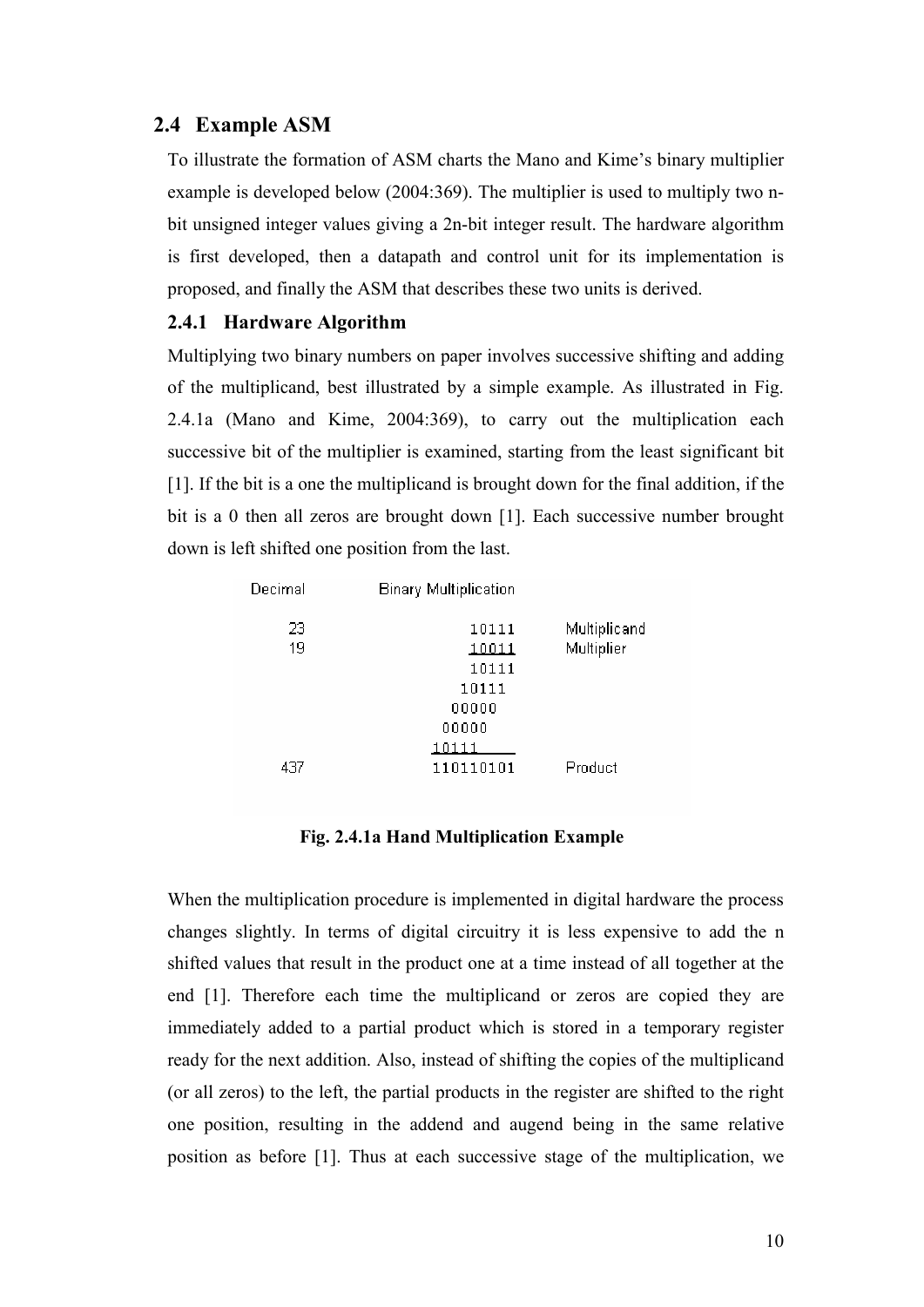examine the next bit of the multiplier, starting from the least significant bit [1]. If the bit is a 1, we add the multiplicand to the partial product; otherwise there is no need to add all zeros so the partial product is simply shifted to the right. The resultant sum is shifted to the right one position to form the partial product for the next multiplication. The procedure for implementing the "on paper" example from Fig. 2.4.1a is shown in Fig 2.4.1b (Mano and Kime, 2004:370).

| Decimal  | <b>Binary Multiplication</b>                                                               |                                                                                                                                                                                                          |
|----------|--------------------------------------------------------------------------------------------|----------------------------------------------------------------------------------------------------------------------------------------------------------------------------------------------------------|
| 23<br>19 | 10111<br>10011<br>00000<br>10111<br>10111<br>010111                                        | Multiplicand<br>Multiplier<br>Initial Partil Product<br>1st bit of multiplier is a 1<br>Add                                                                                                              |
| 437      | 10111<br>(1)000101<br>1000101<br>01000101<br>001000101<br>10111<br>110110101<br>0110110101 | 2nd partial product after right shift<br>2nd bit of multiplier is a 1<br>Add<br>3rd partial product after shift<br>3rd bit is a 0, so just shift<br>$4th$ bit is a $0$<br>5th bit is a 1<br>Add<br>Shift |

#### Fig. 2.4.1b

Note that the temporary overflow that occurs as a result of the  $2<sup>nd</sup>$  addition is not a problem since the overflowing (1) is shifted back into the regular most significant position in the next step of the multiplication.

#### 2.4.2 Multiplier Block Diagram

The hardware implementation of the multiplier is shown in Fig. 2.4.2 (Mano and Kime, 2004:371). The algorithm described previously is implemented in the hardware as follows [1]:

- The multiplicand and multiplier are loaded into registers B and Q respectively
- The least significant bit of Q is shifted into the control unit during each stage of the multiplication. This bit is used to determine whether to add A and B then perform a right shift on register A or just perform the shift.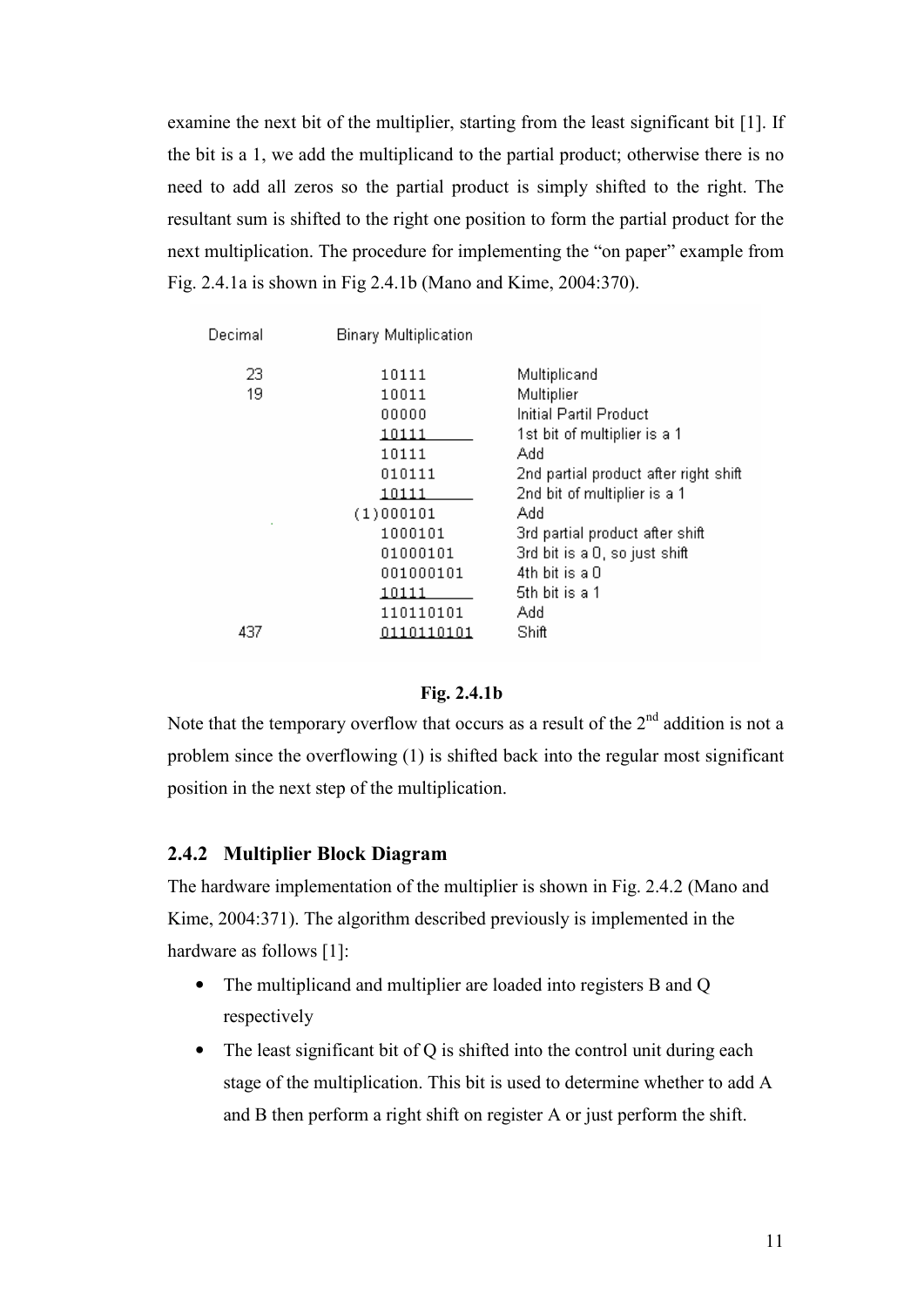- At the same time the least significant bit of the partial product is shifted into the just most significant position of Q which is now vacant due to the multiplier right shift.
- The binary adder is used to add A and B before each shift.
- The C flip-flop stores any carry be it 0 or 1 after each addition and is reset to nought after each shift
- Counter P keeps count of the number of add and shift operations that have taken place and counts down from n-1 to nought, when the last shift and add occurs.
- The control unit is triggered by the signal G, which activates the multiplication sequence.



Fig. 2.4.2 Binary Multiplier Block Diagram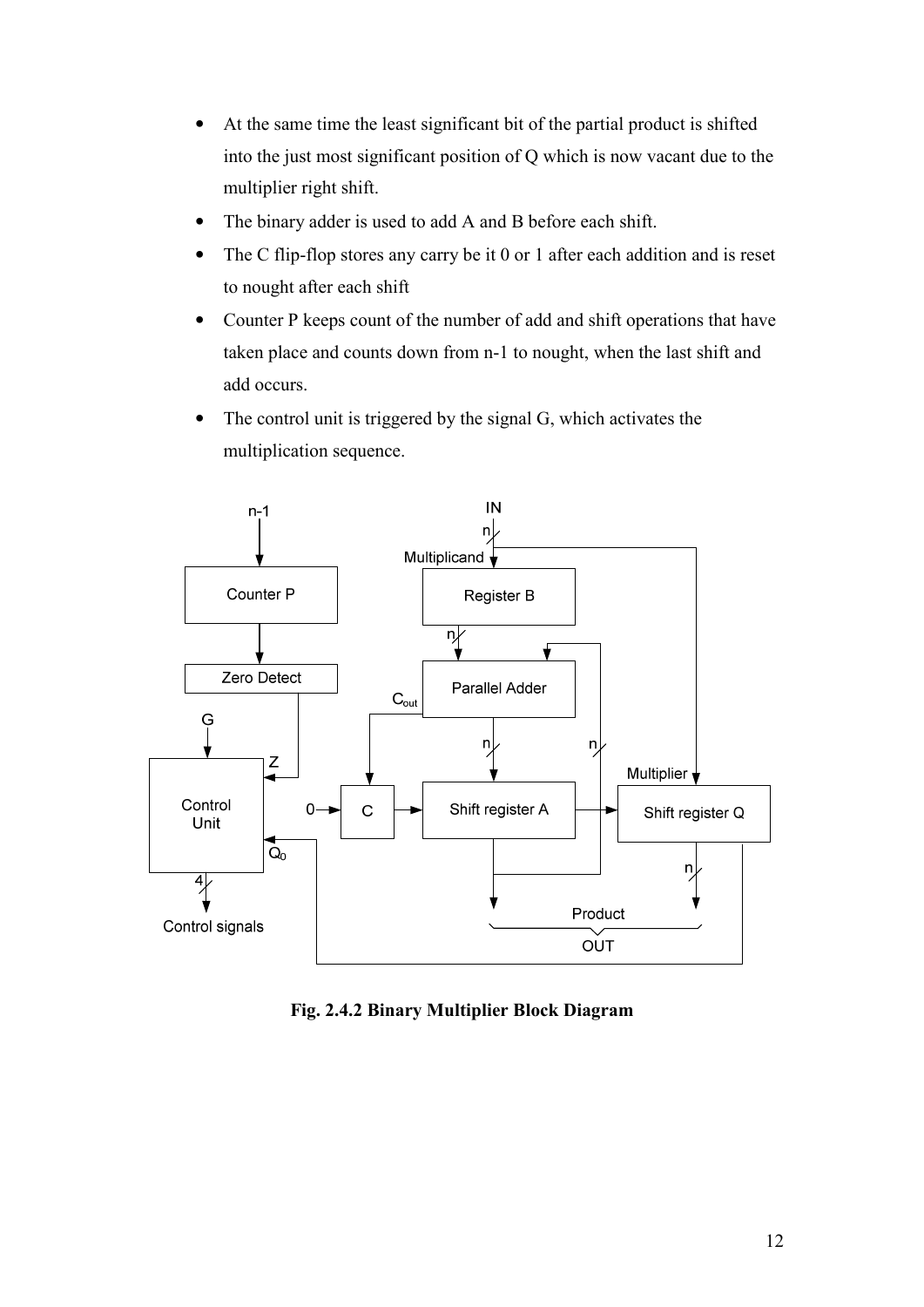#### 2.4.3 Binary Multiplier ASM Chart

An ASM which models the sequence of operations of the binary multiplier is shown in Fig. 2.4.3 (Mano and Kime, 2004:373). The multiplication sequence will only begin if G is 1 on a clock cycle. If this occurs, the one bit carry register C is cleared, as is the partial product register A [1]. We assume that the multiplier and multiplicand are already loaded into registers Q and B respectively. The value n-1 which will result in n shift and add sequences is moved into counter P. Control then moves to MUL0, which is the initial state of the multiplication sequence ASM block. On the next clock pulse, the least significant bit of the multiplier  $Q_0$  is used to decide whether to add A and B and carry any overflow into C<sub>out</sub> before the state MUL1 [1]. In MUL1 the shift operation occurs, represented by the register transfer expression that follows [1]:

 $C \leftarrow 0$ , C || A || Q  $\leftarrow$  sr C || A || Q

The notation  $C \parallel A \parallel Q$  simply means a composite register made up of the registers C, A and Q [1]. The notation sr means "shift right". The details of the register operations are however unimportant in this context. The shift and add sequence will repeat until the counter counts down to zero. This is indicated by the zero detect signal Z being high, which ends the multiplication and returns the system to the idle state until G is asserted again [1].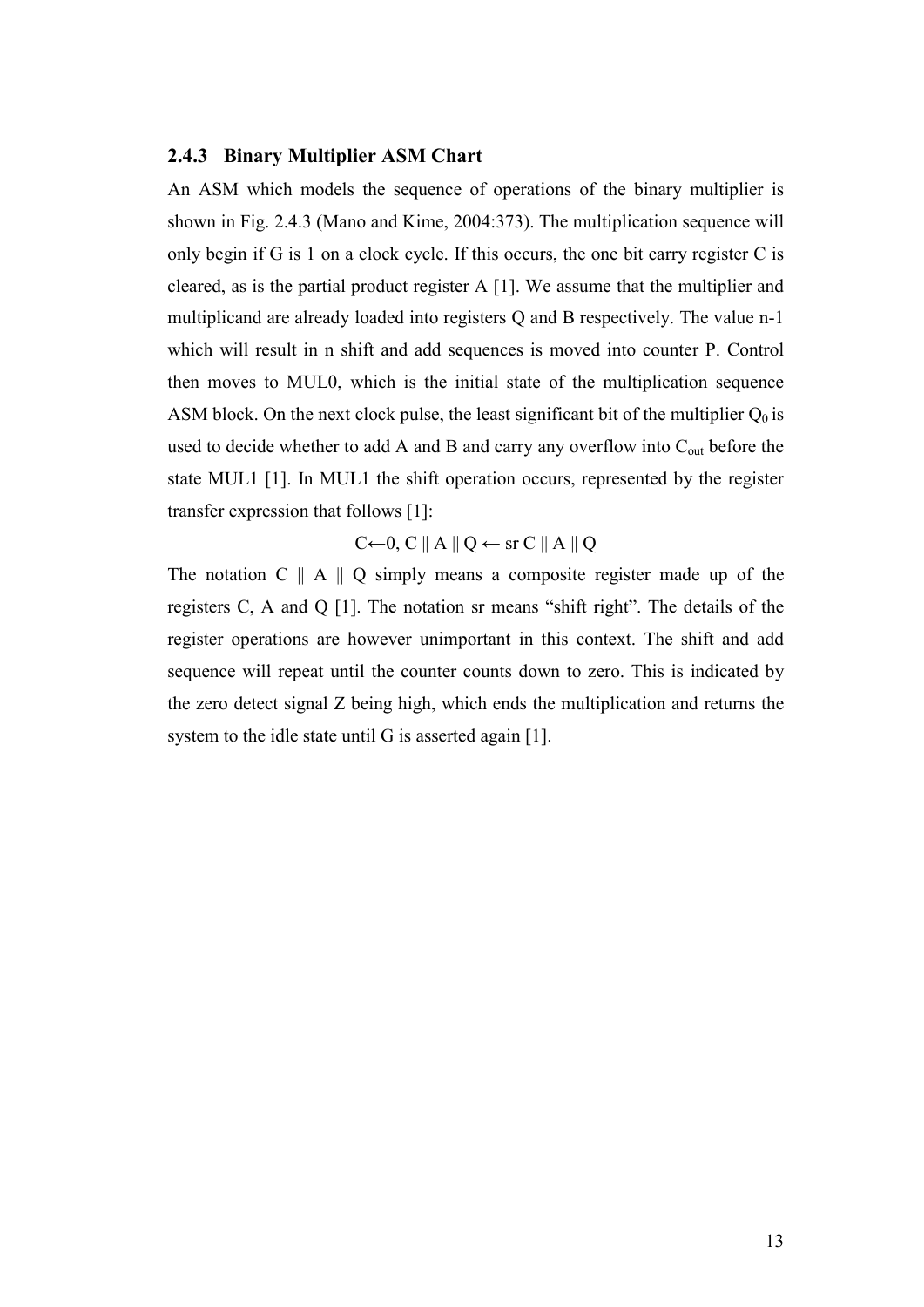

Fig. 2.4.3 ASM Chart for Binary Multiplier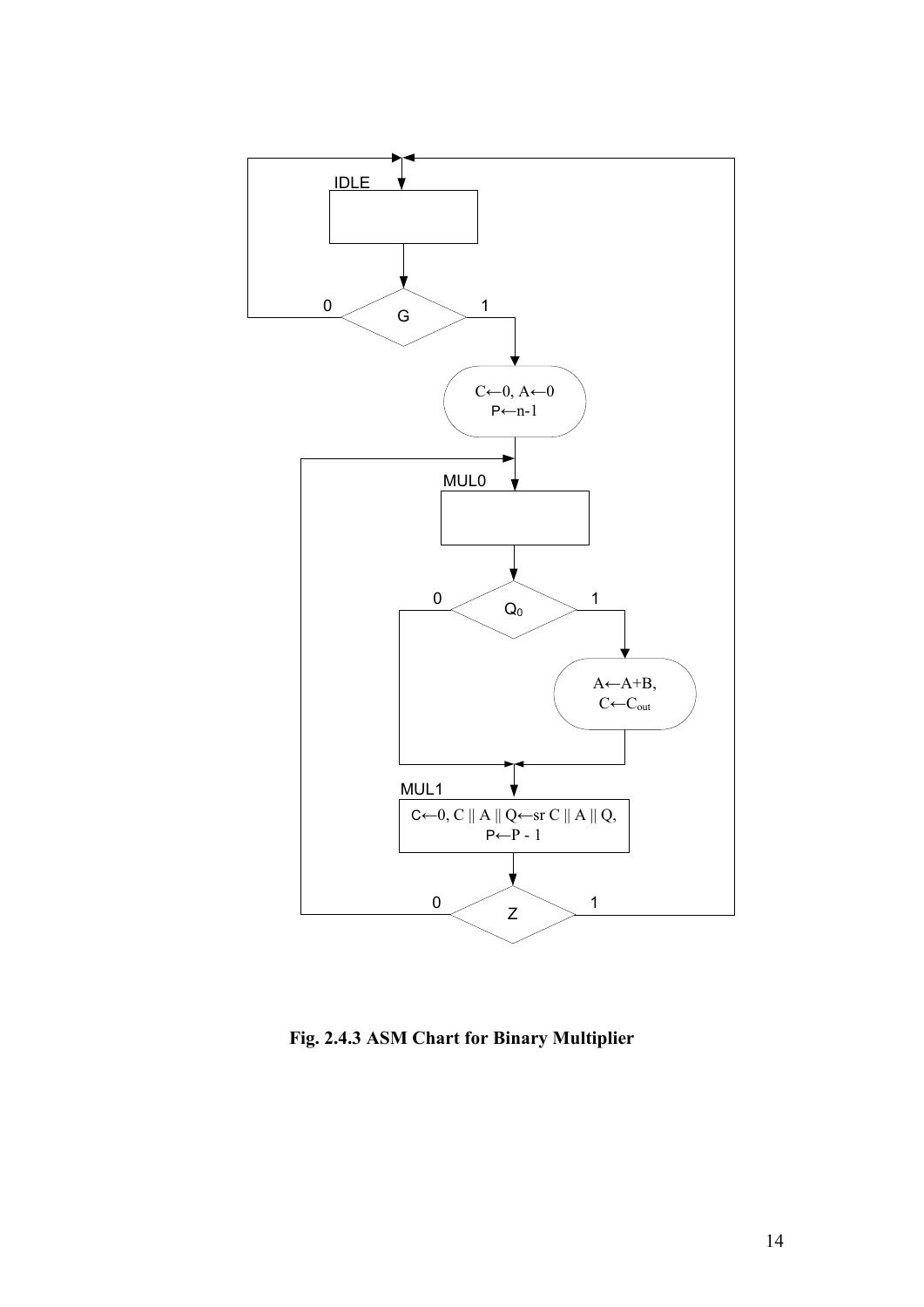#### 2.5 One Flip-Flop per State

When implementing the control unit of a digital system, two approaches may be used. The first is the use of a sequence register to store control states, and a decoder to provide the output signal corresponding to each of the respective states [1]. This method, while efficient in the number of flip-flops used, involves the development of a state table to design the sequential logic [1]. In order to obtain the input equations for the circuit flip-flops, the state table Boolean functions must be simplified [1]. This requires excessive work, particularly for systems with a large number of states, which is the case for most useful applications.

Another approach involves the use of one flip-flop per state, where the digital logic for the control unit is derived directly from the ASM diagram. This method is far less complex and saves design time for complex systems with a large number of states [1]. The trade-off is the increased number of flip-flops required for the sequential circuit. However the cost of using more flip-flops both in terms of money spent and PCB real estate is likely to be negligible compared to engineer time saved for most systems designs.

The rules for translating ASM diagram components into digital components are shown in Figs. 2.5a to 2.5e (Mano and Kime, 2004:381), and a block diagram of a "one flip-flop per state" control unit for the binary multiplier example is shown in Fig 2.5f (Mano and Kime, 2004:383).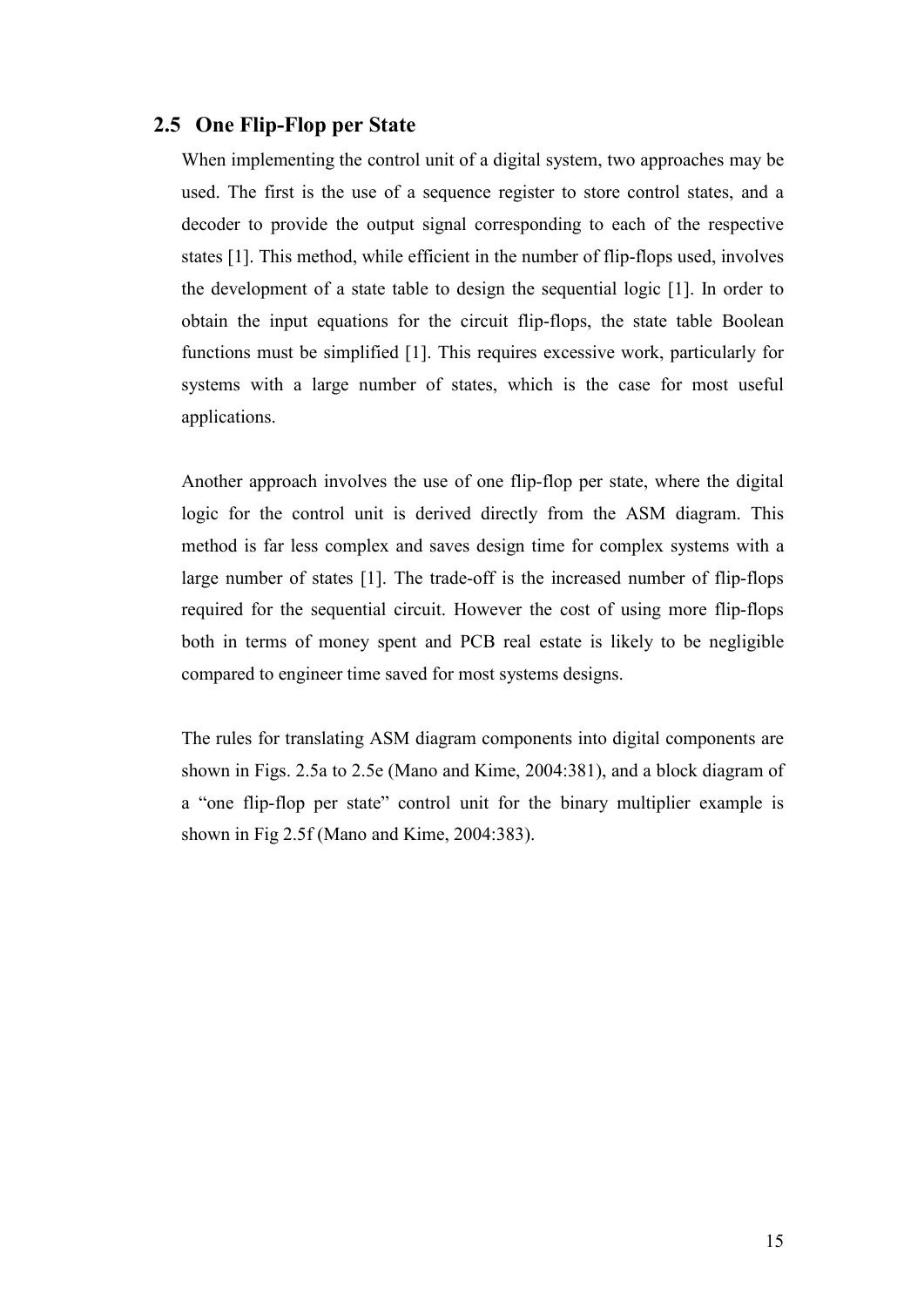





Fig. 2.5b: Scalar Decision Box Transformation Rule



Fig. 2.5c: Vector Decision Box Transformation Rule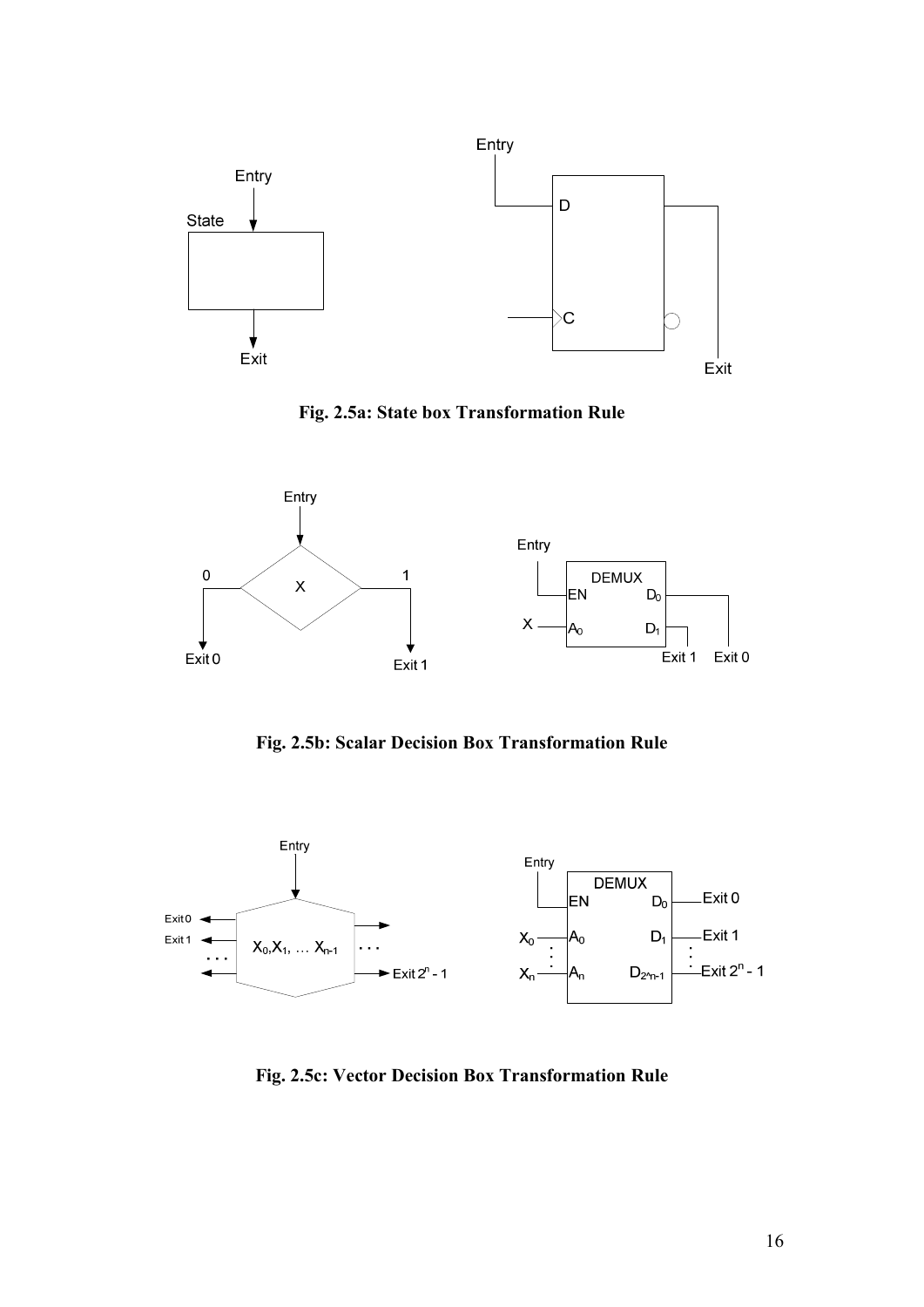

Fig. 2.5d: Junction Transformation Rule



Fig. 2.5e: Conditional Output Transformation Rule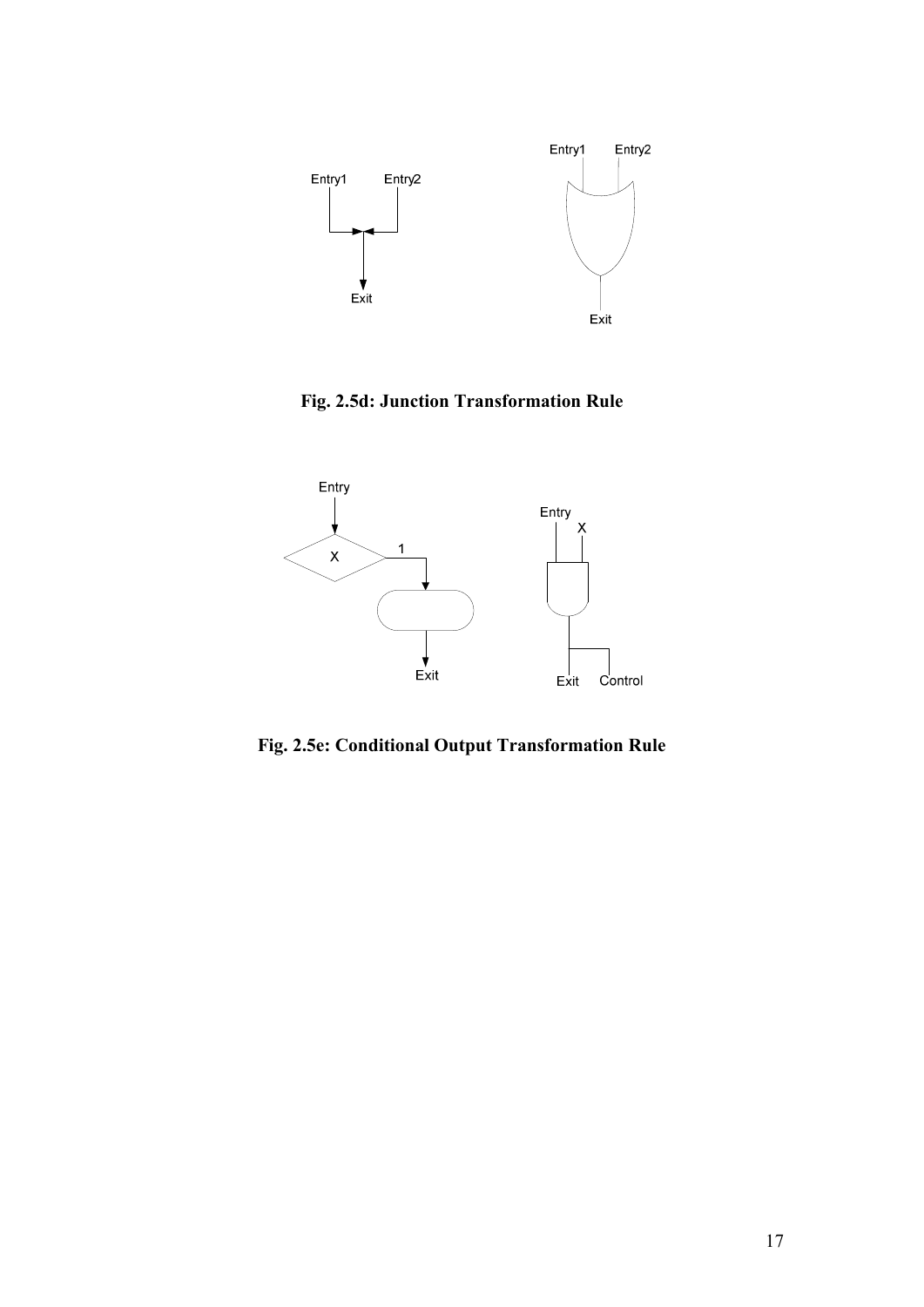

Fig. 2.5f: Binary Multiplier Control Unit with One Flip-flop per State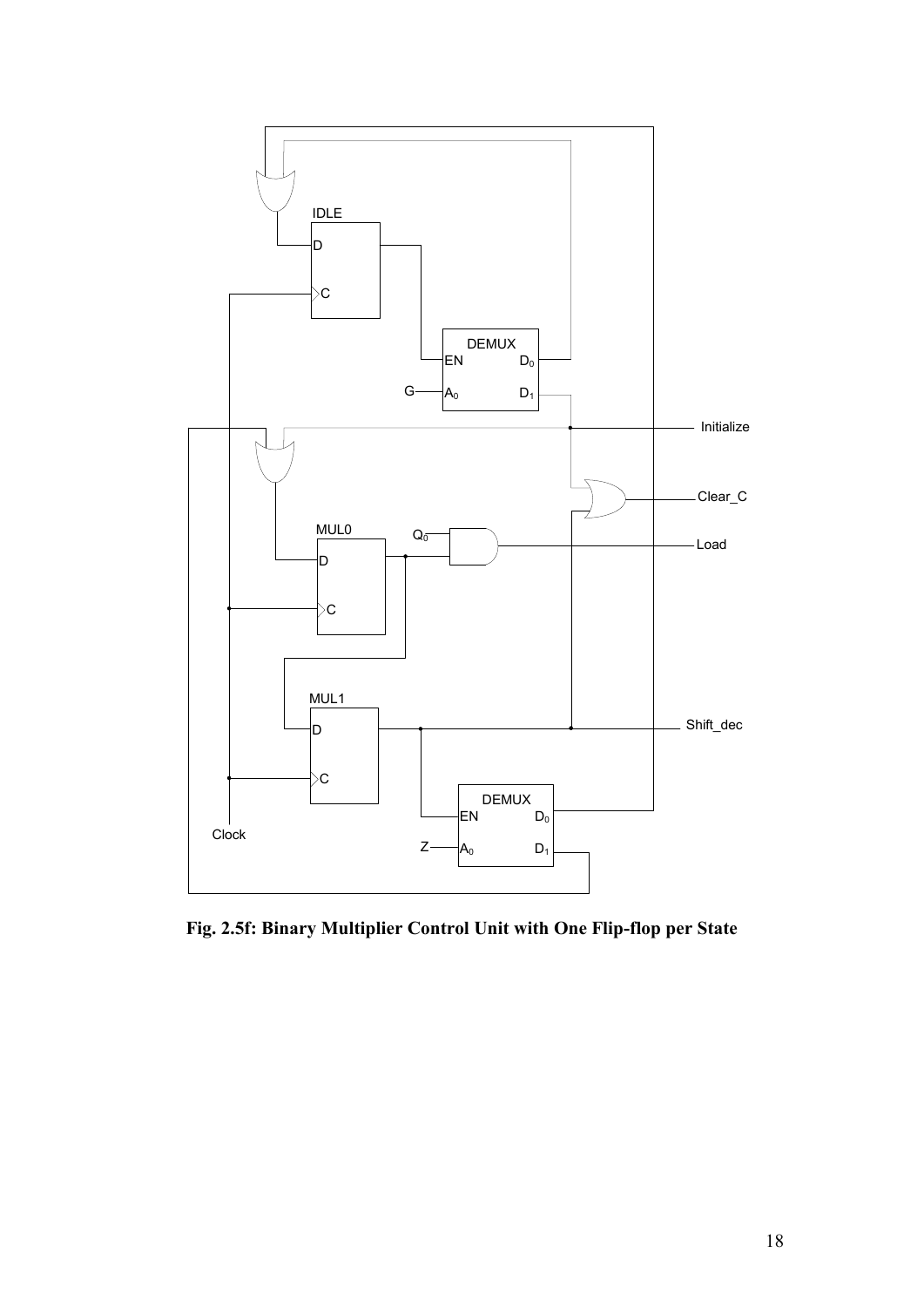### CHAPTER 3

### GUI DEVELOPMENT ENVIRONMENT

This chapter deals with the choice of programming language and development environment for the implementation of the ASM system and GUI. The required features of the development toolkit are outlined, each criterion is then discussed. Finally a GUI development toolkit that closely meets the requirements is chosen

#### 3.1 Introduction

The criteria used to choose the programming language and GUI development environment are as follows:

- Availability: the development environment and compiler should be available for free.
- Ease of development: given the limited timeframe of the project and the inexperience in developing GUIs this was a decisive factor
- Availability of documentation: in the form of online help, tutorials and wizards
- Richness of development kit and programming language features: all the features required of the system and interface should be supported
- Platform Independence: or portability to different target computer systems such as Windows or UNIX.

One motivation for the final criterion was that the UCT computer science department runs exclusively UNIX based machines. If the package were to be used in this department in the future, it would be desirable for the source code to be easily portable to a UNIX platform.

In the following sections some of the issues surrounding GUI development with particular reference to the ASM simulator package are discussed.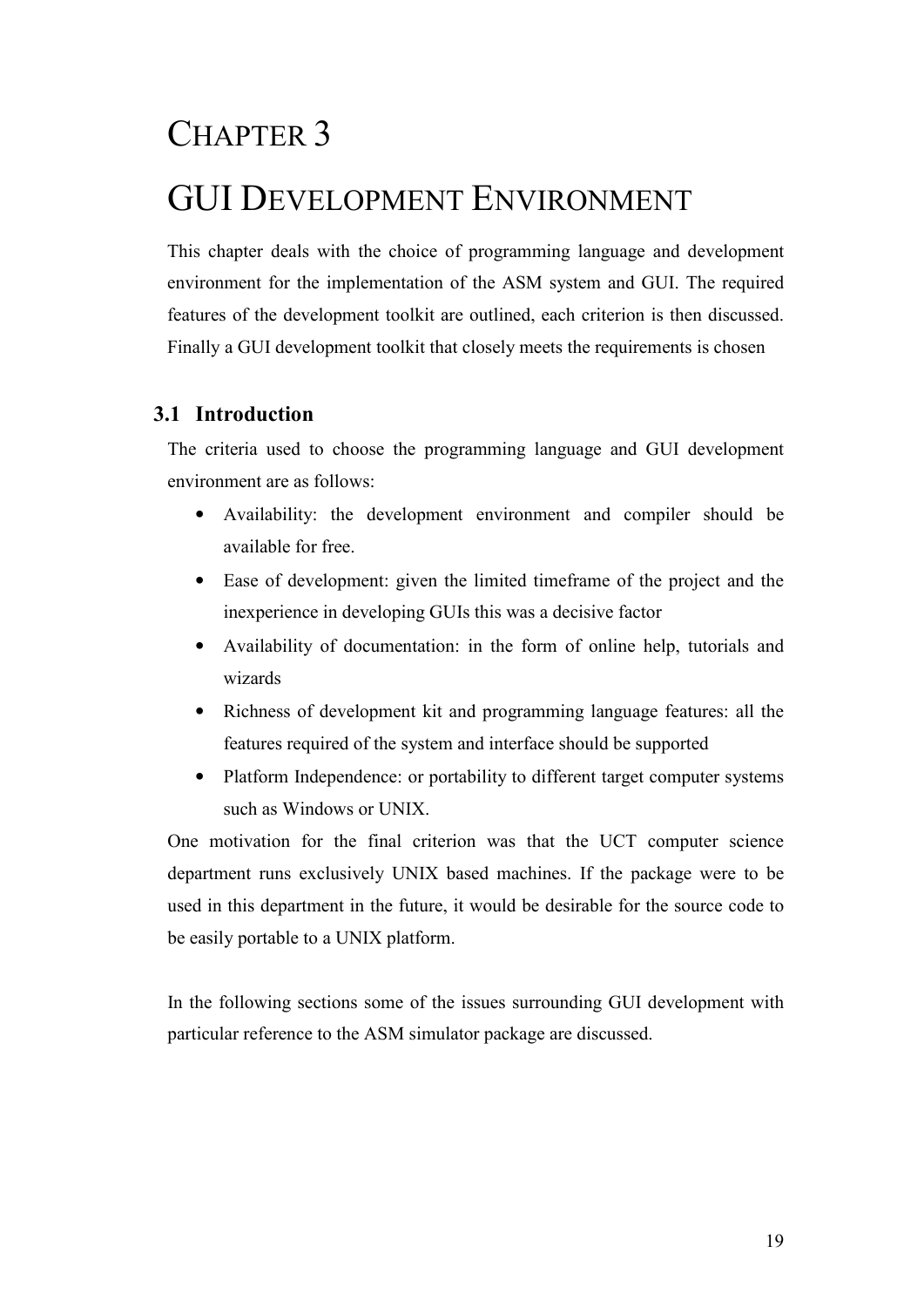#### 3.2 Choice of Programming Language

GUI development toolkits are available for various programming languages including C, C++, Smalltalk, Java, Ada, Tcl, and Python [4]. Most new GUI kits are supported by object-oriented programming languages, because GUI development lends itself well to the OO paradigm [4]. The programming language of choice for most GUI development toolkits is  $C^{++}$ , due to the popularity of the language, its flexibility in memory manipulation and pointer use [4].

For the purposes of this thesis project the two programming languages considered were Java and C++, purely because of the programmer's experience in these two languages.

One of the main differences between the two languages was that Java was designed to be easier to use than C++. The Java language focuses on ease of programming where  $C++$  is more execution efficient [3]. Some of the areas in which the two languages differ are:

- Compilation vs Interpretation: C++ is usually compiled where Java uses a mix of interpretation and on the fly compilation. Compilation results in runtime efficiency where interpretation yields quicker compilation [5].
- Efficiency of Generated Code: C++ generates relatively fast, memory efficient executables whereas Java programs have widely reported performance problems [5].
- Automatic memory management: Java has garbage collection, whereas C++ leaves the tedious and error-prone task of reclaiming unused memory to the programmer [5].
- Memory manipulation: C++ allows arbitrary memory access and allows access of objects through the use of pointers where Java allows memory access only through the objects themselves [3].

It is desirable for the simulator package to be execution efficient while providing an intuitive graphical user interface. The easiest and most efficient way to implement the ASM diagram for the package is a dynamically managed list of elements, with each element object pointing to one or more elements in the diagram. Variables can then be associated with each element again through a dynamically allocated list.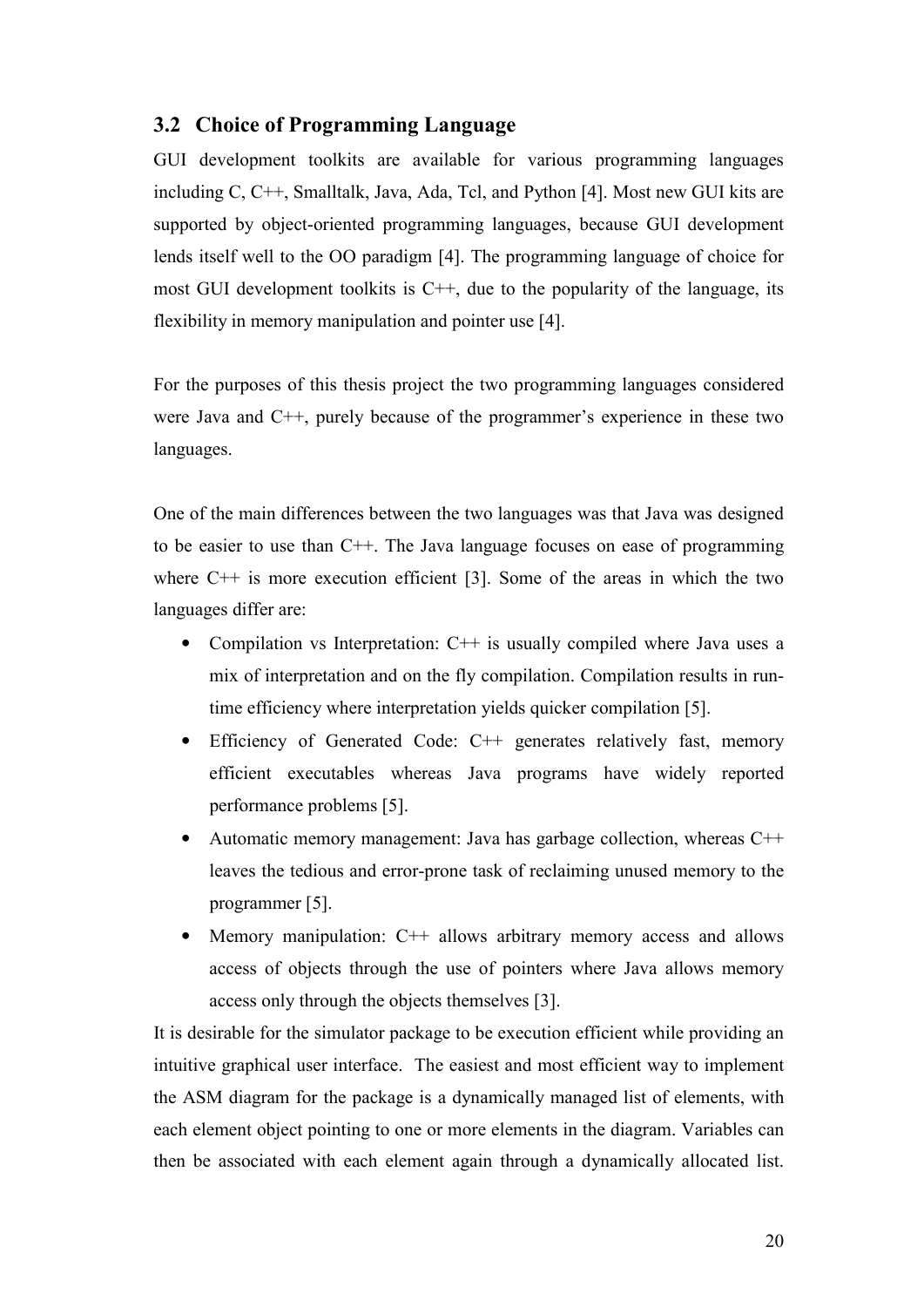This will allow easy manipulation of the diagram components, including adding and deleting elements and variables while maintaining the structure of the ASM chart. This functionality points to the use of  $C++$  rather than Java despite the hassle of manual garbage collection.

#### 3.3 Choice of Development Environment

Apart from the criteria put forth in the introduction to this chapter, the main issue considered when choosing the development toolkit was the method by which controls are placed onto the windows of the program interface.

Placing the controls on their parent window in a layout that is both pleasing to the eye and logical, with similar controls such as buttons or menu items grouped together, is one of the key challenges of GUI development [7].

The layout of the design can be defined in too ways, either by defining the specific positions of controls on a window as parameters to the placing functions in code, or by using a drag and drop development environment [7]. The latter approach allows the programmer to place controls as desired, resize them, specify custom properties etc. This approach is easier and faster but often results in large chunks of code which are often hard to decipher, and therefore defy the "good software" engineering" practices of maintainability and reusability [7]. The first approach can be inefficient due to the often tedious and error-prone task of correctly positioning and formatting the controls in code [7].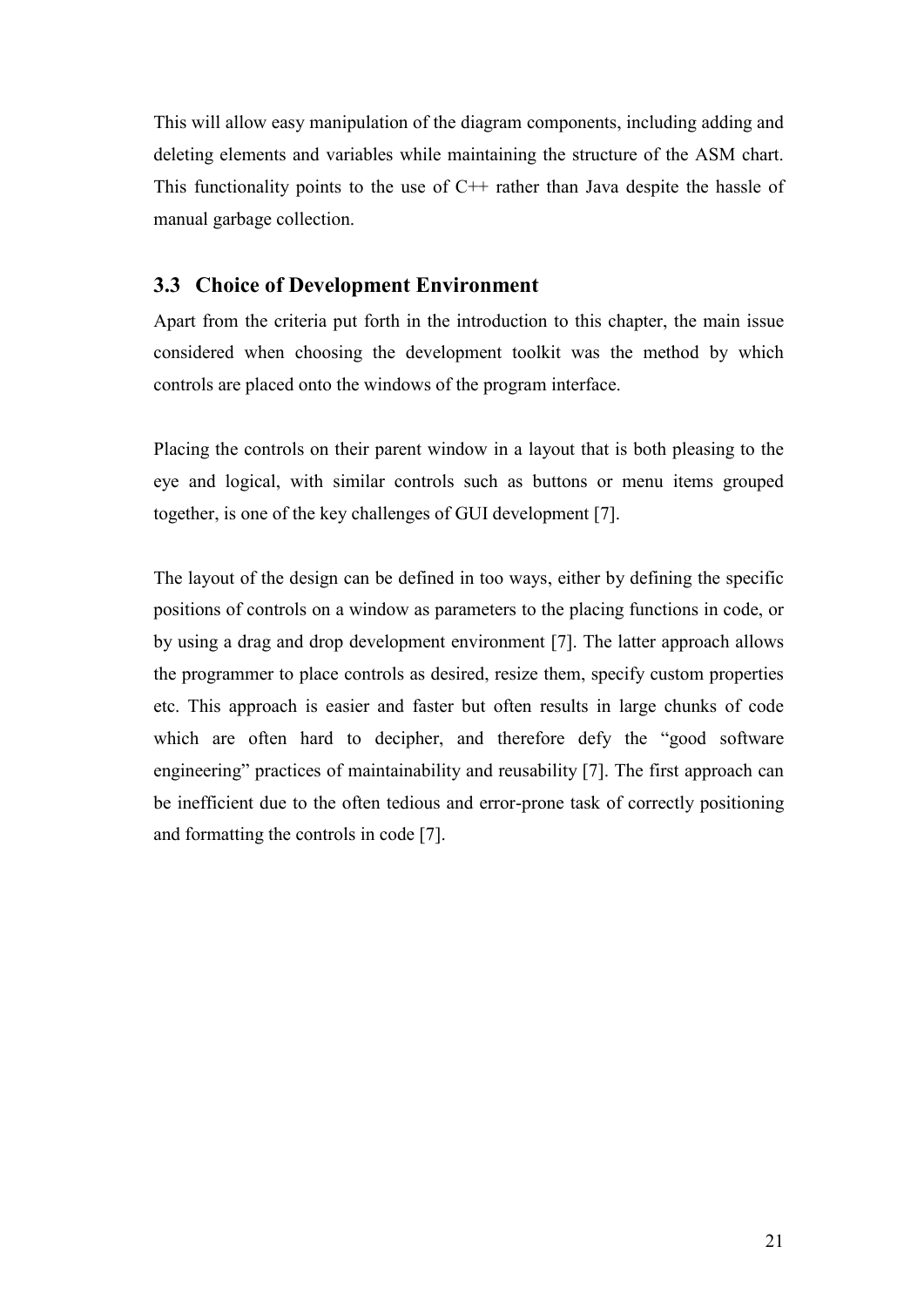The GUI development toolkit commonly used in the UCT department of electrical engineering in the past, and one of the most widely used toolkits for  $C++$  is wxWindows. wxWindows uses in code functions for control placement and layout, and has the following advantages that link it to the criteria mentioned above [6]:

- It is very complete. There are many utility classes.
- It is still heavily developed.
- Many compilers and platforms are supported: Windows, Linux, Mac, Unix.
- There is a lot of documentation.
- It is free for personal and commercial use.
- Whenever possible, wxWindows uses the platform SDK (Software Development Kit). This means that a program compiled on Windows will have the look and feel of a Windows program, and when compiled on a Linux machine, it will get the look and feel of a Linux program.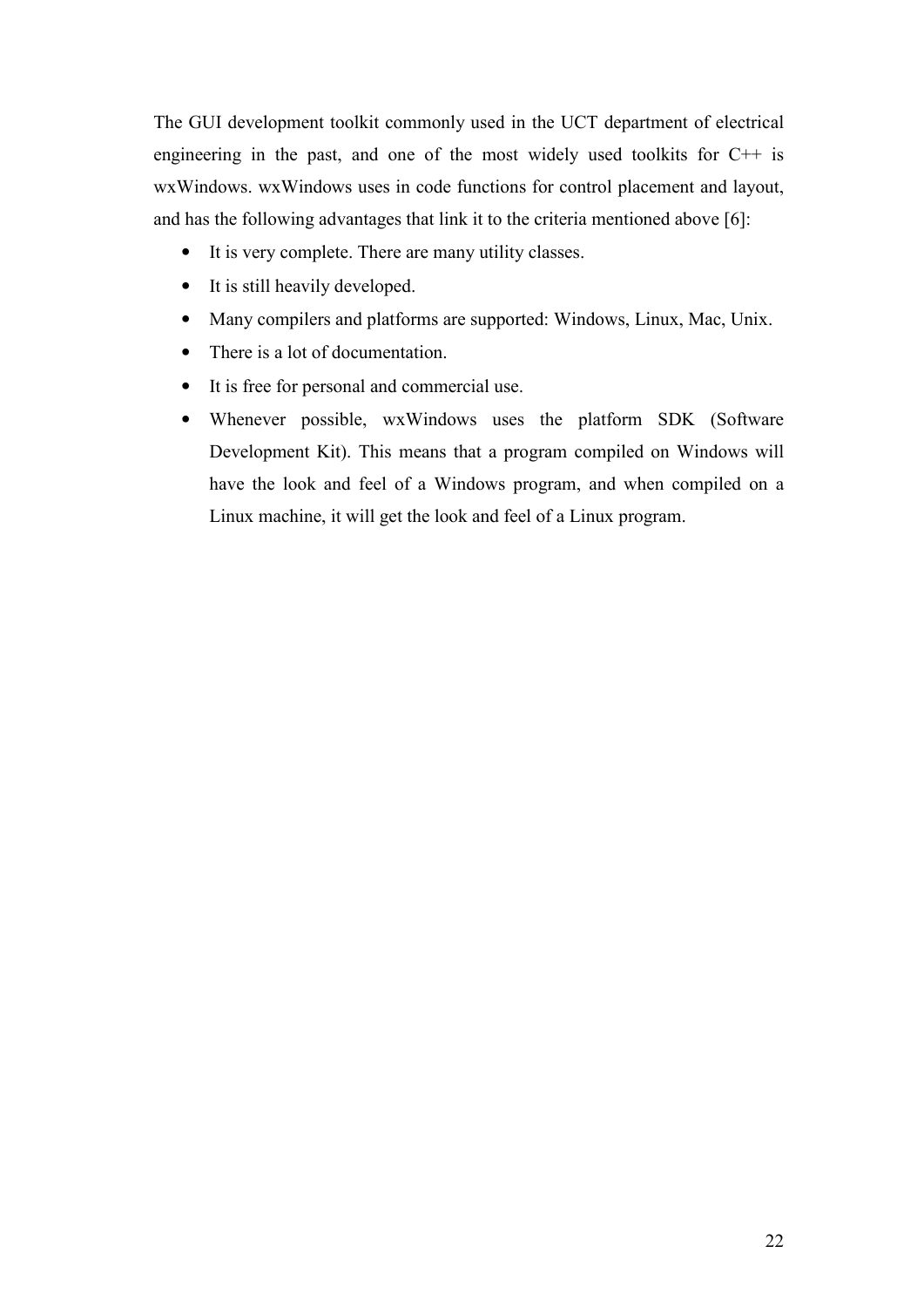# CHAPTER 4 UML THEORY

This chapter reviews the theory and syntax of the Unified Modelling Language. UML is a general modelling system that can be used to model any generic software system. Gain & Kelleher (2004) define UML as "a notational System (including syntax, semantics and pragmatics for its notations) that is principally graphical and aimed at modelling systems using object-oriented concepts."

UML is not a process or methodology, nor is it proprietary. It combines the notations of Booch, Rumbaugh and Jacobson (1997) and was standardized by the OMG (Object Management Group).

It is widely used and has arguably become the standard modelling language for software design. Five types of UML diagrams are described in this chapter. These are:

- Use-case specifications
- Class-responsibility-collaborator cards
- Class relationship models
- Interaction diagrams
- State diagrams

#### 4.1 Use-case specifications

A use case is a sequence of actions performed by a system to achieve some observable result desired by a particular actor. An actor is someone or something outside the system that interacts with it. Fig. 4.1a shows how an actor and usecase is represented in UML. [8]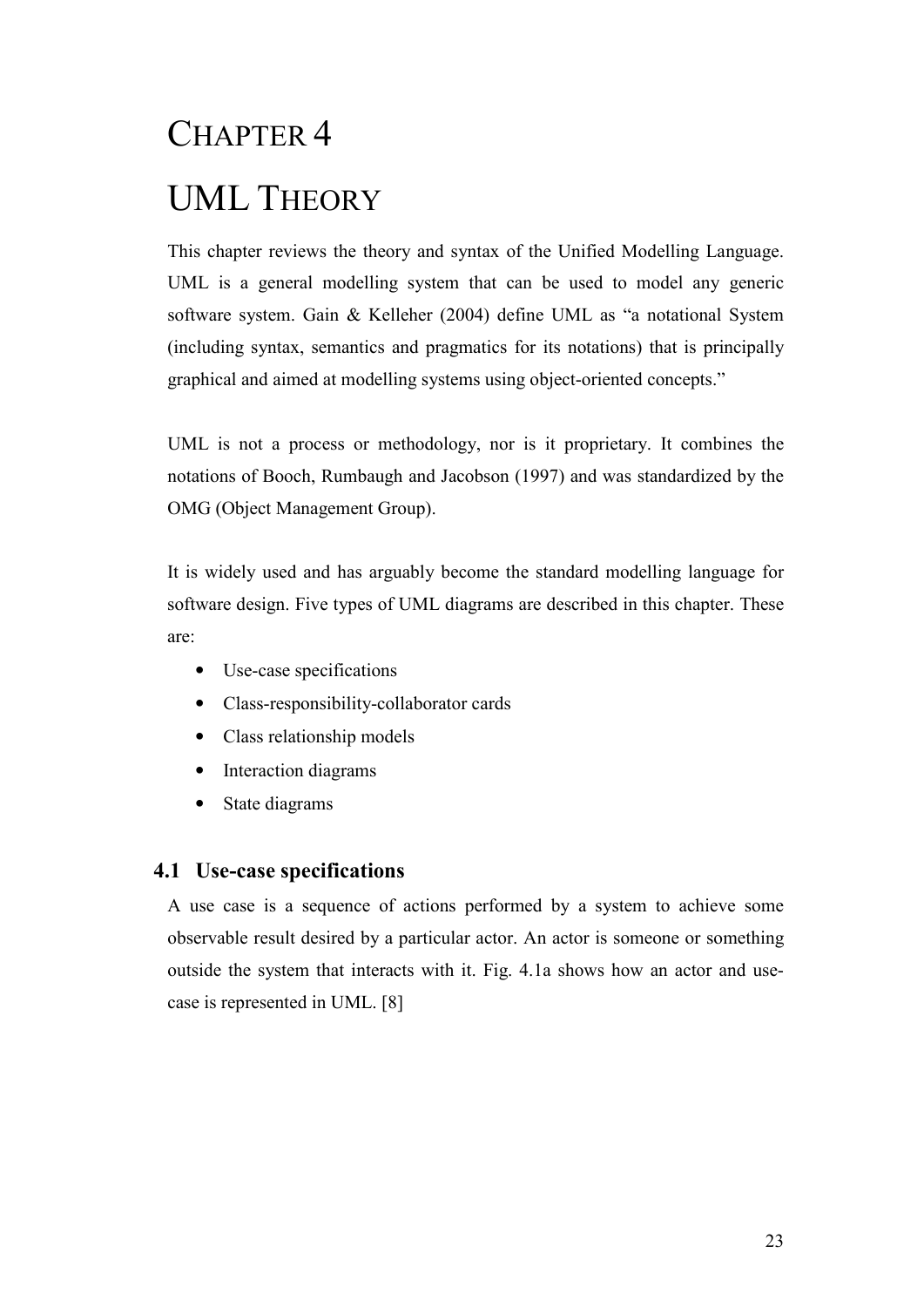

Fig. 4.1a Actor and Use-Case

Use-case specifications present a high level view of the system as seen by outside users of the system without regard for its internal workings. Use-cases model the behaviour of the system as a series of transactions or scenarios which describe the interactions between the user and other external objects with the system itself. Use-cases are used to derive the structural and behavioural models of the system, and to construct test cases which verify the system functionality. Use-case diagrams include [2]:

- Associations: to indicate some interaction between an actor and a use-case. An association is depicted by a solid line, with an optional arrowhead to specify the direction of the invocation of the interaction.
- System boundary boxes: drawn around elements of a use-case diagram to indicate which that those elements are within the scope of a particular system.
- Packages: to organize model elements into groups. Packages are depicted as file folders.

Fig. 4.1b (Ambler, 2004) shows an example use-case diagram where a customer may search for items or place an order using the "Release1" system, or obtain help using the "Release2" system. The "place order" use-case requires the system to interact with the payment processor external system. Similarly the "obtain help" use-case requires interaction with customer service.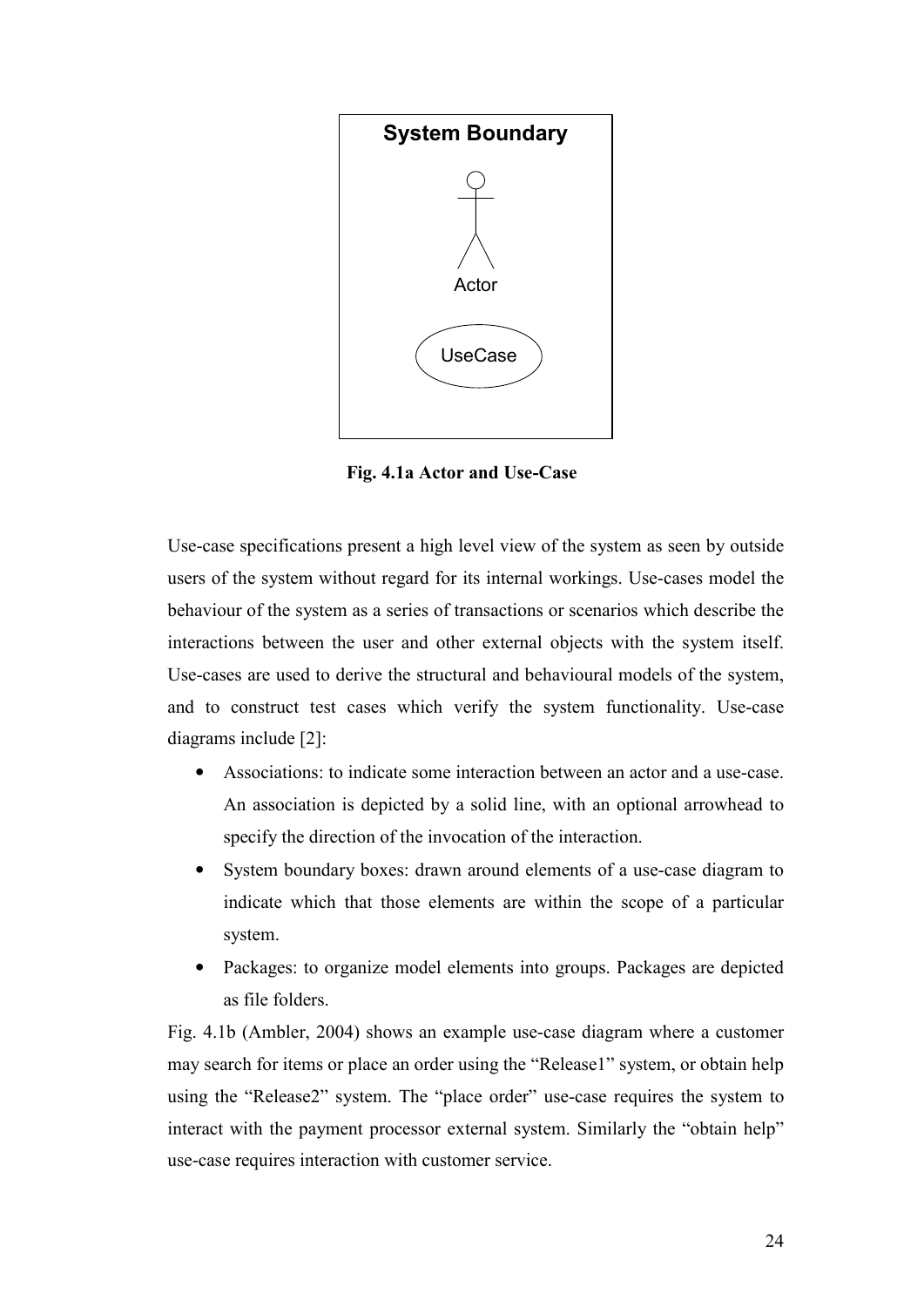

Fig. 4.1b: Example Use-Case Diagram

## 4.2 Class-Responsibility-Collaborator Cards

CRC cards are a simple way of extracting and laying out the definitions and interactions between classes. They are derived from the system use-case models and define the class hierarchy as well as attributes and methods. [8]

After establishing which of the systems and actors in the use-case models can be accepted as classes, each of the classes is assigned a type. A list of possible class types and examples of objects that might qualify for each type is given below [8].

- External entities other systems, devices, people
- Objects reports, displays, signals
- Events property transfer, completion of a series of robot movements
- Roles manager, engineer, sales person
- Organizational Units bank division, group, team
- Places manufacturing floor, loading dock
- Devices four-wheeled vehicles or computers
- Interaction (between other objects) a purchase, a license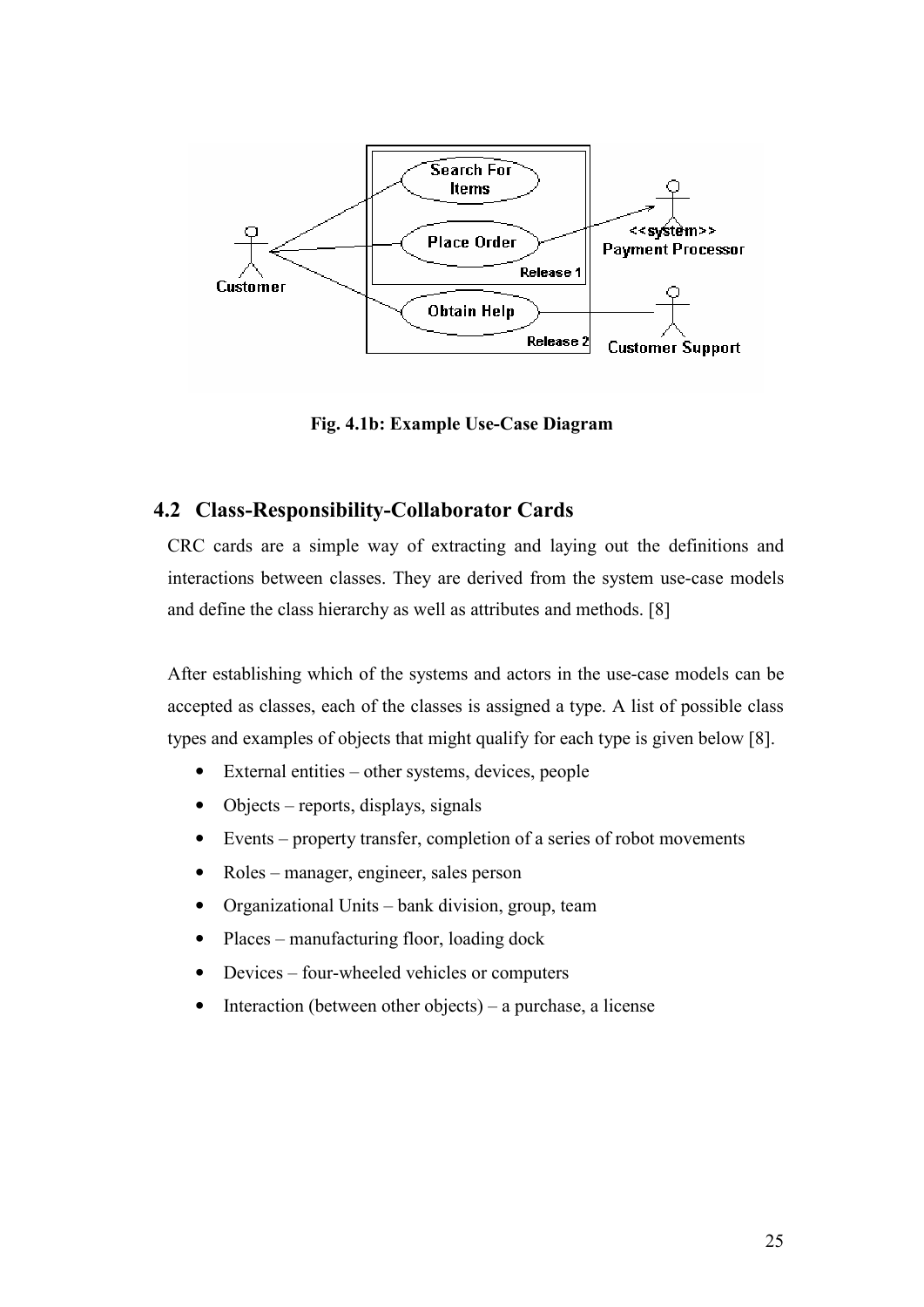The classes are then assigned a set of characteristics which describe the entity they represent. Some of the characteristics that may be assigned are [8]:

- Tangibility: does the class represent a tangible (physical) or abstract (information) entity?
- Inclusiveness: is the class atomic (includes no other classes) or aggregate (has at least one nested object)?
- Sequencing: is the class concurrent (has its own thread of control) or sequential (scheduled by outside resources)?
- Persistence: is the class transient (created and removed during program operation), temporary (created during program operation and removed at termination) or permanent (stored in a database)?

Once the class characteristics have been established each class is assigned a set of responsibilities and collaborators. A class responsibility is a method or attribute of that class. Thus it is the data, objects, behaviour and operations that describe and belong to the class or object it represents. If collaboration exists between two classes, one of the classes needs to send or receive messages from the other in order to fulfil its purpose or carry out its tasks. Examples of types of class collaboration that exist are [8]:

- Aggregation one class is a member or attribute of the other
- Association one class must acquire information from the other
- Dependency some relationship not covered by aggregation or association

#### 4.3 Class Relationship Models

The UML class or object relationship model is a means of modeling a system that emphasizes the structure and attributes of objects, the relationships between them and operations that each performs.

In designing a system one of the key issues to consider is the amount of overall system intelligence that each class or functional entity encapsulates.

Using a large number of simple classes means that each class encapsulates less of the overall system intelligence. Such classes are more reusable, because a small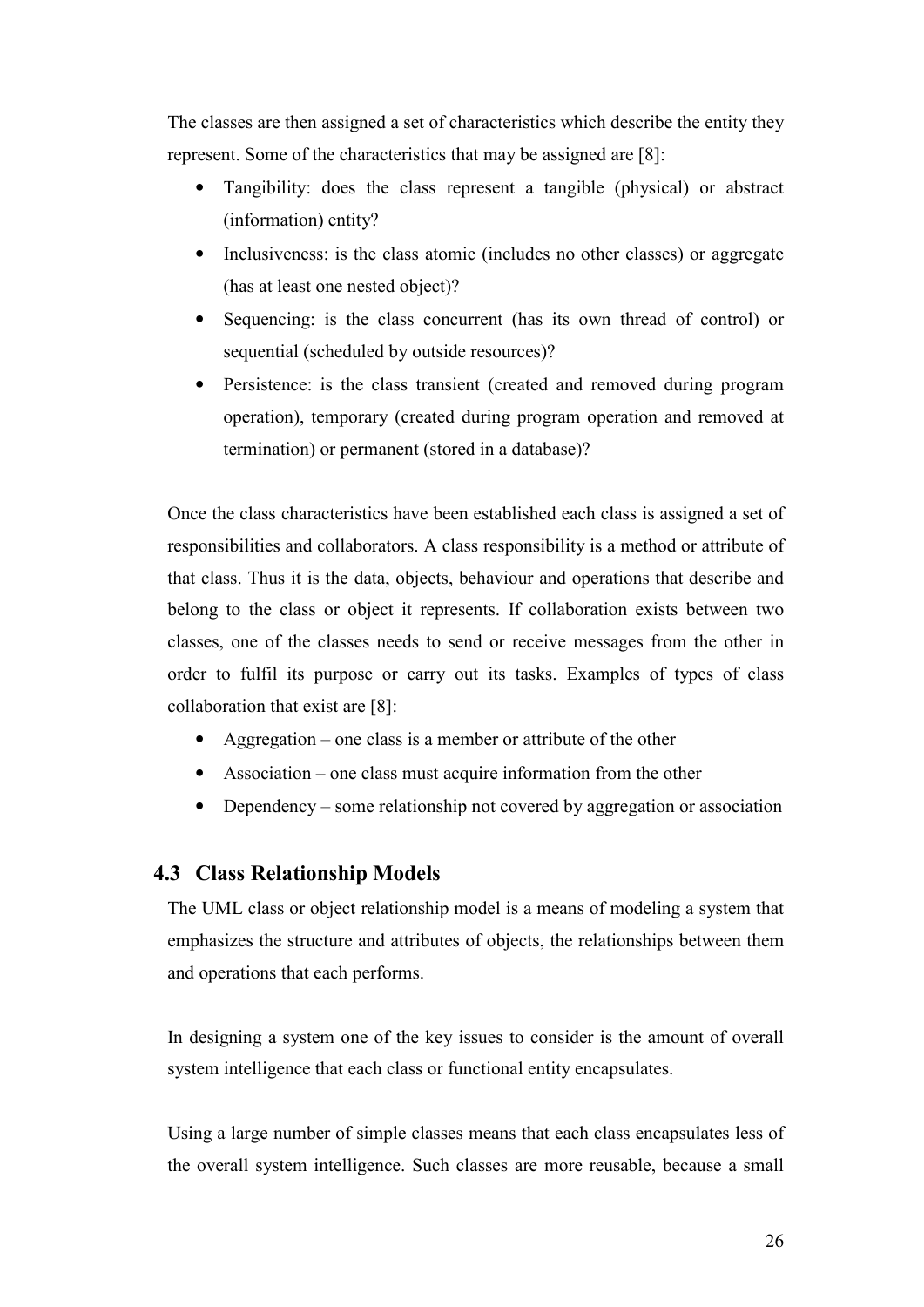piece of a system is more likely to be useful to another system than a large chunk of it [2].

Using a small number of complex classes means that each class encapsulates a larger portion of the overall system intelligence. A high degree of encapsulation makes code integration easier. It also means that classes are less likely to be reusable and are more difficult to implement.

As a general rule a class representing an object or entity in the system should have a single well focused purpose. The steps in developing the class relationship model are [8]:

- Create initial design classes
- Define operations, methods and states
- Define attributes
- Define dependencies, associations and generalizations
- Evaluate results

An example of a class diagram is shown in Fig: 4.3a (Gain & Kellher, 2004).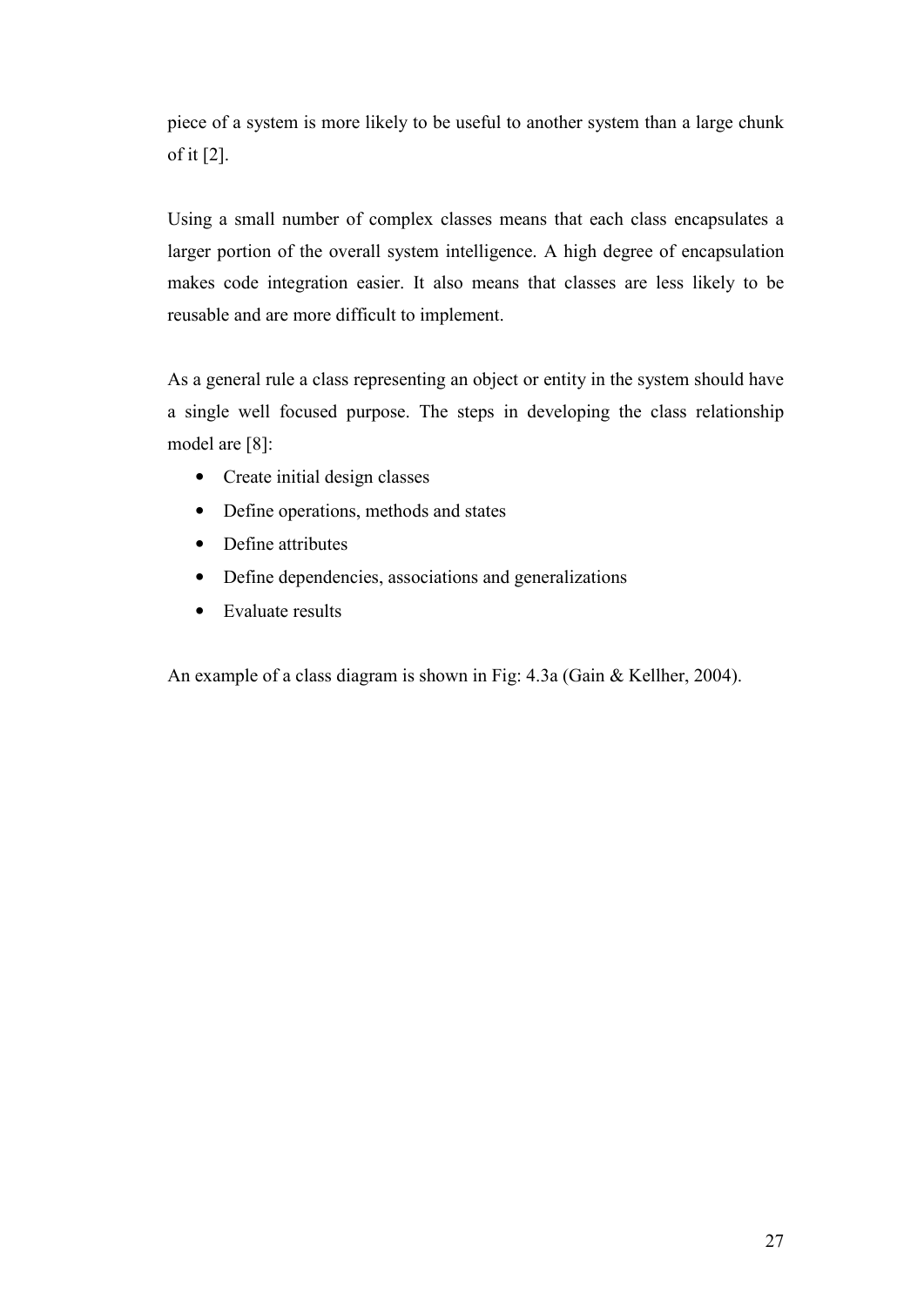

Fig: 4.3a: Example UML Class Diagram

The rectangular objects in the diagram represent classes. Each class has a name field at the top of the rectangle, followed by an attribute field listing the class variables. The third field of a class are the operations of the class or the functions it performs.

A relationship defines some interaction between two classes. Various class relationships exist and are outlined later. Each end of a class relationship may have multiplicity associated with it. This is to indicate the number of objects that may exist on that end of the relationship. The \* symbol is used to indicate an infinite number. In the example Fig. 4.3b, either 1 or 2 members of Class A can be associated with 1 or more members of Class B. Table 4.3 (Ambler, 2004) shows the potential multiplicity indicators and their meaning.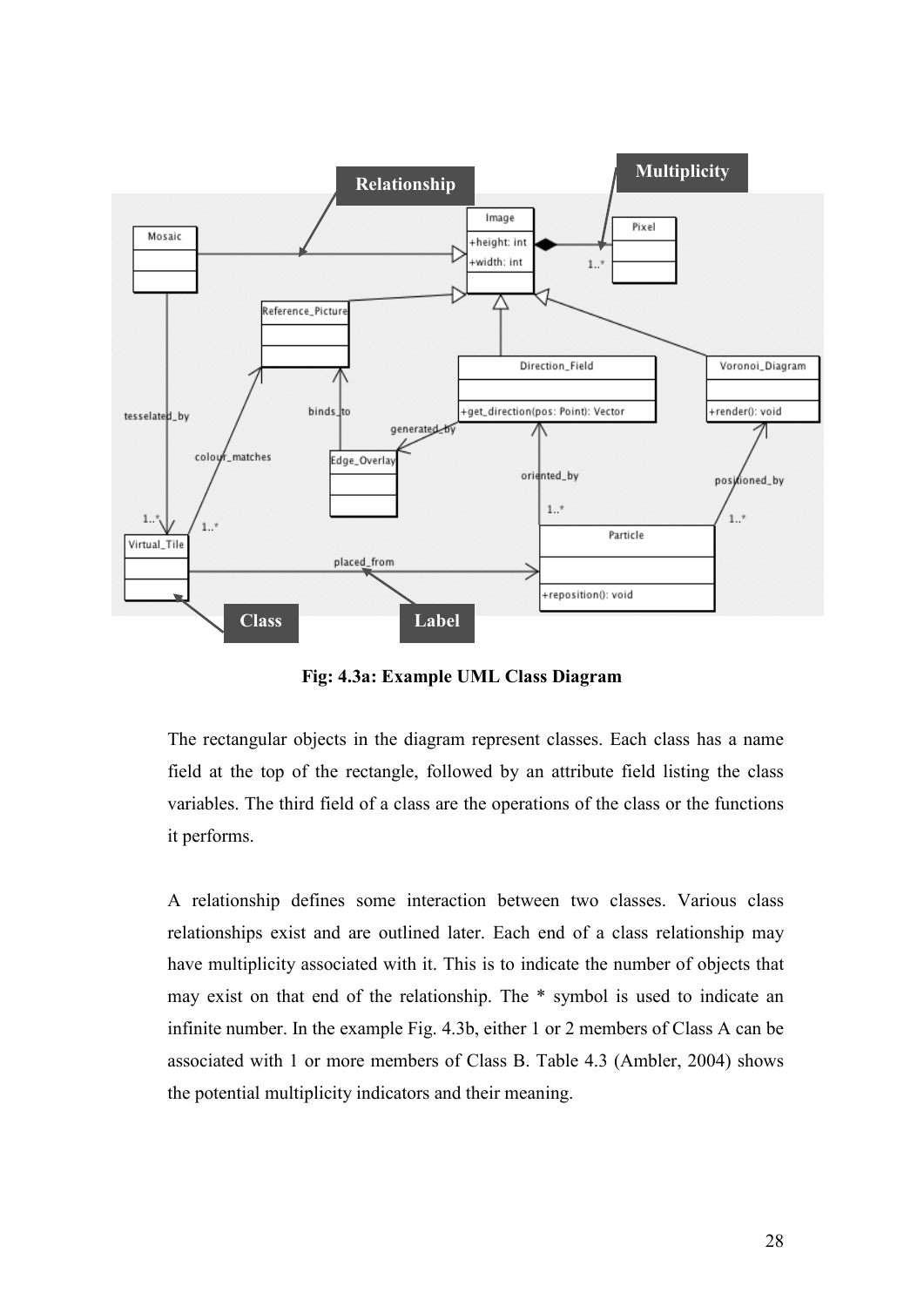

Fig. 4.3b: UML Relationship Multiplicity

| <b>Indicator</b> | Meaning                  |
|------------------|--------------------------|
| 0.1              | Zero or one              |
|                  | One                      |
| $0.$ *           | Zero or more             |
| $1.*$            | One or more              |
| n                | Exactly n (where $n>1$ ) |
| 0 <sub>nn</sub>  | Zero to $n(n>1)$         |
| 1n               | One to $n(n>1)$          |
| $n.*$            | n or more $(n>1)$        |
| n…m              | n to m (n > 1 and m > n) |

Table 4.3: UML Multiplicity Indicators

A label can be used to indicate further information about the nature of an association. For example in Fig4.3a a particle can be positioned by a Voronoi Diagram.

The various class relationship types available in UML will now be discussed.

#### 4.3.1 Association

An association is the most general type of interaction or relationship between two classes. The roles and multiplicity of the two classes may be indicated on the ends of the line attaching them. Additionally the name of the association may be indicated using a label. The other relationship types are specializations of an association, and so share these properties. An example of a generic association is show in Fig. 4.3.1 (Ambler 2004) where a bank teller serves a customer.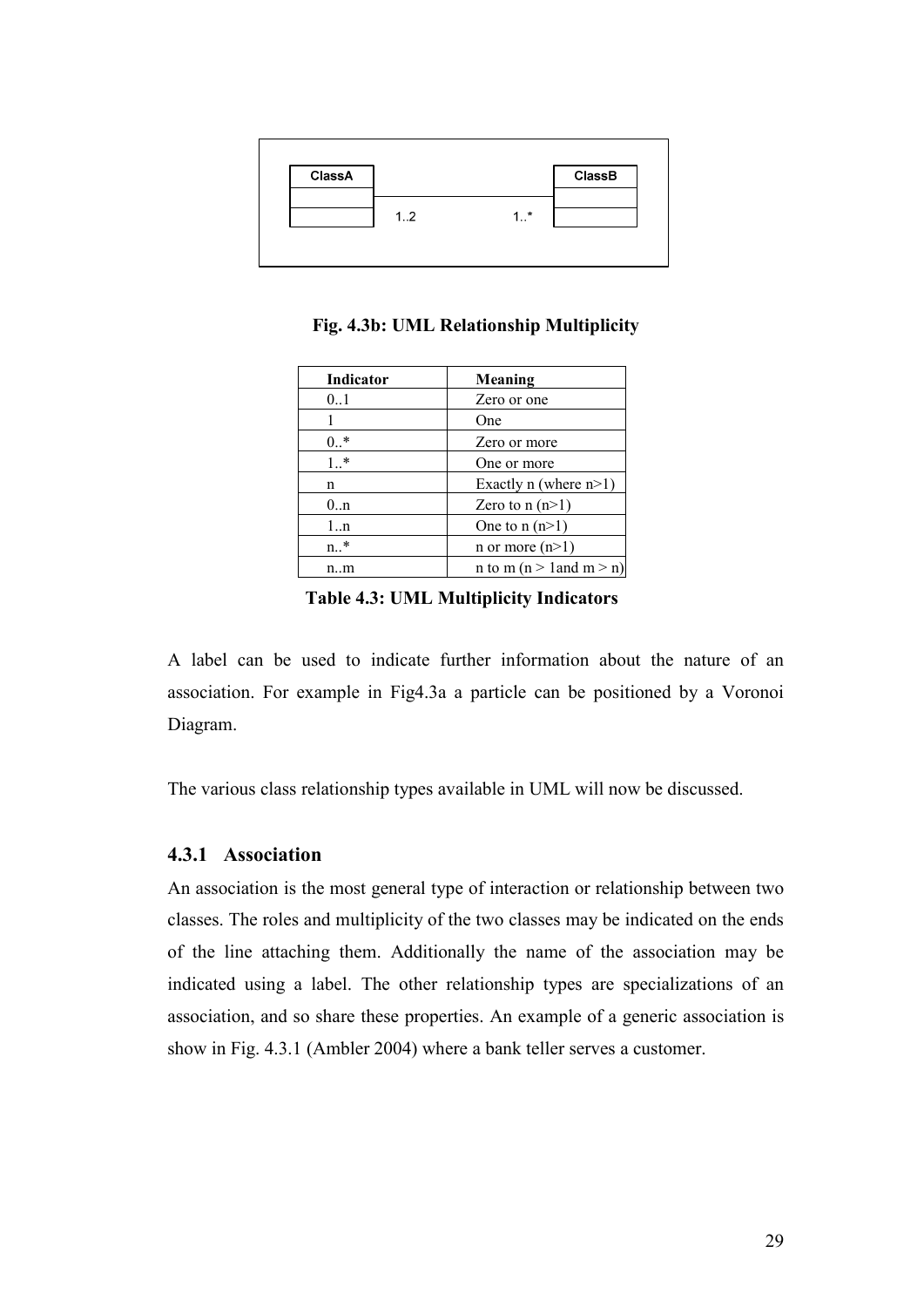

Fig. 4.3.1: UML Class Association

## 4.3.2 Navigability

Adding an arrowhead to an association implies navigability or direction. In Fig. 4.3.2 (Ambler 2004), a student may enrol for one or more courses. The arrow direction indicates that it is the student that enrols for a course and not vice-versa.



Fig. 4.3.2: UML Class Navigability

## 4.3.3 Generalisation

A UML generalisation relationship is used to signify inheritance of one class from another. As an example, the car class show in Fig. 4.3.3 is a parent or super class. The subclasses of the car class include a BMW class and a Mercedes class. Subclasses are specific types of the parent class.



Fig. 4.3.3: UML Class Generalisation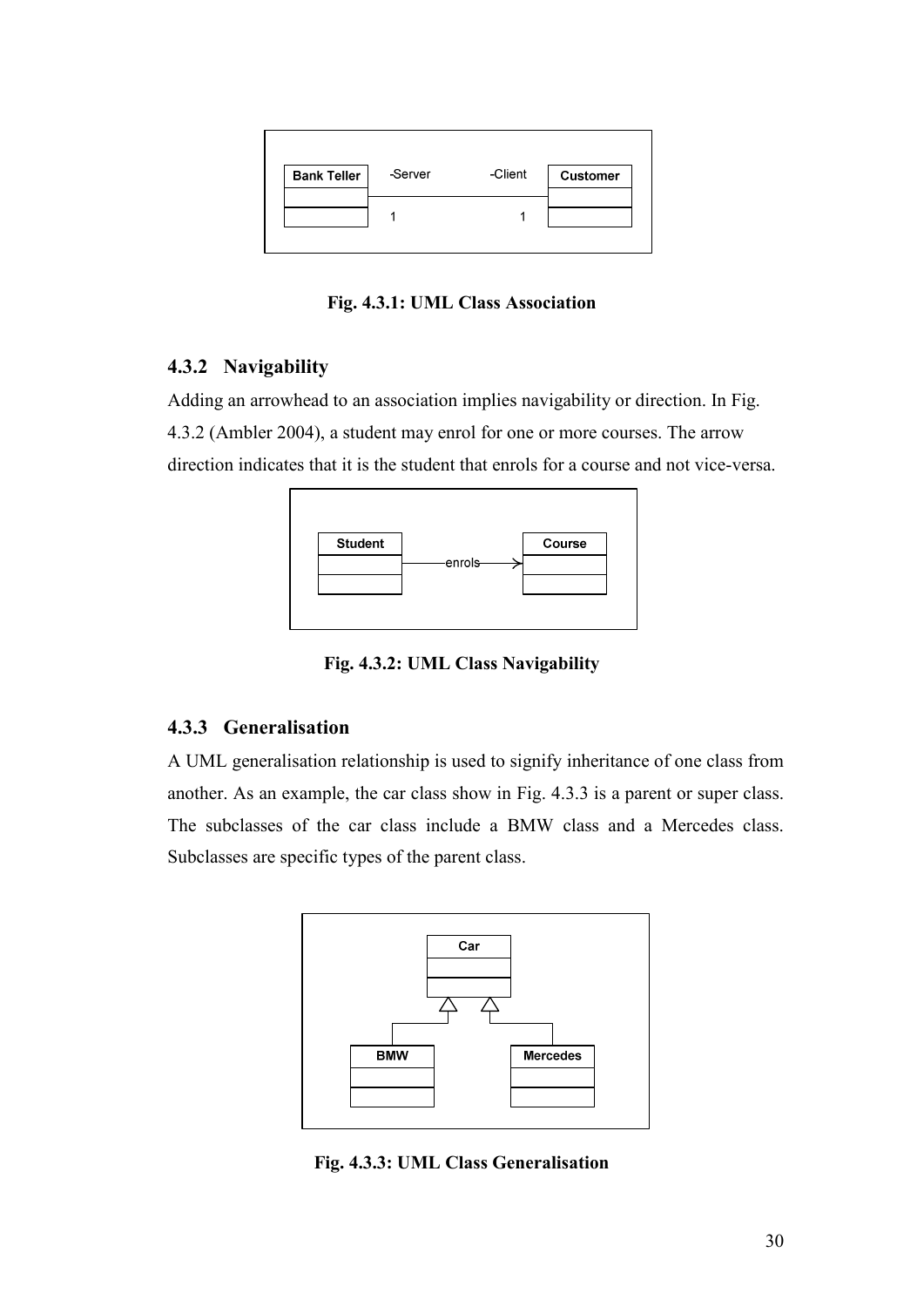#### 4.3.4 Aggregation

A UML aggregation is used to indicate an ownership [2]. A parent class owns members of a child class. The existence of the parent class is not dependent on the children though, and vice-versa. For example in Fig 4.3.4 a Toyota Taz has passengers and a driver. However if the passengers or driver leave the Taz it continues to exist. If the Taz is destroyed the passengers and driver may become members of another vehicle.



Fig. 4.3.4: UML Class Aggregation

#### 4.3.5 Composition

A UML composition relationship is a stronger form of aggregation where the composite class has responsibility for the creation and destruction of the whole. The composite whole and the parts are coincident, so members of the composite exist for the lifetime of the whole [2]. For example in Fig. 4.3.5a a Toyota Taz has four doors. When a Taz class is created or destroyed it is responsible for creating or disposing of its door class members.



Fig. 4.3.5a: UML Class Composition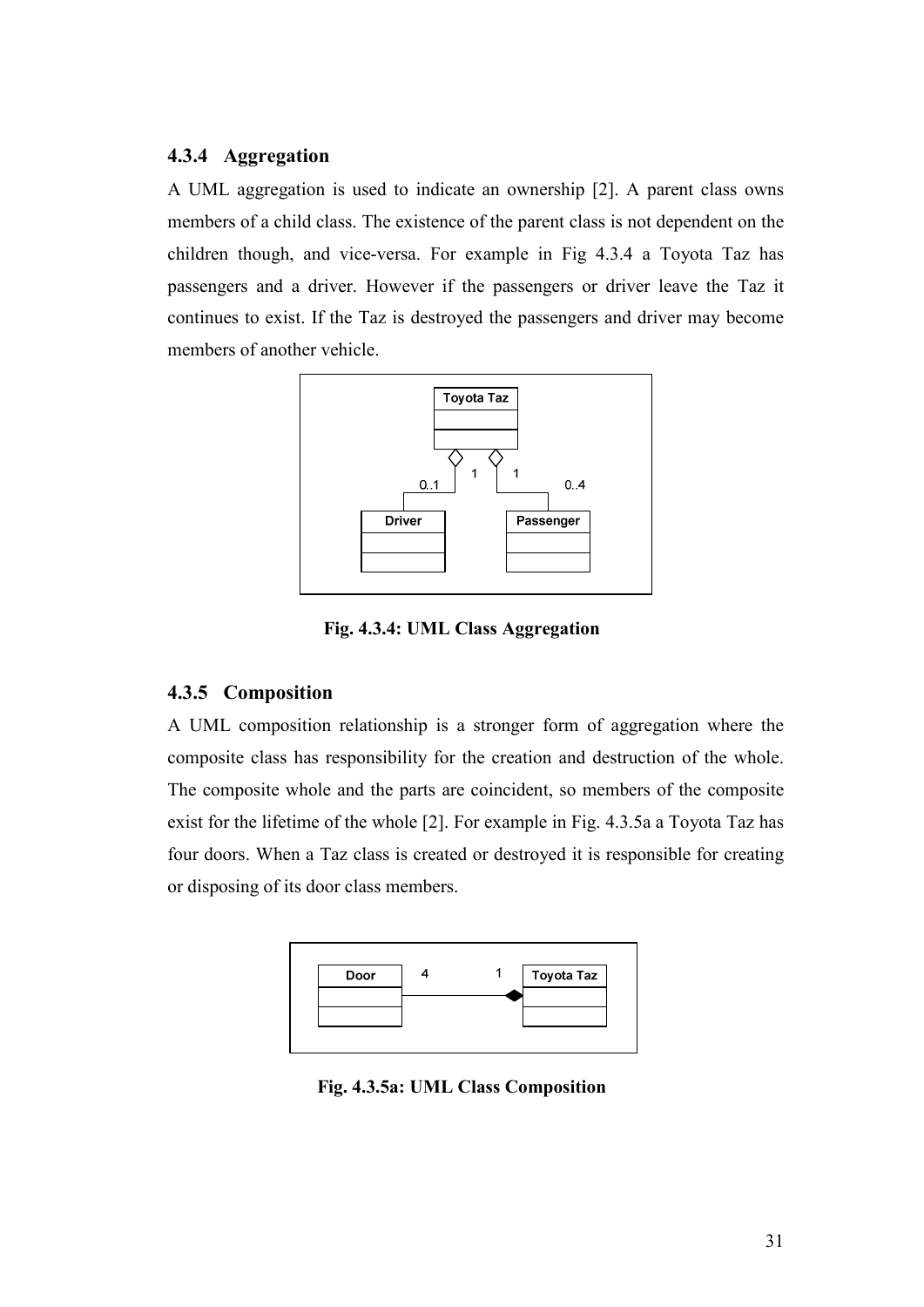Recursive composition may also be used. In Fig. 4.3.5b (Ambler, 2004) a building is made up of one or more rooms, and a room may in turn be composed of one or more smaller rooms.



Fig. 4.3.5b: Recursive Composition

## 4.3.6 Dependency

A dependency relationship suggests that one class (the source) needs the services or functionality of another class (the target). The source has no ownership or control over of the target, which need not even know about the relationship. In Fig. 4.3.6 (Ambler, 2004) the flight simulator class needs input from the joystick class, but the objects of the joystick class can function fully without knowing about the simulator. It is sometimes said that the source class uses the target. Dependencies are the least formal of UML associations and are often too broad in meaning to explain the interaction between two classes, and should thus be used sparingly. Vernon suggests that the association relationship is more standard for class interactions not covered by the other UML relationship types (2004).



Fig. 4.3.6: UML Class Dependency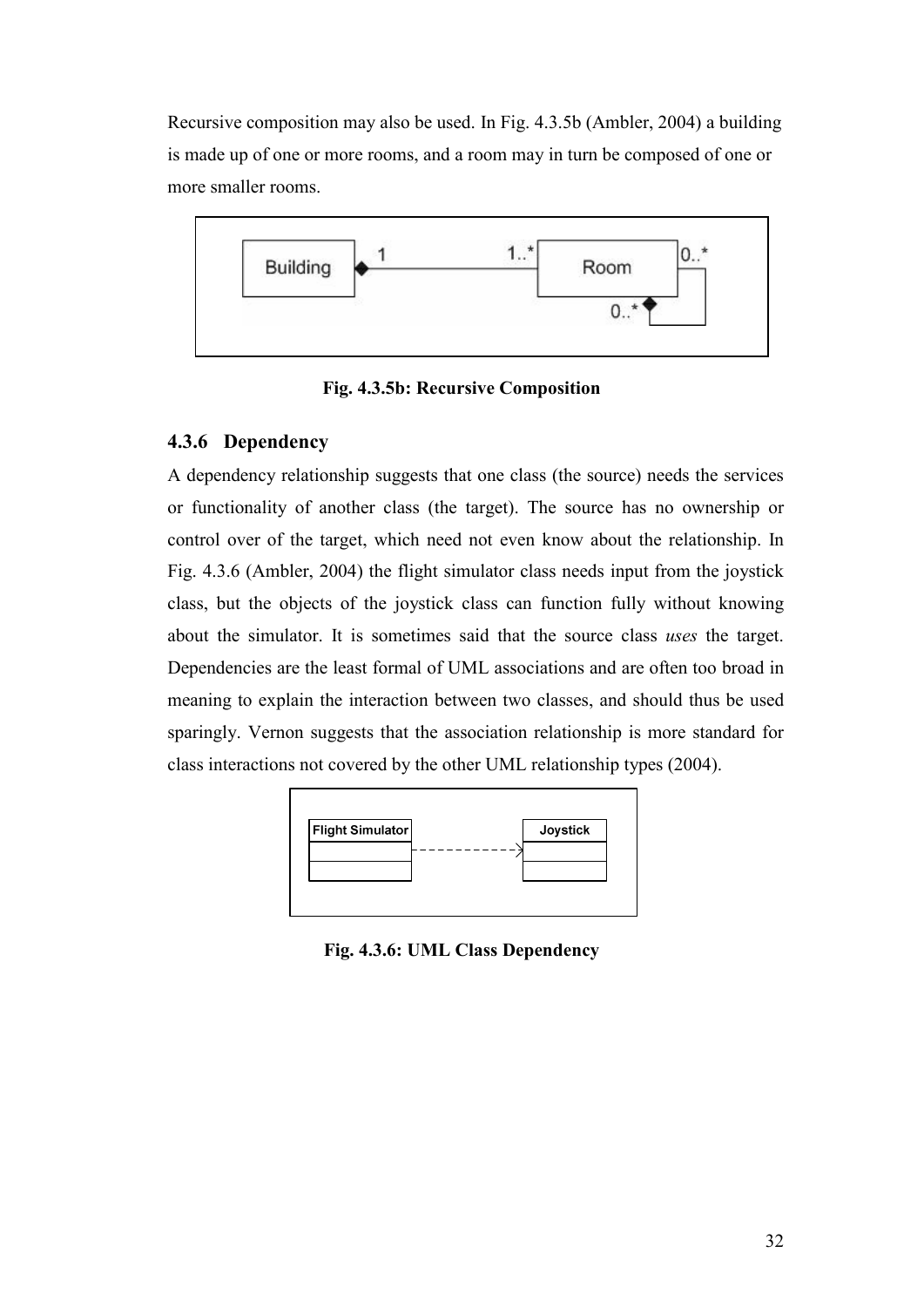#### 4.4 Object Behaviour Models

There are two types of UML object behaviour models. The first is the UML interaction or sequence diagram, and the second is the UML state diagram.

The objective of both of these modelling techniques is to demonstrate the dynamic behaviour of the system, or the sequence of events that take place to achieve the system's various functions. The process involved in developing the object behaviour models is as follows [8]:

- Evaluate use-cases to determine the sequence of system interactions
- Identify the events that sequence the system interaction and relate them to specific objects or components of the system
- Create an interaction diagram for each use-case
- Build a state diagram for important parts of the system
- Object-Oriented Analysis (State and Interaction Diagrams), James Gain

#### 4.4.1 UML Sequence Diagram

A UML sequence diagram is used to model the passing of messages and information that occur during a use-case. As the name suggests a UML sequence diagram shows the sequential logic of a use-case via the ordering of the messages on the diagram [2]. An example sequence diagram is shown in Fig 4.4.1 (Ambler, 2004) which models a student enrolling for a seminar. A message is depicted as a horizontal arrow, pointing in the direction of the flow of information, with a label describing the message being passed. A flow of information in response or reply to a message is indicated by a dashed arrow. The boxes at the top of the diagram depict the actors in the system. The dashed lines hanging from them are the object lifelines, which depict the lifetime of the object in the interaction being modelled. The long thin boxes on top of the lifelines are object activation boxes, and indicate that an object is undertaking some processing task [2].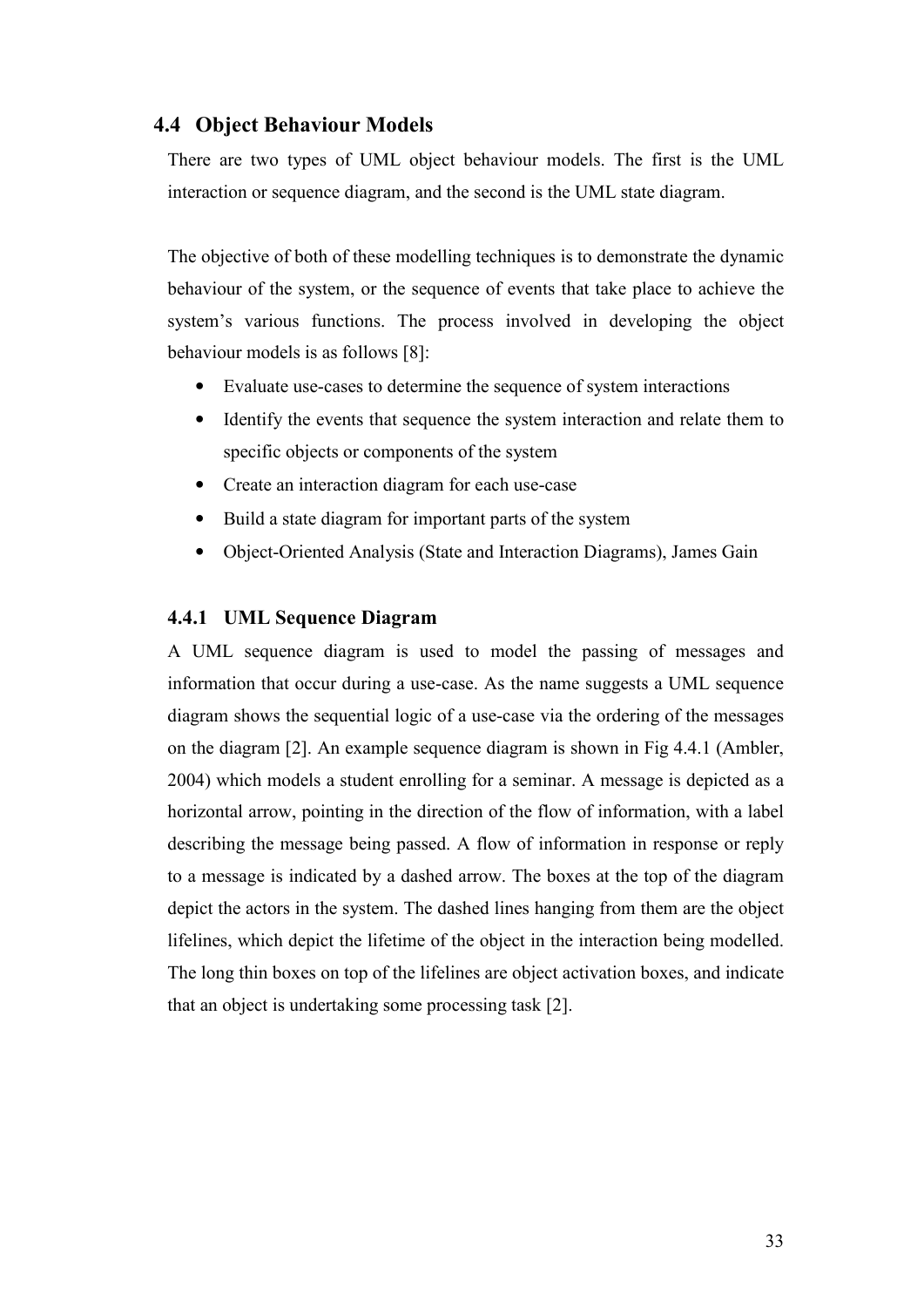The sequence of events when a student enrols for a seminar is as follows:

- The student attempts to enrol for a seminar
- The seminar enrolment system queries the course registration system to determine whether the student is eligible to attend the seminar
- The course registration system requests seminar from the student which is sent as a reply
- The course registration system then replies to the eligibility request from the seminar system
- The seminar system replies to the enrolment request from the student



Fig. 4.4.1: Example UML Sequence Diagram

#### 4.4.2 UML State Diagram

State diagrams or state machine diagrams are used to model the behaviour of complex objects or classes. These objects may have various states associated with them representing the stage of execution that the system is in. A state diagram models the various states of the system and the transitions between them. It depicts the events that cause each transition to occur and the actions that are taken when a transition occurs [2].

Fig. 4.4.2 (Ambler 2004) shows an example state diagram. States are represented by the boxes with curved edges. The initial state of the object is indicated by a black circle, and the final state by a bordered circle [2]. Transitions are represented by arrows leading from one state to another, or back to the same state.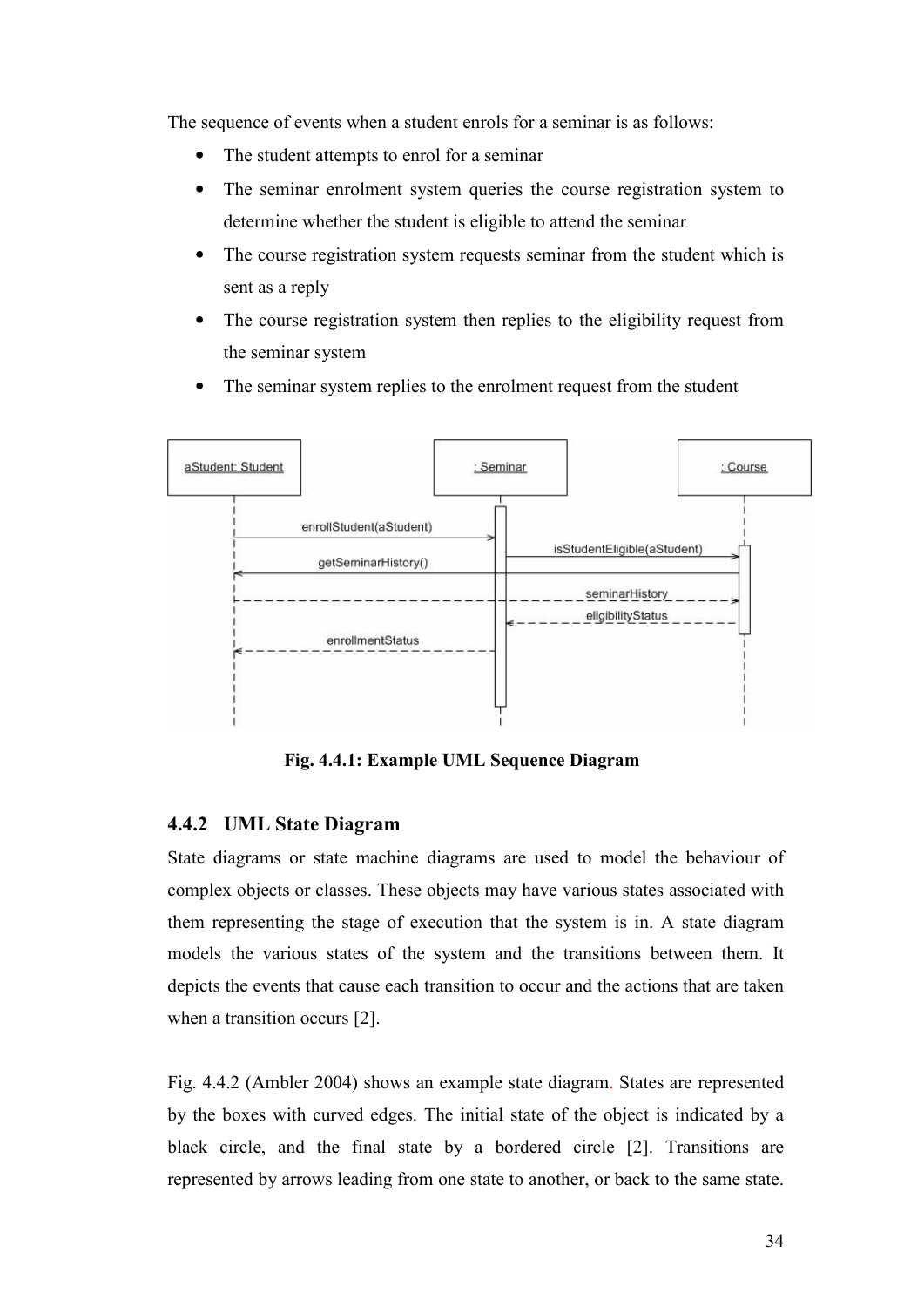A transition label has the format event [guard]/method list [2]. The mandatory event label indicates the event that triggers the transition. The optional guard field indicates a condition that must be true for the transition to take place. A list of method invocations may be included if relevant [2]. The methods invoked while within a particular state may also be triggered by events. In Fig.4.4.2, the logSize() method is invoked on entry to the open for enrolment state. In the full state the enrol student event triggers the invocation of the addToWaitingList() method. The syntax for state method invocations is the same as for transitions, except the method list is mandatory and the event is option [2].



Fig. 4.4.2: Example State Diagram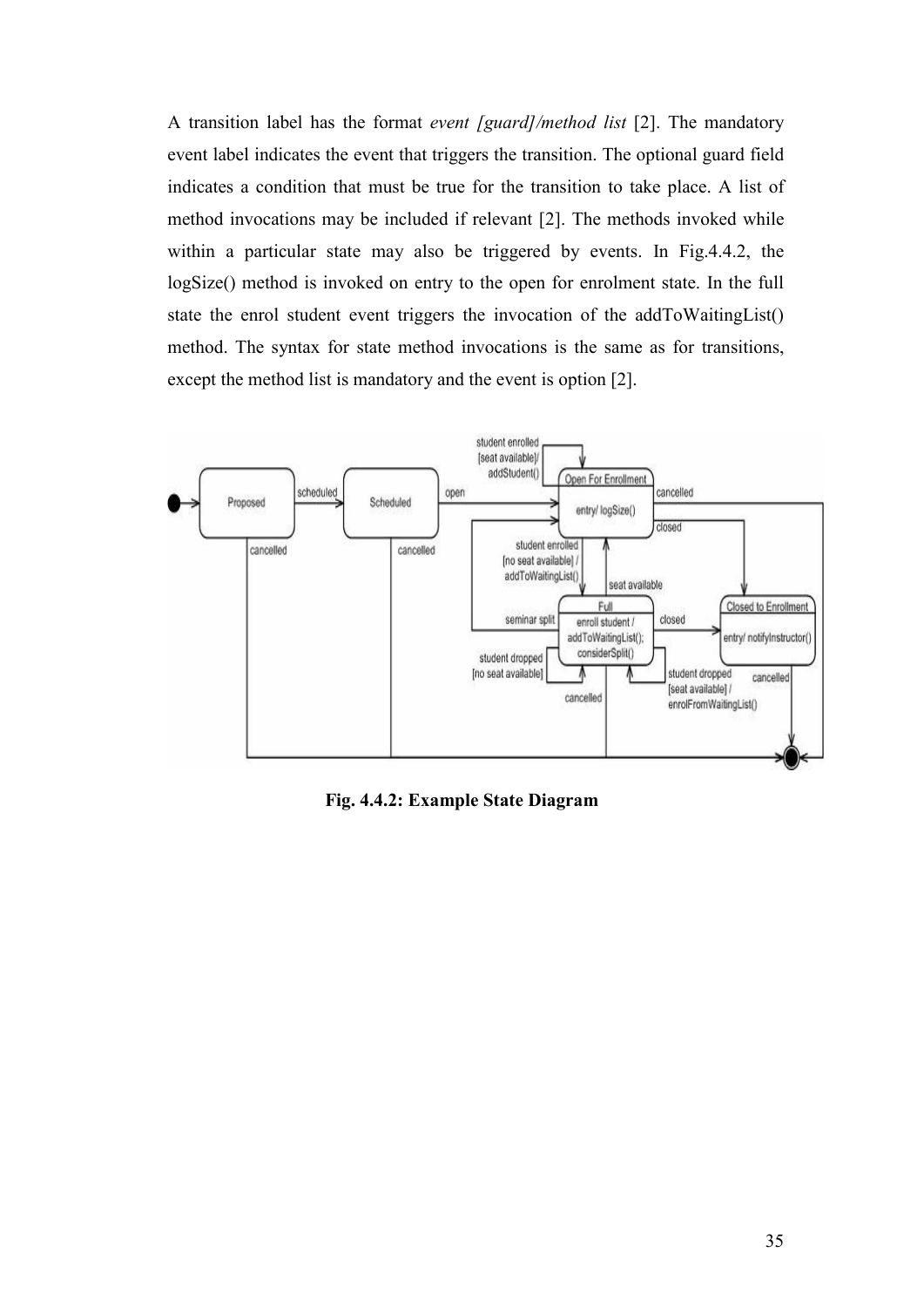# CHAPTER 5 PROJECT PLAN

This chapter outlines the major functions that the software must achieve and examine the various design issues involved. It goes on to split the software functionality into a set of modules, and outlines what each of these modules should do in relation to the rest of the system.

# 5.1 Introduction

## 5.1.1 Major Software Functions

The functional requirements of the ASM simulator software are outlined below. The simulator should:

- Provide an easy to use, intuitive graphical user interface (GUI).
- Allow ASM components to be inserted into a workspace and connected together in order to construct an ASM diagram.
- Verify the correctness of a constructed ASM.
- Run a verified ASM, allowing a user to stimulate inputs and observe the changes in outputs as the simulator runs.
- Step through an ASM element by element and observe what changes occur at each level of machine.
- Save and retrieve constructed ASM's to hard disk or other storage.

## 5.1.2 Performance and Behaviour Issues

It may take students a number of attempts to construct a correct ASM. Thus it should take a few seconds at most to verify or run an ASM on a University of Cape Town DC or white lab computer.

The simulator must always verify the correctness of an ASM accurately. If an ASM has not been constructed correctly the simulator must recognise the error. This is to ensure that the simulator achieve its primary purpose of teaching students how ASM's work.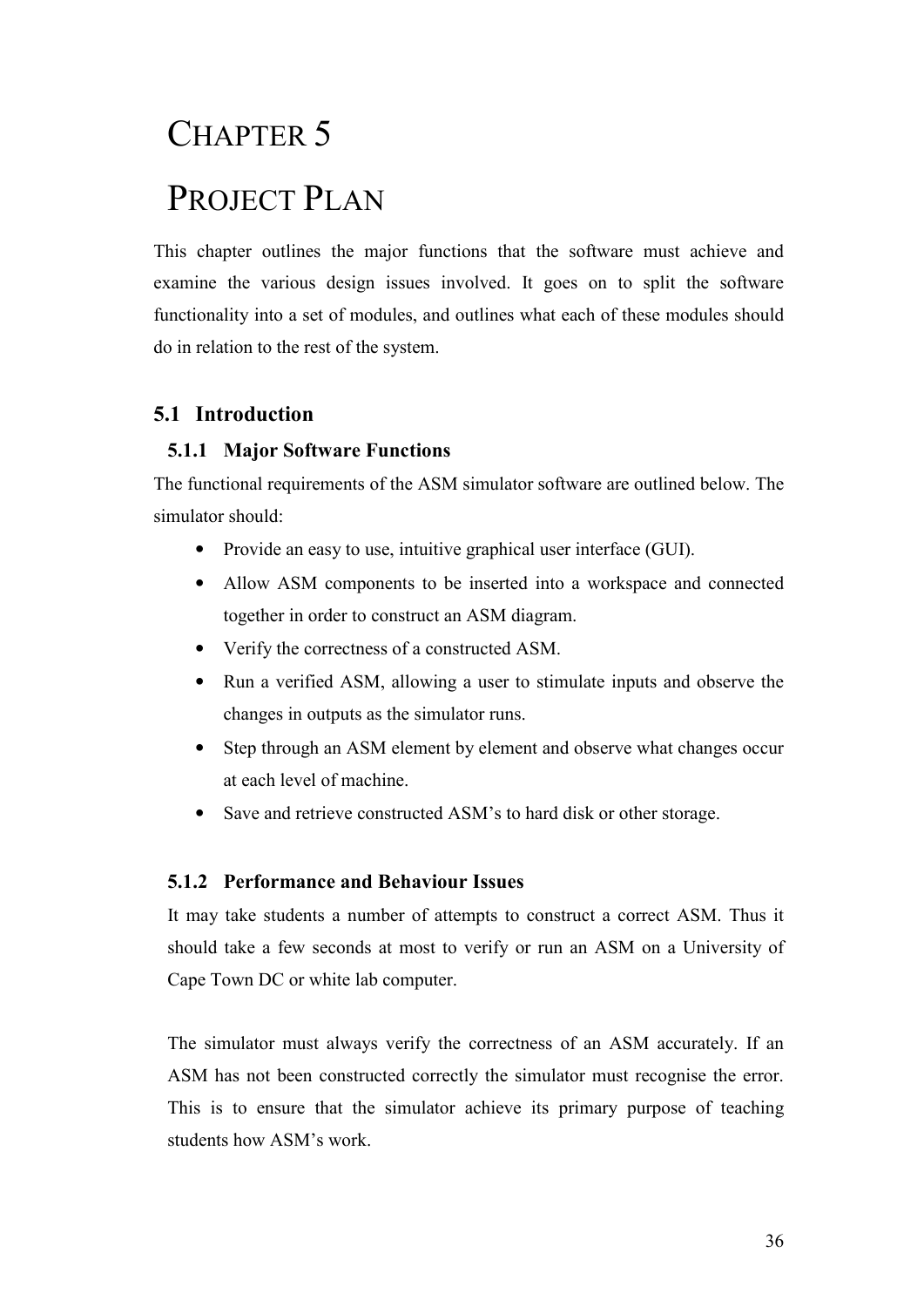## 5.1.3 Logistic and Technical Constraints

The major constraints or issues of concern of this project are:

- The programmer's lack of experience designing graphical user interfaces.
- The strict time constraints due to the deadline of 23 October 2006.

# 5.2 Project Estimates

## 5.2.1 Effort / Difficulty

The design phase of the thesis should be relatively easy. Writing the ASM class code should not present much difficulty either. However implementing the graphical user interface will be a more difficult challenge and will require far greater effort considering the lack of experience in this area.

## 5.2.2 Time Estimate

The project has been divided into five phases. The initial phase comprises the project plan. The second phase consists of the literature review and software design, and the third phase the prototyping of the ASM classes. The fourth phase will entail developing the GUI and integrating it with the ASM model. The final phase will be used for completion of the thesis report and final testing of the software.

# 5.3 Project Schedule

## 5.3.1 Project Task Set

The project task set and phases are set out in table 4.3.1.

| Timing                            | Task                   | <b>Phase</b> |
|-----------------------------------|------------------------|--------------|
| $20$ Aug $- 24$ Aug               | Project Plan           |              |
| $25 \text{ Aug} - 31 \text{ Aug}$ | Lit Review and Design  | າ            |
| 01 Sep $-$ 14 Sep                 | <b>ASM</b> Prototype   |              |
| 15 Sep $-$ 16 Oct                 | <b>GUI Development</b> | 4            |
| $17$ Oct $-$ 22 Oct               | Report and Testing     |              |

Table 5.3.1: Task Phases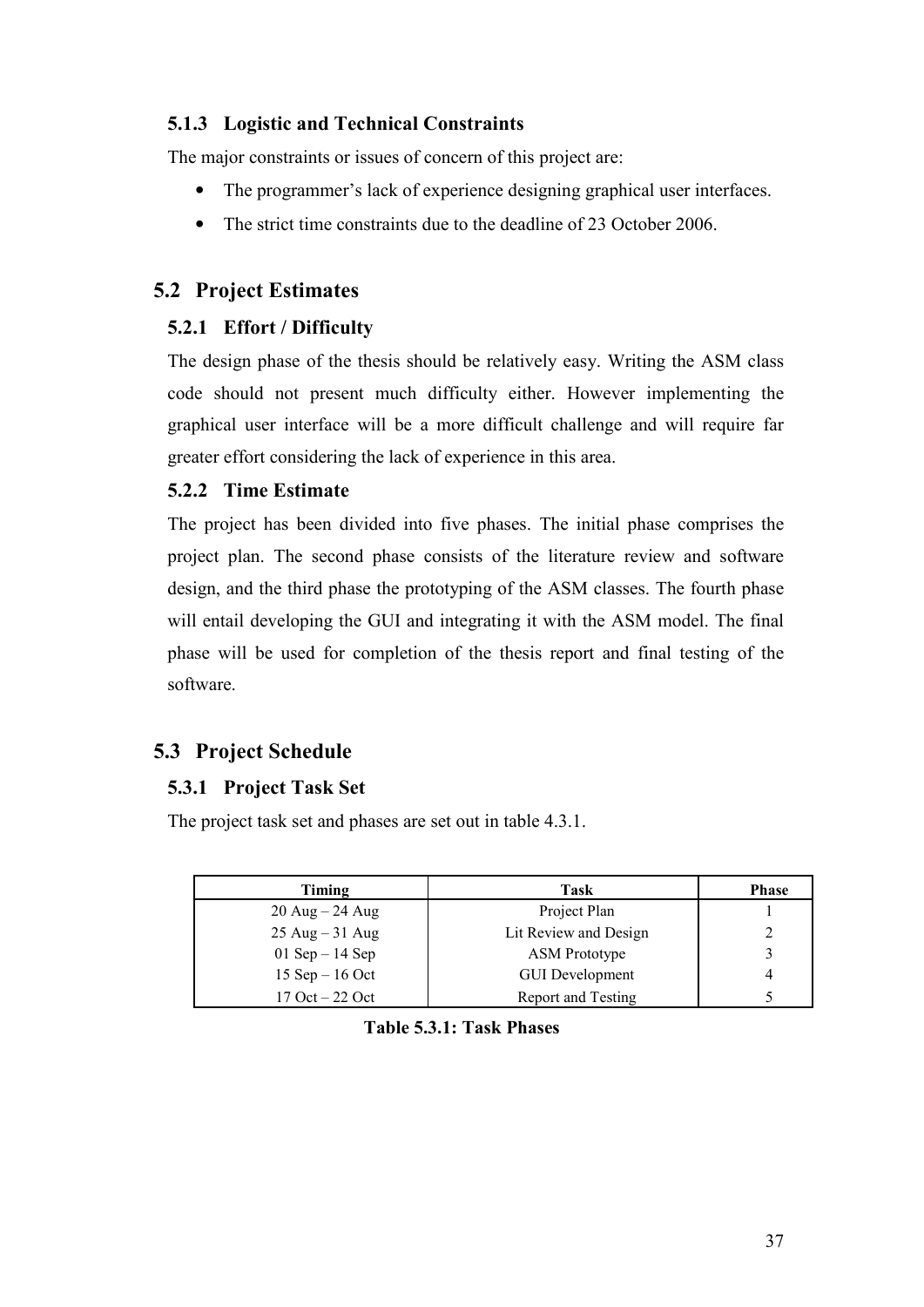## 5.3.2 Functional Decomposition

The system's functional composition is broken down into modules in Fig. 5.3.2



Fig. 5.3.2: System Decomposition

The functionality of each of the system modules is laid out in Table 5.3.3.

| Module             | <b>Functions</b>                                                              |
|--------------------|-------------------------------------------------------------------------------|
| Variable           |                                                                               |
| Input              | Associate with decision box; Assert / deassert                                |
| Output/Register    | Associate with State or Conditional Output                                    |
|                    |                                                                               |
| Element            | Connect to other element                                                      |
| State Box          | Update output / registers                                                     |
| Decision Box       | Determine exit path                                                           |
| Conditional Output | Update output / registers                                                     |
|                    |                                                                               |
| Menus              |                                                                               |
| Help menu          | Display Program Help                                                          |
| File menu          | New ASM; Save ASM; Load ASM; Close ASM                                        |
| Tools menu         | Verify machine; Run machine; Step Machine; Suspend Execution; Reset Machine   |
|                    |                                                                               |
| Toolbars           | Add element to ASM space; Add variable to IO space; verify, run and step ASM; |
|                    |                                                                               |
| ASM diagram        | Add element                                                                   |
|                    |                                                                               |
| IO workspace       | Add variable                                                                  |
|                    |                                                                               |

#### Table 5.3.3: Module Functionality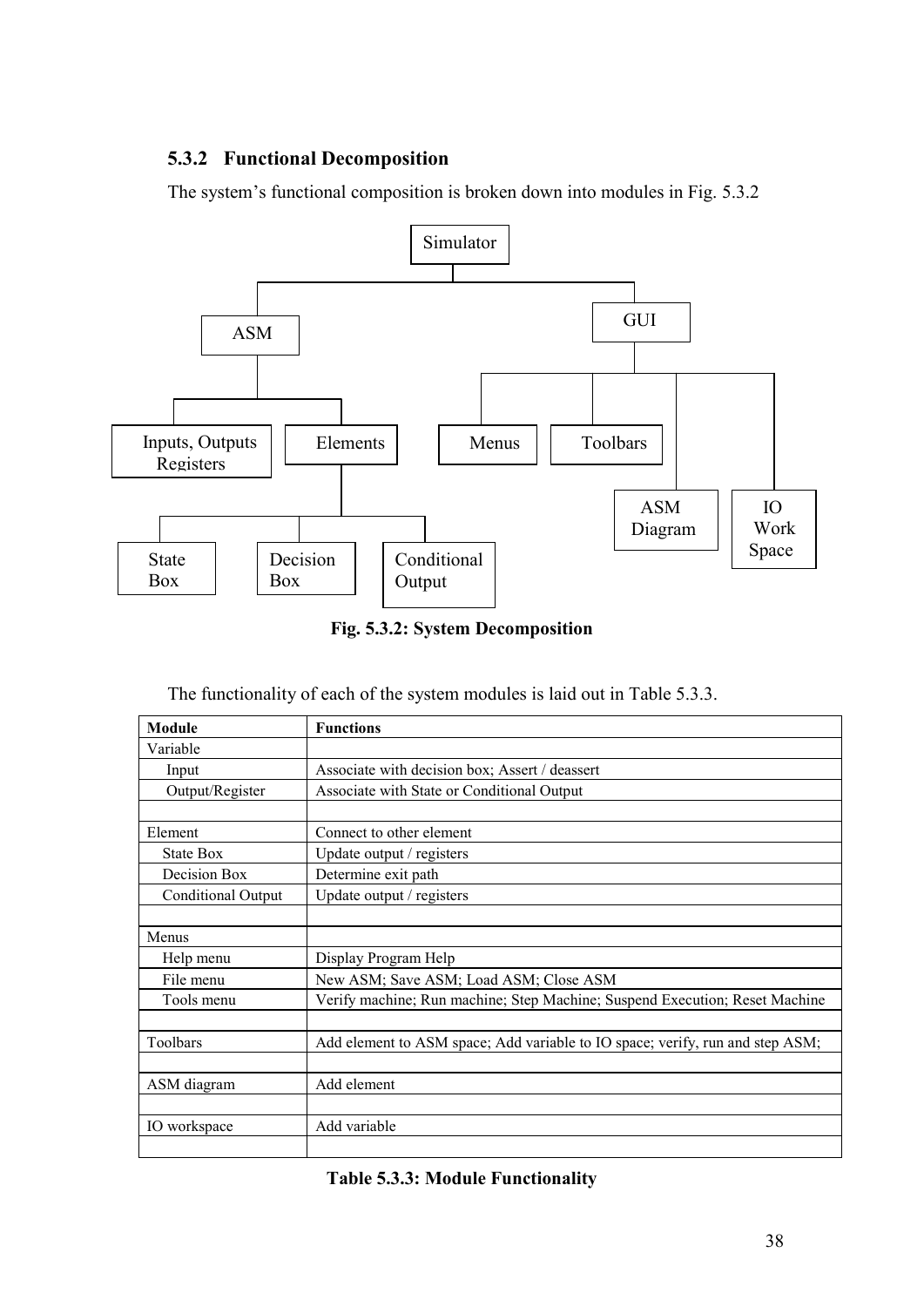# CHAPTER 6 SOFTWARE DESIGN

The first step of the software design process consists of specifying the system usecase models. From these models, Class-Responsibility-Collaborator or CRC cards are derived. A UML class relationship model is then developed directly from these CRC cards. Following this, the system algorithm is modelled using object behaviour models (UML interaction and state diagrams). Finally a code skeleton can be drawn up, which is used to build a system prototype.

## 6.1 Use-Case Specifications

The various system use-cases are developed in this section. Each use-case specification includes:

- A use-case identifier.
- A brief description of the use case.
- A list of actors involved in the use case.
- The use-case diagram itself.
- A more detailed description of the basic flow of the use-case.
- Possible alternative flows of the use-case.
- Use-case pre-conditions and post-conditions.

## 6.1.1 Place Element Use-Case

#### Identifier

The "place element" use-case is assigned identifier UC1.

#### Brief Description

In this use-case the user wishes to place an element of a particular type on the ASM diagram. Once the type of element is selected, the user can place the element on the ASM diagram in a desired position.

Actors

The actors involved in this use case are the user, the element toolbar, and the element itself.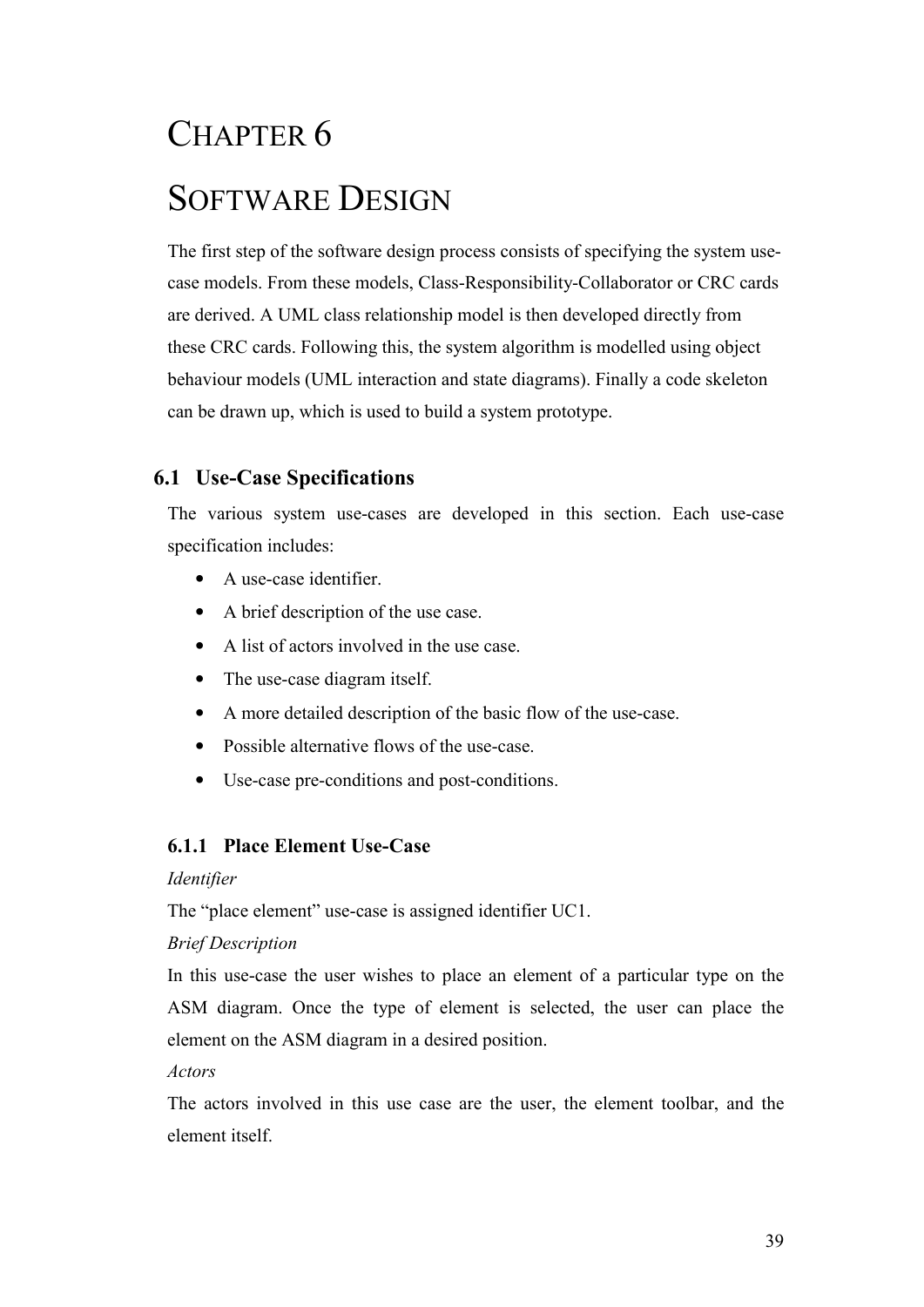

Fig. 6.1.1: Place Element Use-Case – UC1

- i. The user left clicks on an element icon in the element toolbar, changing the mouse to an element placement cursor and switching the system to placement mode.
- ii. The user releases the mouse button, and moves the cursor onto the ASM diagram.
- iii. The user clicks the left mouse button. If the cursor is positioned in an area of the diagram that does not infringe on any elements already part of the ASM, the new element is placed in that area.
- iv. The system remains in placement mode allowing the user to place another element of the same type, or right click to return the system to idle mode, ending the use-case.

Alternative Flow - User Cancels Placement

- i. The user left clicks on an element icon as before.
- ii. The user presses the right mouse button before placing the element, canceling placement and returning the system to idle mode. This ends the use-case prematurely.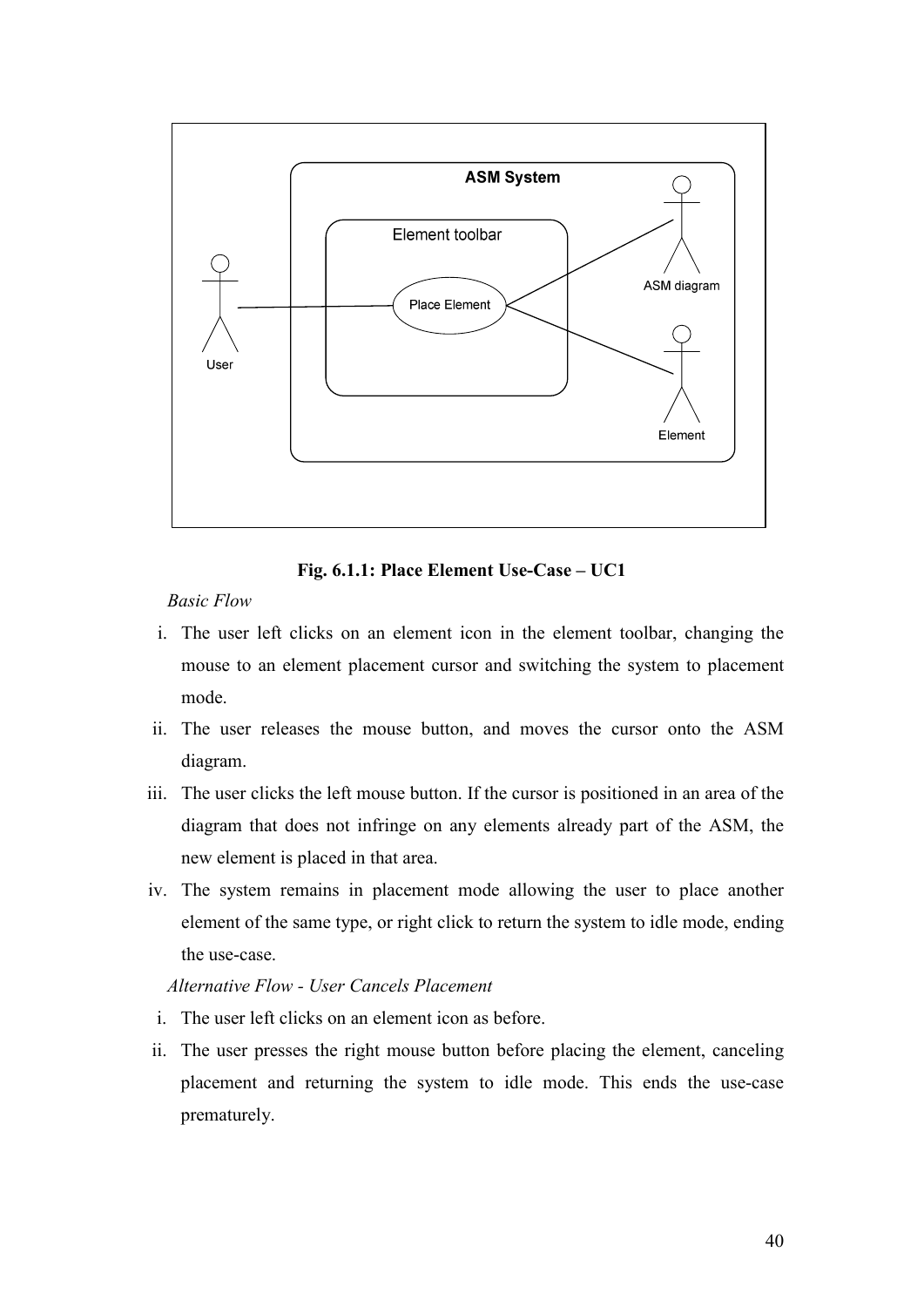#### Alternative Flow - User Initiates another Use-case

- i. The user left clicks on an element icon as before.
- ii. The user initiates a new "place element" (UC1) use-case. This ends the in progress UC1 use-case prematurely. The use-case may also be suspended temporarily by an "add variable" (UC4) or "edit variable" (UC5) use-case. Once the UC4 or UC5 use-case completes the suspended "place element" use-case resumes.

#### Preconditions

The system must be in idle, connecting, select or placement mode when the usecase begins. If the user initiates a placement while a "connect elements" (UC3) or "place element" (UC1) use-case is currently underway, the in progress use-case is aborted.

#### Post-conditions

Once the use-case ends the system remains in placement mode until the user presses the right mouse button to enter idle mode.

## 6.1.2 Edit Element Parameters Use-Case

#### Identifier

The "edit element parameters" use-case is assigned identifier UC2.

#### Brief Description

The user wishes to edit one of the parameters of an element on the ASM diagram. The name of a state may be changed or variables from the active variable list may be associated with the element.

#### Actors

The actors involved in this use case are the user, the element being edited and the active variable list.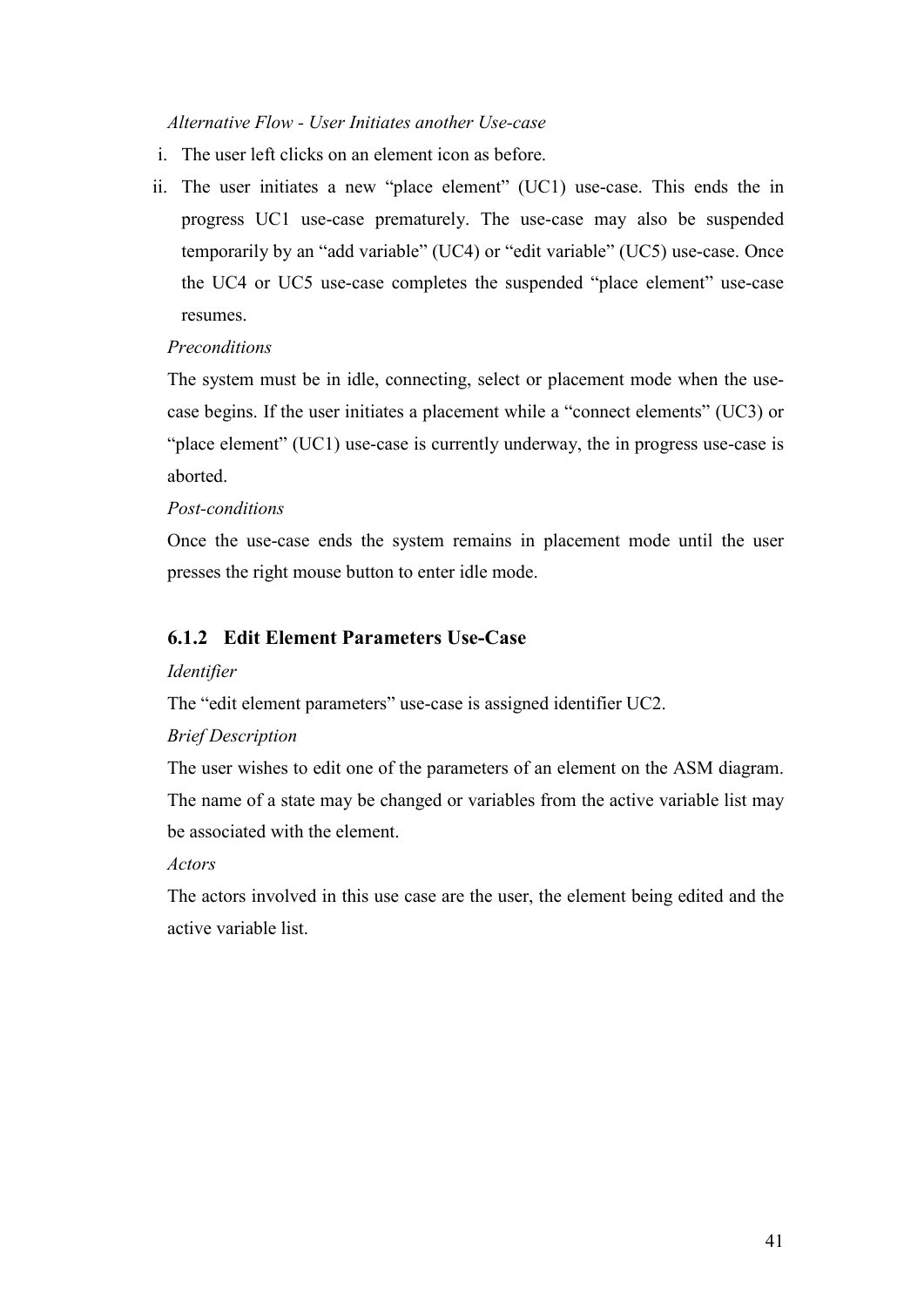

Fig. 6.1.2: Edit Element Parameters – UC2

- i. The user double clicks on an element on the ASM diagram with the left mouse button.
- ii. An edit element parameters dialog box displays. This dialog shows a list of the variables which can be associated with this particular element. If the element selected is a state box the dialog contains a change name field.
- iii. The user selects which variables to associate with the element, and gives the element a name if it is a state.
- iv. If a register variable is chosen to associate with the element, the user specifies what value to move to the register when control passes to the element. If an invalid value is given the default value of zero is assigned.
- v. The user presses the "ok" button ending the use-case.

#### Alternative Flow – Vector Decision Box

- i. The user double clicks on a vector decision box.
- ii. The dialog shown has a list of vector inputs currently active as well as their respective lengths. The user selects a vector input of length 'n' to associate with the vector decision box. If the vector decision box currently outgoing connections that exceed 2n in number, the user is warned that making the association will cause the decision box to lose all its outgoing connections. The user can then choose whether or not to associate the vector decision box with the selected input.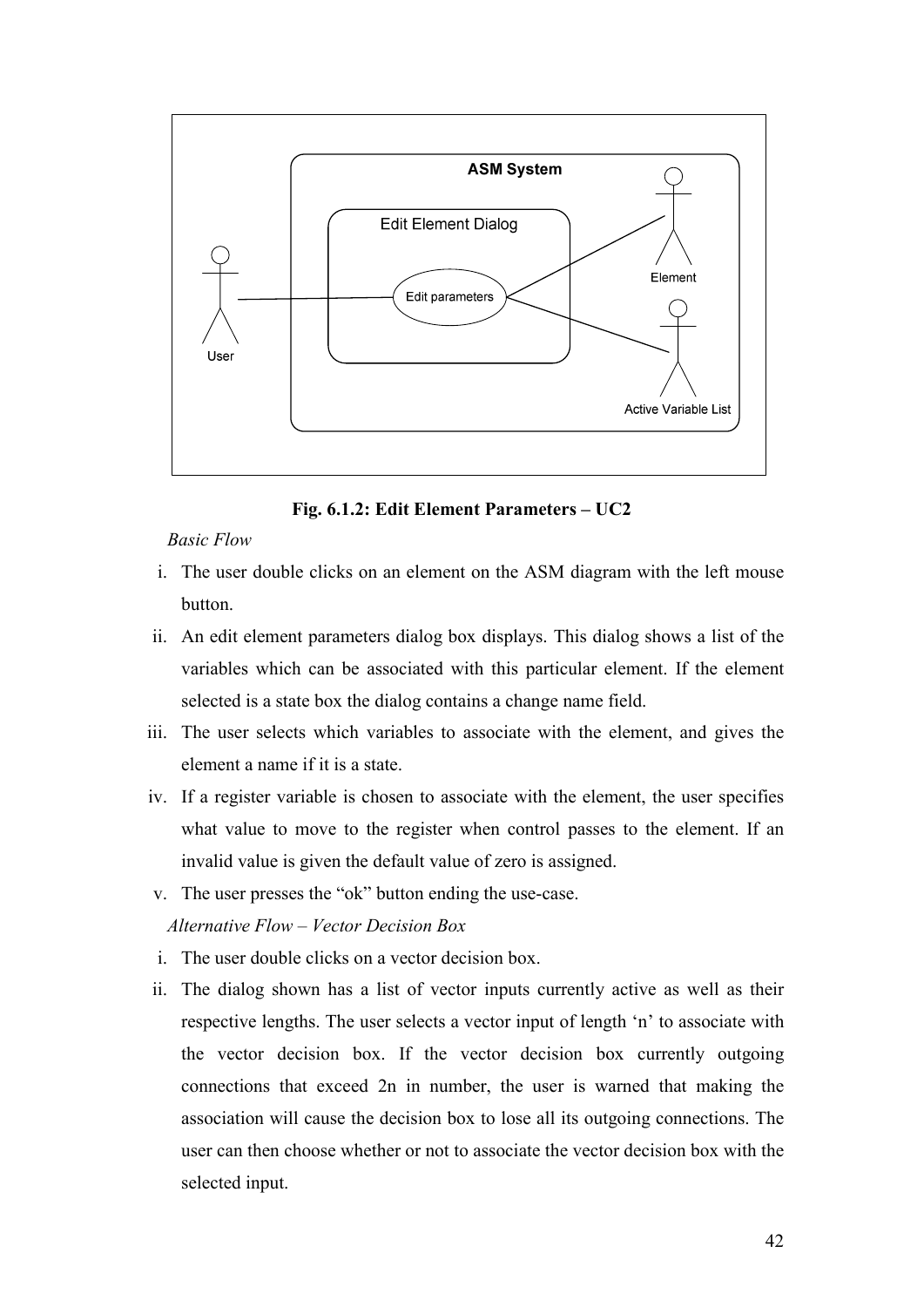#### Preconditions

The system must be in idle or select mode to initiate an "edit element parameters" use-case.

Post-conditions

Once the use-case ends the system returns to idle mode.

## 6.1.3 Connect Elements Use-Case

#### Identifier

The "connect elements" use-case is assigned identifier UC3.

## Brief Description

The goal of the use-case is to connect two ASM elements on the ASM diagram together. The user wishes to connect the exit path of one ASM element to the entry path of another. The entry path of a conditional output box can only be connected to the exit path of a decision box. If the user attempts to connect any other element to the entry of a conditional output box, the connection will not be allowed.

#### Actors

The actors involved in this use case are the user and the two elements being connected.



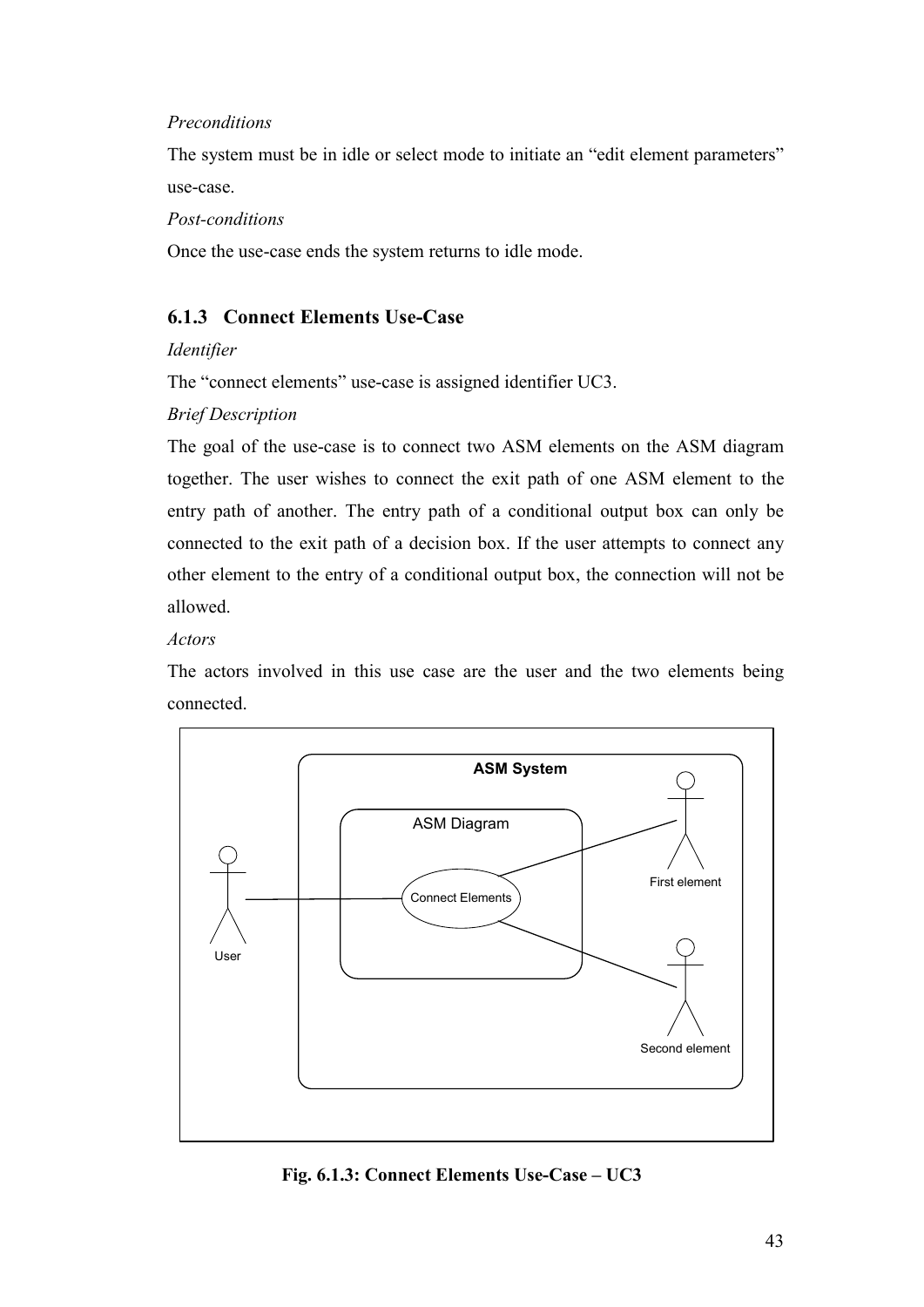- i. The user right clicks on an element on the ASM diagram, changing the mouse to a connection cursor and switching the system to connecting mode.
- ii. The user can either click in empty space on the ASM diagram, or on another element.
	- a. If the user left clicks on an empty area of the ASM diagram while in connecting mode, a connecting line is drawn from the last connecting point to the new point selected. Note that the first connecting line drawn from an element begins at the exit point of the originating element. After drawing the connecting line the system stays in connecting mode, the use-case flow of control returns to step (ii) above.
	- b. If the user left clicks on a second element the system draws a connecting line to the new element and makes the connection if it is valid. A valid connection results in the system returning to idle mode and the use-case ends. An attempt to make an invalid connection results in the display of an error message, and the system remains in connection mode.

#### Alternative Flow – Connecting a Decision Box

- i. The user right clicks on a vector decision box.
- ii. If no vector input has yet been specified for the decision box, or if the input has no length specified yet, no connections may be made from the decision box. When the user connects the output of the vector decision box to another element, the user is prompted to choose the value of the input vector that will result in that decision path being chosen during the execution of the ASM.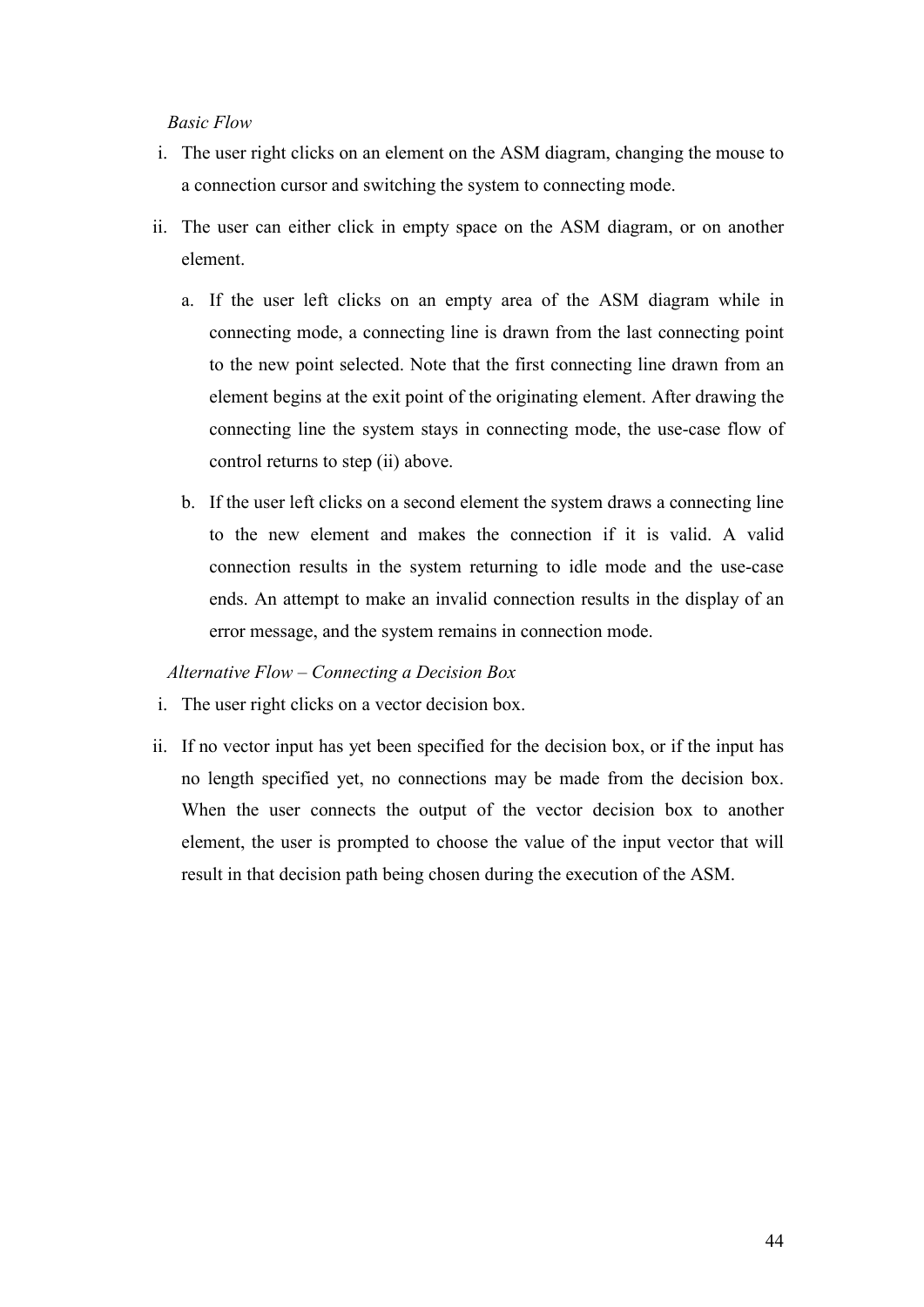#### Alternative Flow – Connection Already Exists

- i. The user right clicks on an element as before, but this time the element already has a connection to another element.
- ii. If the element is a vector decision box, the user can make up to  $2<sup>n</sup>$  connections from the element, where n is the length of the vector input associated with the decision box. If the element is a state or conditional output, or if the decision box has reached its maximum number of connections allowed, then the existing connection(s) is (are) deleted (after warning the user that making a new connection will do so). A new connection use-case then begins.

#### Alternative Flow - User Cancels Connection

- i. The user right clicks on an element as before.
- ii. The user may cancel the connection at any time by right clicking, returning the system to idle mode and deleting all connecting lines drawn during the use-case.

#### Preconditions

The system must be in idle mode to initiate a "connect element" use-case.

#### Post-conditions

Once the use-case ends the system returns to idle mode.

## 6.1.4 Select Element Use-Case

#### Identifier

The "select elements" use-case is assigned identifier UC4.

#### Brief Description

The goal of the use-case is to either remove an element from the ASM diagram, or move it to a new position. If the element is deleted, all connections associated with the element are lost on deletion. Once an element is selected, moving it is effectively the same as placing it (UC1).

#### Actors

The actors involved in this use case are the user, the element and the ASM diagram.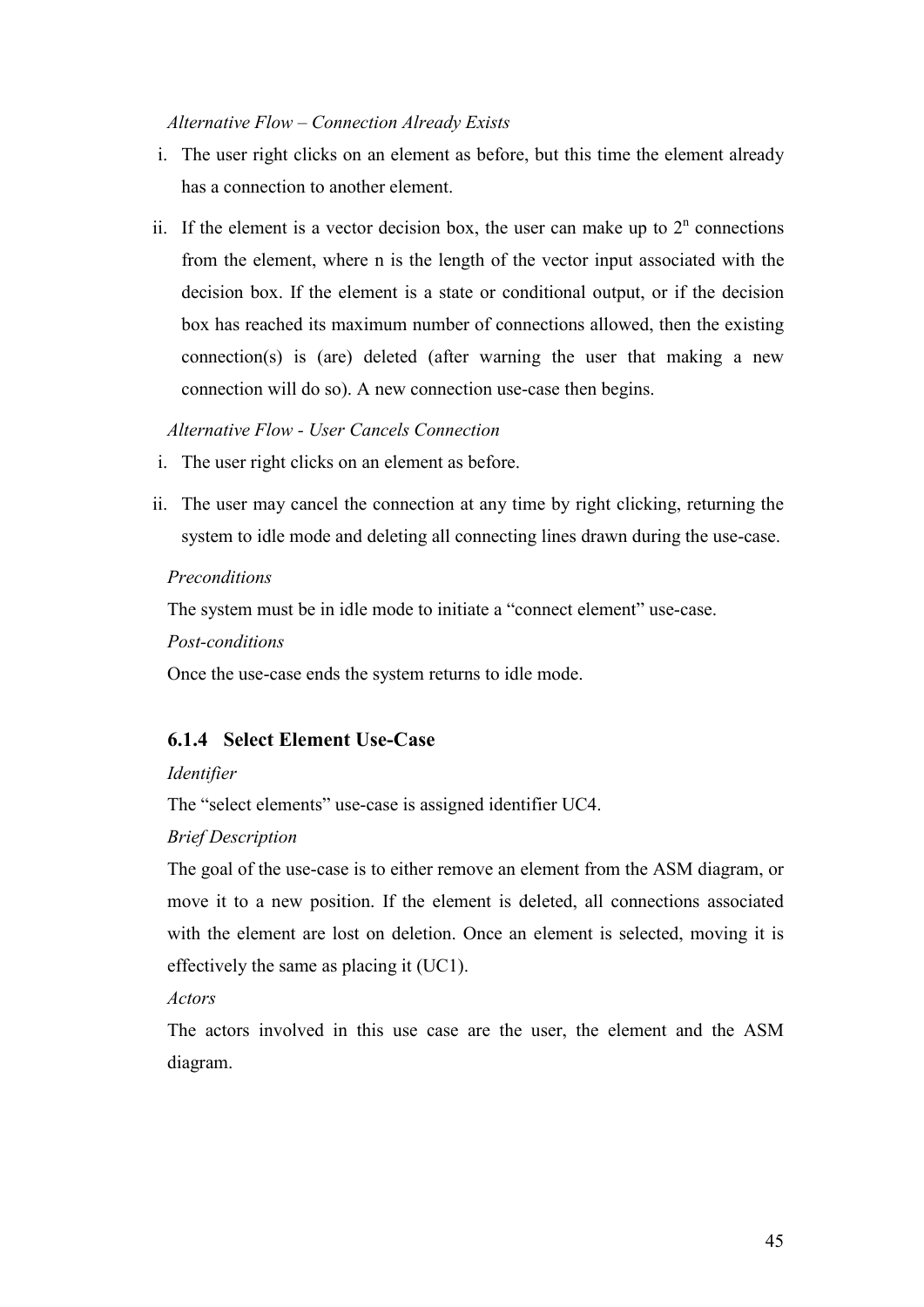

Fig. 6.1.4: Select Element Use-Case – UC4

- i. The user left clicks an element on the ASM diagram activating select mode. This highlights the selected element.
- ii. The user has various options from this stage.
- iii. If the user left clicks on empty space on the ASM diagram the element is moved to that position.
- iv. If the user presses delete, the deletion must be confirmed, then the element is deleted permanently along with all of its connections and associations with active variables.
- v. If the click the right mouse button the selection is cancelled.
- vi. This ends the use case.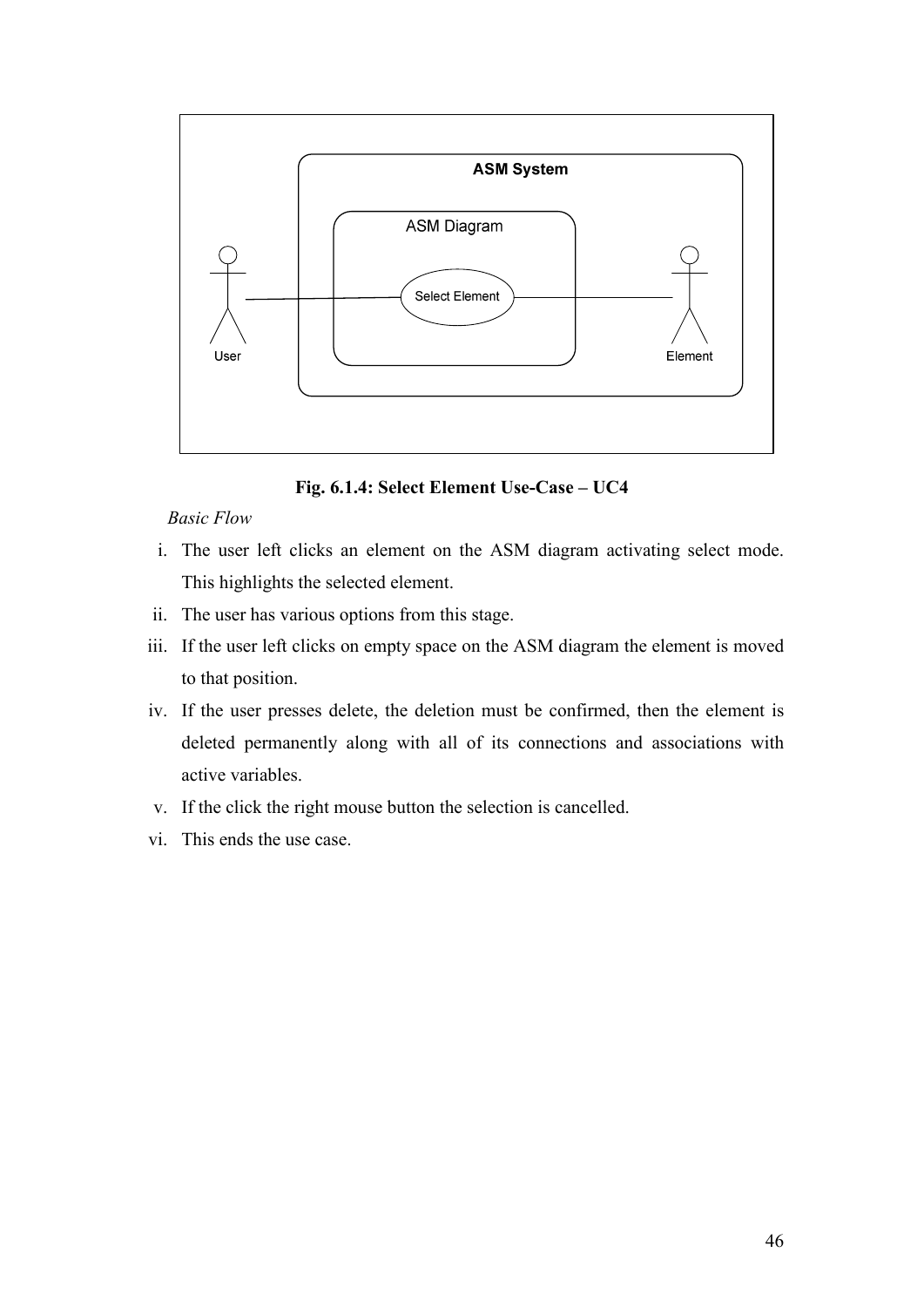Alternative Flow – User Starts another Use-Case

- i. The user selects an element on the ASM diagram.
- ii. The user starts a new use case. The in progress use-case is either aborted or suspended depending on what type of use-case pre-empts it.
- iii. If the user starts a "place element" (UC1), "edit element" (UC2), any ASM simulation use-case (UC8 to UC10) or file use-case (UC11 to UC13) the in progress use-case is aborted.
- iv. If the user starts any other valid use case, the in progress use-case is suspended. **Preconditions**

The system must be in idle mode to initiate a "delete element" use-case.

Post-conditions

Once the use-case ends the system returns to idle mode.

## 6.1.5 Add Variable Use-Case

#### Identifier

The "add variable" use-case is assigned identifier UC5.

#### Brief Description

In this use-case the user wishes to add a variable of a particular type from the variable toolbar to the active variable list. If the variable selected is a vector input, the user will be prompted to specify the length of the vector.

#### Actors

The actors for this use case are the user, the "add variable" dialog and the active variable list.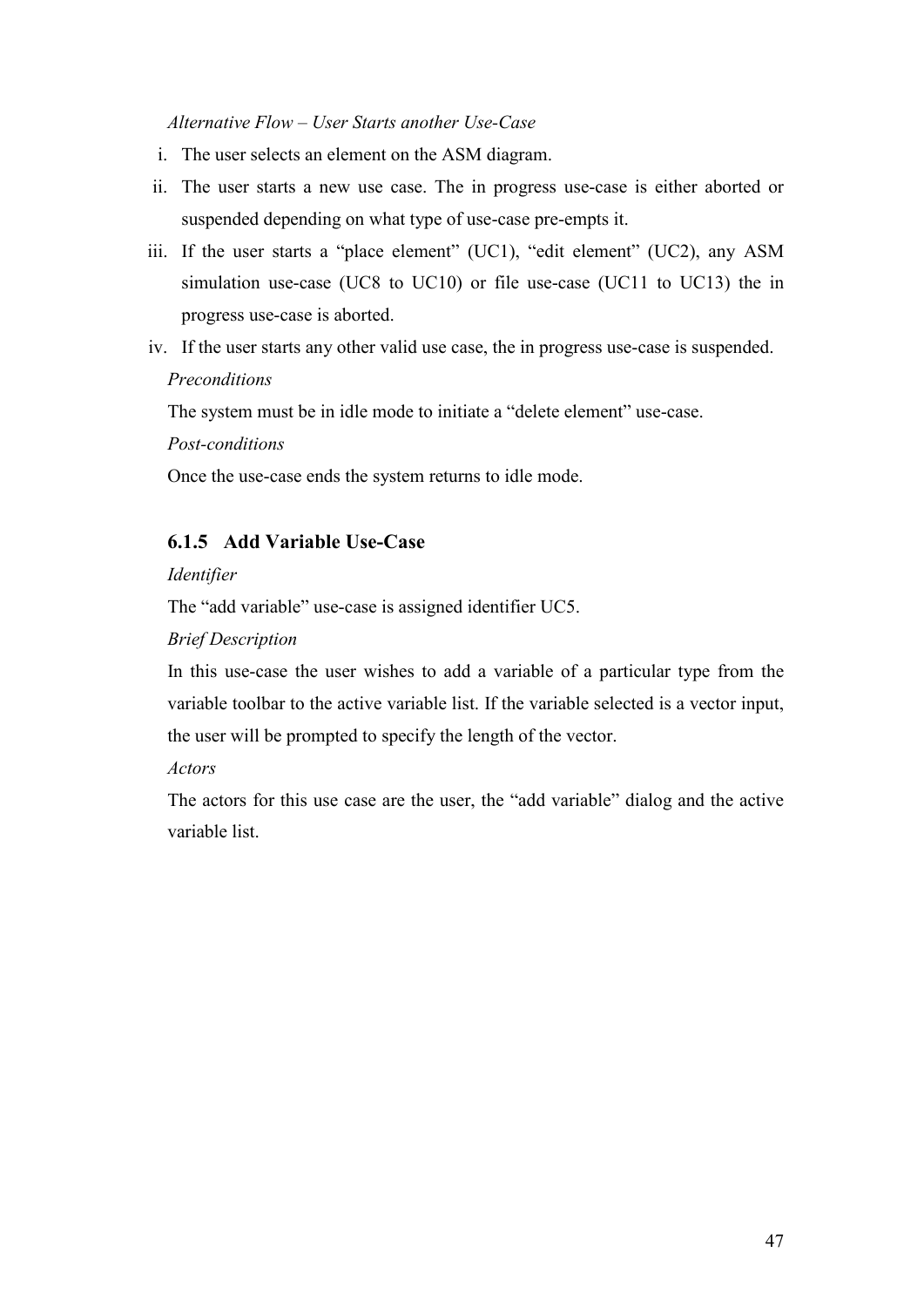

Fig. 6.1.5: Add Variable Use-Case – UC5

- i. The user left clicks on a variable type on the variable toolbar.
- ii. The "add variable" dialog box opens. The user enters a unique name for the variable and if the variable is of type "input vector" the user also enters an integer length between 1 and 4 for the vector.
- iii. The user presses enter or the "ok" button of the dialog. The active variable list is then updated with the new variable information and the use-case ends.

Alternative Flow – Invalid Variable Parameter Given

- i. The user left clicks on a variable type and the "add variable" dialog opens as before.
- ii. If the user does not enter a name for the variable, or the name is not unique, an error message displays and the user is prompted to re-enter the name. If the length of a vector input is invalid an error message is displayed and a default length of 1 is used.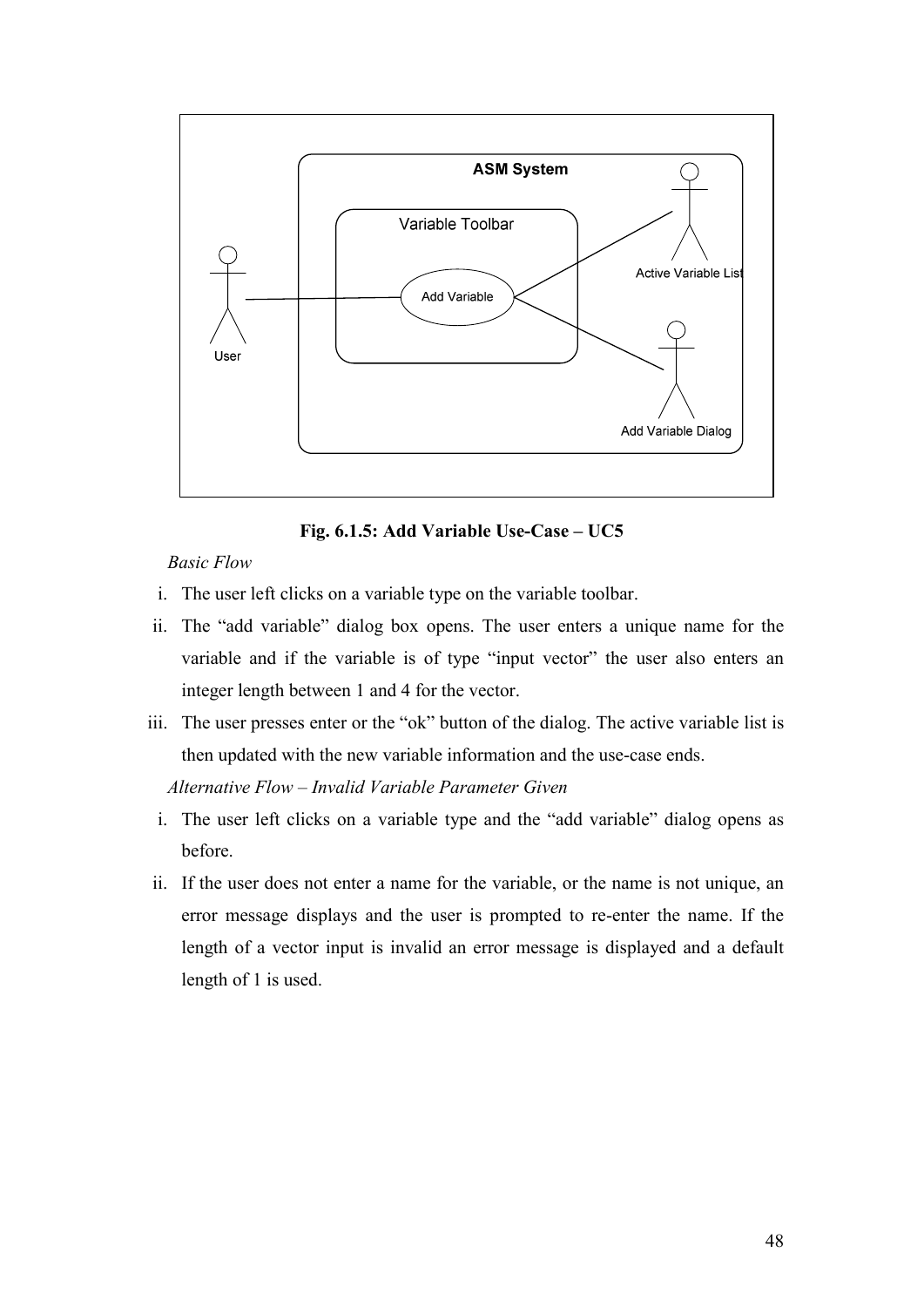#### Preconditions

The system may be in idle mode, connecting mode, select mode or placement mode to initiate an "add variable" use-case.

Post-conditions

Once the use-case ends the system returns to idle mode.

## 6.1.6 Edit Variable Use-Case

#### Identifier

The "edit variable" use-case is assigned identifier UC6.

Brief Description

The user's objective in this use case is to change one of a list of parameters in the active variable list. An appropriate "variable edit" dialog box will allow the user to make the desired changes. The user can change a variable name, stimulate an input variable, or change the value of a vector input.

## Actors

The actors in this use case are the user and the active variable list.



Fig. 6.1.6: Edit Variable Parameters Use-Case – UC6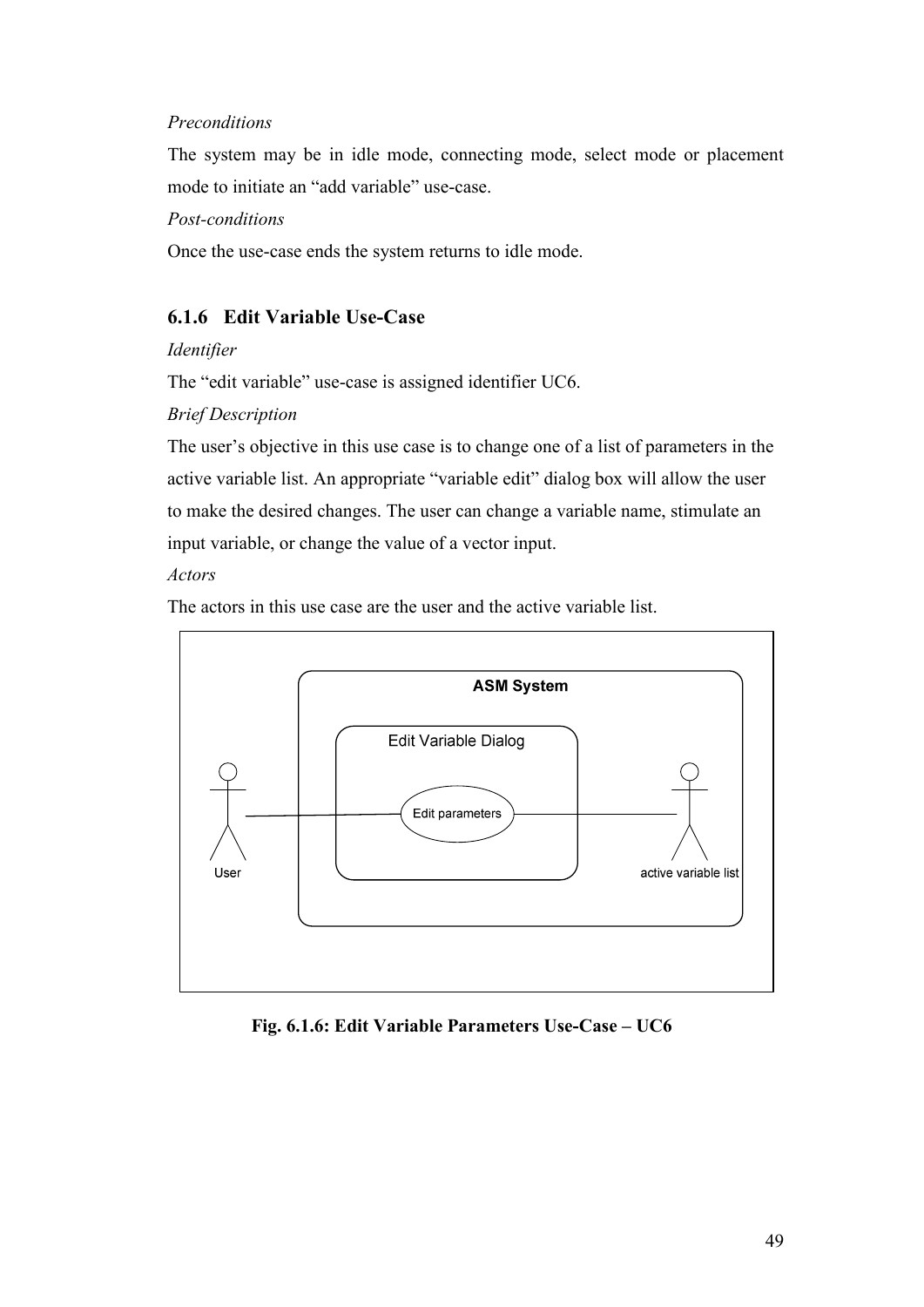#### Basic Flow – Change Name

- i. The user left clicks on the "name" field of a particular variable in the active variable list.
- ii. An "edit variable name" dialog displays. The user enters a new name for the variable and presses the ok button. NB if an invalid name is entered the user is prompted to re-enter (see alternative flow of UC4). This ends the use-case.

Basic Flow – Stimulate Variable

- i. The user left clicks on the "stimulate variable" field of a particular variable in the active variable list.
- ii. The variable value is inverted. This ends the use-case.

#### Basic Flow – Change Vector Value

- i. The user left clicks on the "change value" field of an input vector variable in the active variable list.
- ii. A "set new vector value" dialog is displayed allowing a new value for the vector to be entered. The value must be between 0 and  $2<sup>n</sup>$  where n is the length of the vector. If the user attempts to enter an invalid value an error message is displayed and the value does not change. This ends the use-case.

#### **Preconditions**

The system may be in idle mode, connecting mode, or placement mode to initiate an "Edit Variable" use-case.

#### Post-conditions

Once the use-case ends the system returns to the mode it was in prior to the initiation of the use-case.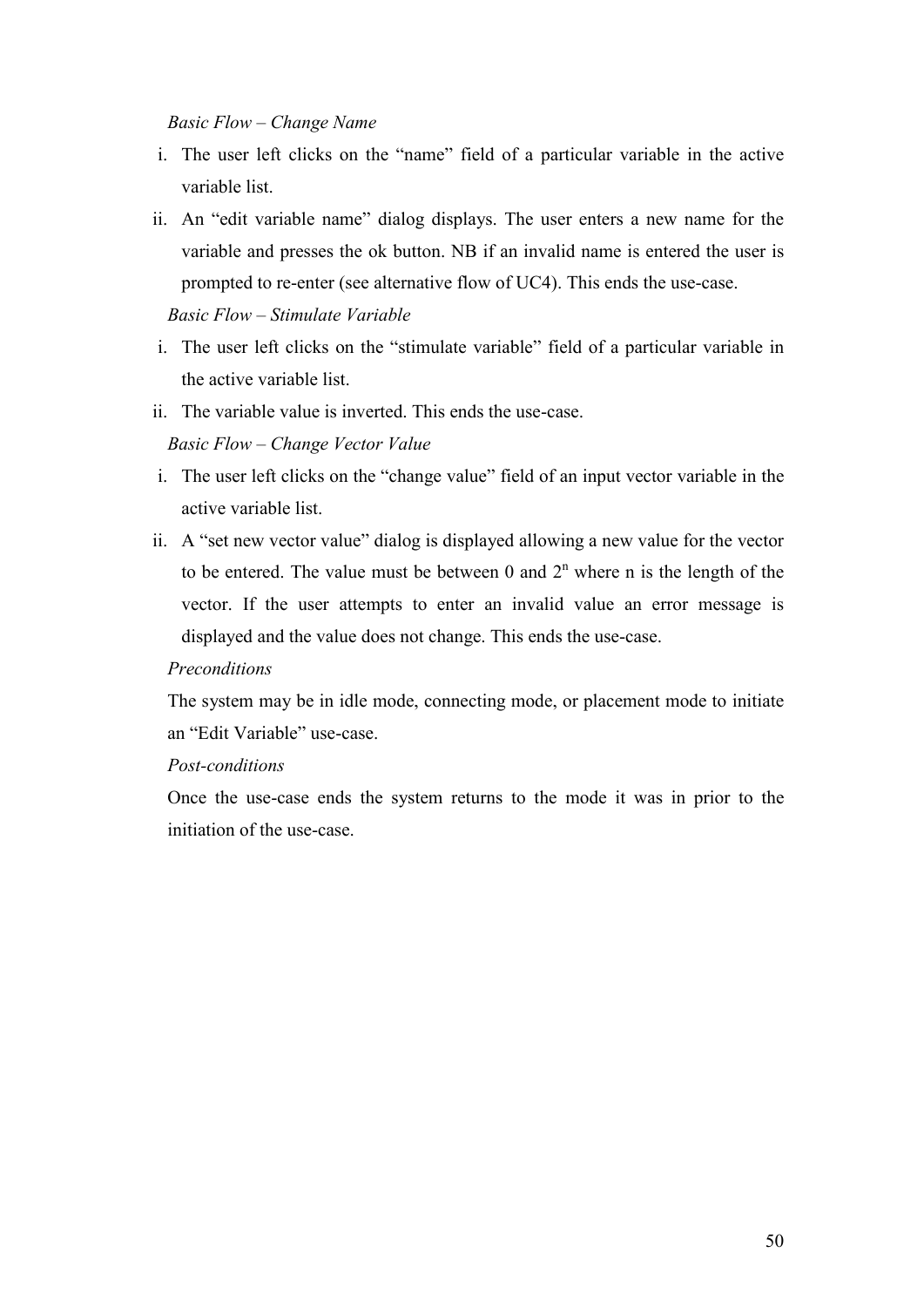## 6.1.7 Delete Variable Use-Case

#### Identifier

The "edit variable" use-case is assigned identifier UC7.

## Brief Description

The user's objective in this use case is to delete one of the variables in the active variable list. The variable is removed from the list of associated variables of any elements that it has been associated with. If the variable is a vector input associated with a vector decision box, then that decision box loses its connections. Actors

The actors in this use case are the user and the active variable list.



Fig. 6.1.7: Delete Variable Use-Case – UC7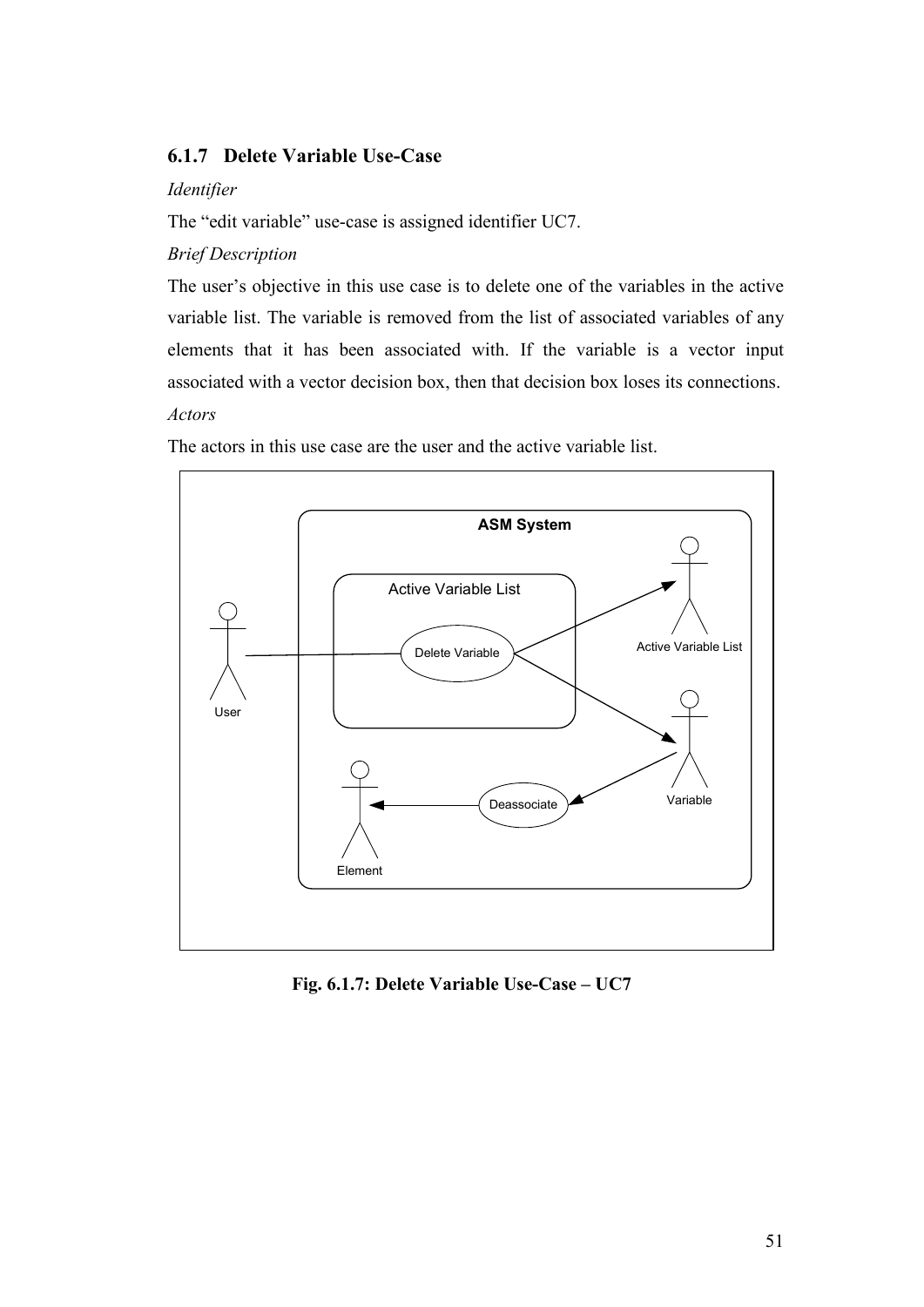- i. The user right clicks on a variable entry in the active variable list.
- ii. The user is prompted to confirm that the variable will be deleted. The user may choose "yes" or "no"
- iii. If the user chooses "yes" the variable is removed from the variable list, and all associations with elements are deleted. If the variable was associated with any vector decision boxes, those boxes lose their connections.
- iv. If the user chooses "no" the use-case is aborted.
- v. This ends the use case.

#### **Preconditions**

The system may be in idle mode, connecting mode, placement mode or select mode to initiate this use-case.

#### Post-conditions

Once the use-case ends the system returns to the mode it was in prior to the initiation of the use-case.

## 6.1.8 Run Machine Use-Case

#### Identifier

The "run machine" use-case is assigned identifier UC8.

#### Brief Description

The goal of the use-case is to simulate the running of the ASM constructed on the diagram. When the machine is simulated by the ASM system, an internal clock is automatically generated by the system. The user may stimulate inputs and observe outputs as the machine runs.

#### Actors

The actors of this use case are the user and the ASM simulator.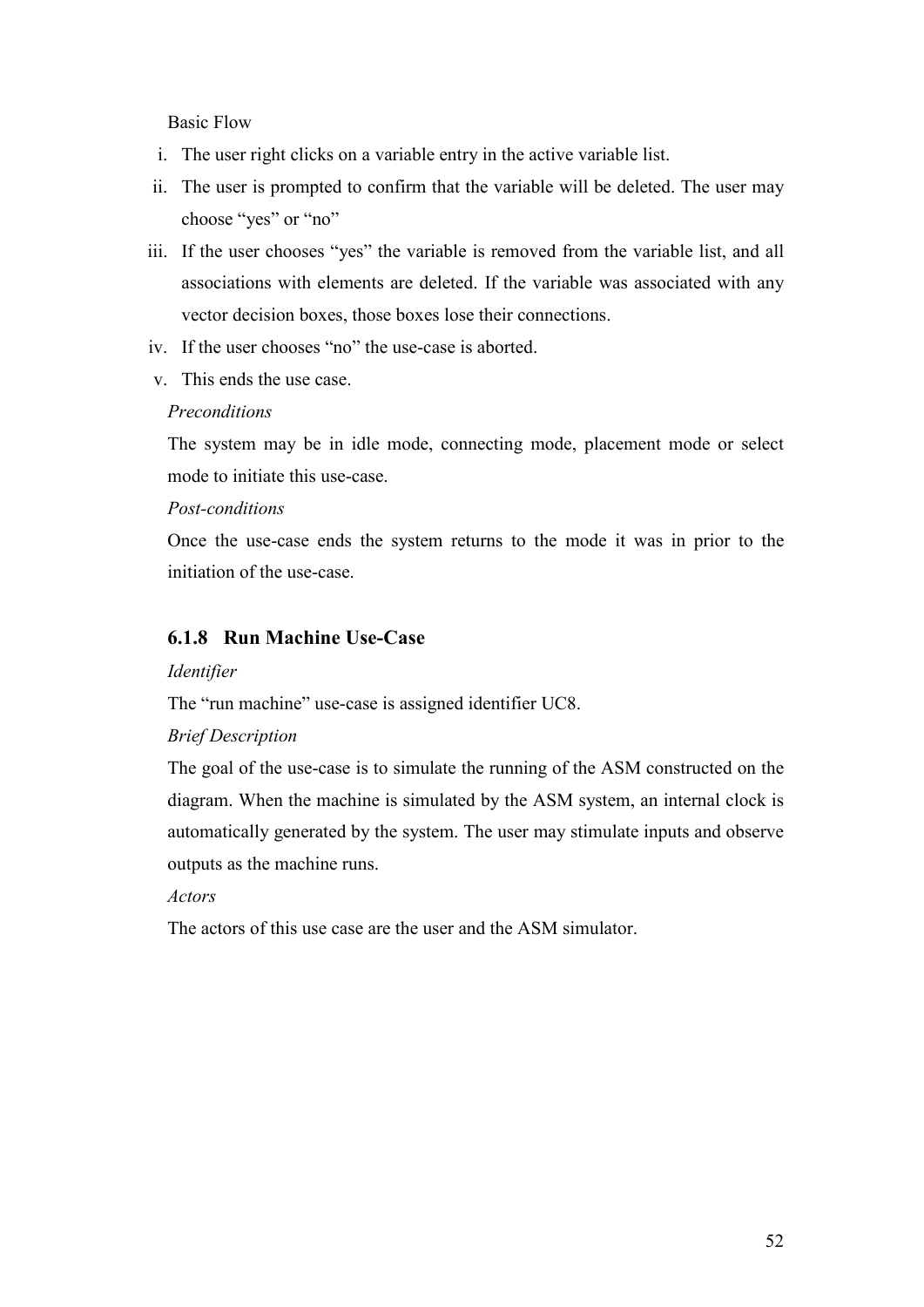

Fig. 6.1.8: Run Machine Use-Case – UC8

- i. The user left clicks on either the "run machine" icon of the ASM toolbar or the equivalent option in the machine menu.
- ii. The system simulates the ASM using the run machine algorithm, clocked by the internal system clock. The user may direct the flow of the machine by stimulating inputs and may observe outputs changing on the active variable list.
- iii. The user stops the simulation using the "stop machine" icon on the ASM toolbar or the equivalent option on the machine menu. This ends the use-case.

Alternative Flow – Elements Not Connected

- i. The user selects "run machine" from the toolbar or machine menu.
- ii. The system detects that some elements have unconnected exit or entry paths and warns the user.
- iii. The user may either abort the simulation and end the use-case or run the partially connected machine as is.

Alternative Flow – Initial State Not Specified

- i. The user selects "run machine" from the toolbar or machine menu.
- ii. The system recognizes that the initial state has not been specified, displays an appropriate error message and aborts the simulation.
- iii. The use-case ends.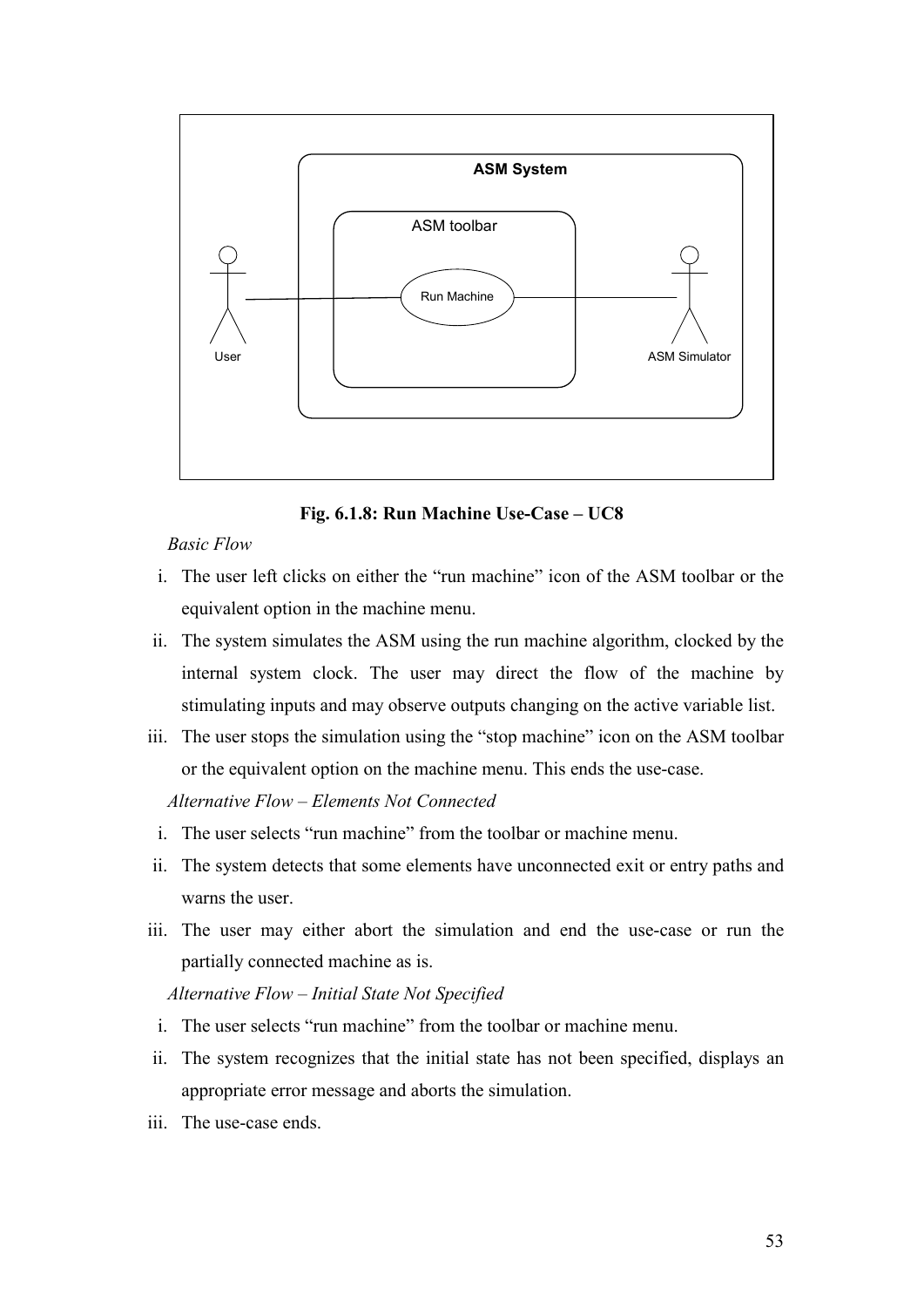#### Preconditions

The system must be in idle or suspended mode to initiate the "run machine" usecase.

Post-conditions

Once the use-case ends the system is in suspended mode.

## 6.1.9 Step Machine Use-Case

Identifier

The "step machine" use-case is assigned identifier UC9.

Brief Description

The goal of the use-case is to step a suspended ASM simulation forward one clock cycle. A simulation can be suspended by stopping a running ASM (UC8) or by a "step machine" (UC9) use-case ending.

Actors

The actors in UC9 are the user and the ASM simulator.



Fig. 6.1.9: Step Machine Use-Case – UC9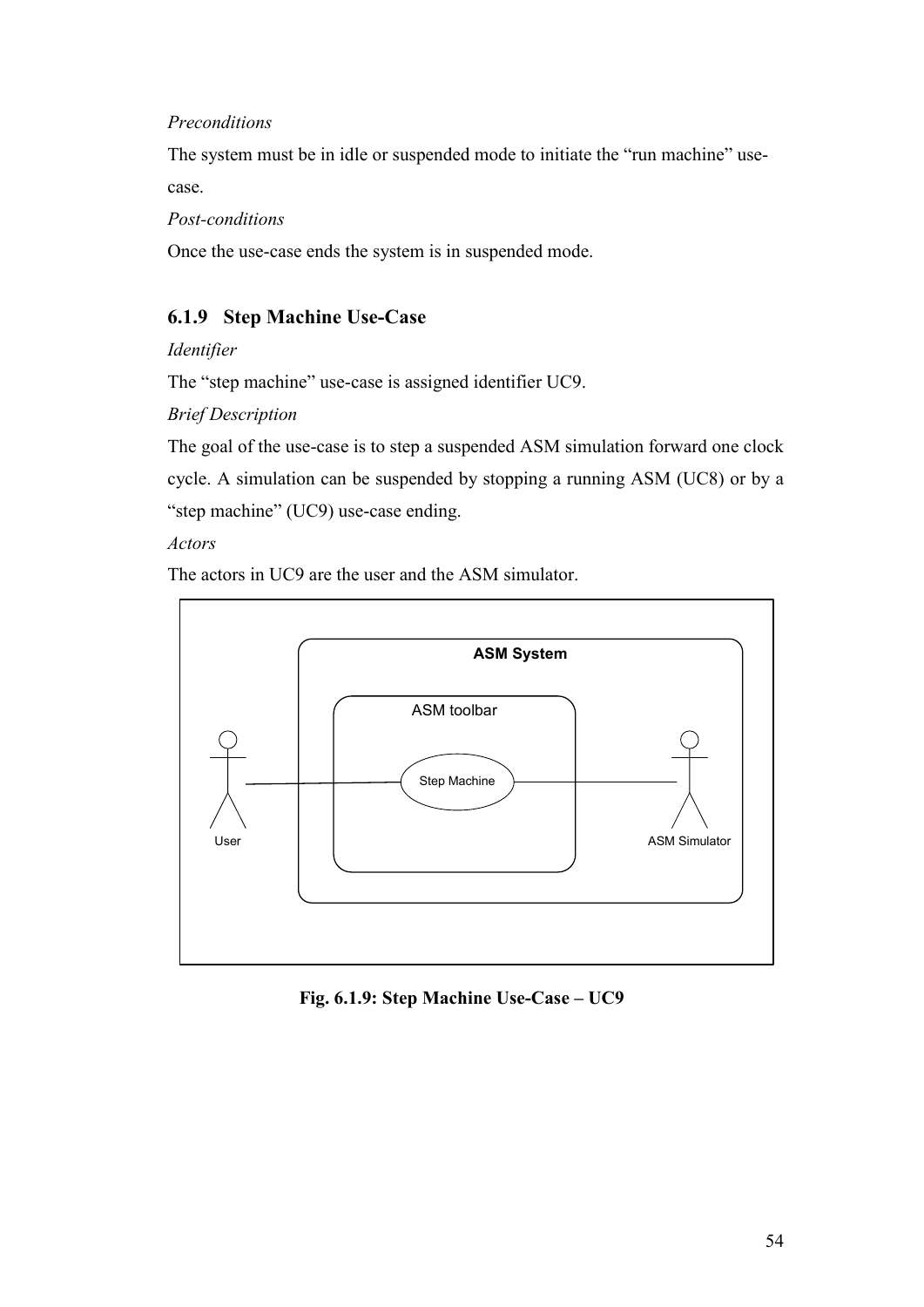- i. The user left clicks on either the "step machine" icon of the ASM toolbar or the equivalent option in the machine menu.
- ii. The system simulator moves the execution of the ASM forward one step using the run machine algorithm, effectively clocking the system once.
- iii. Once the data-path routines have been processed for that clock cycle the simulator enters the suspended state. This ends the use-case.

#### **Preconditions**

The system must be in idle or suspended mode to initiate the "run machine" usecase.

Post-conditions

Once the use-case ends the system is in suspended mode.

## 6.1.10 Reset Machine Use-Case

#### Identifier

The "reset machine" use-case is assigned identifier UC10.

#### Brief Description

In this use case the user resets an ASM simulation which is either running currently or whose execution has been stopped or suspended. Resetting the ASM returns the system to idle mode.

#### Actors

The actors in UC10 are the user and the ASM simulator.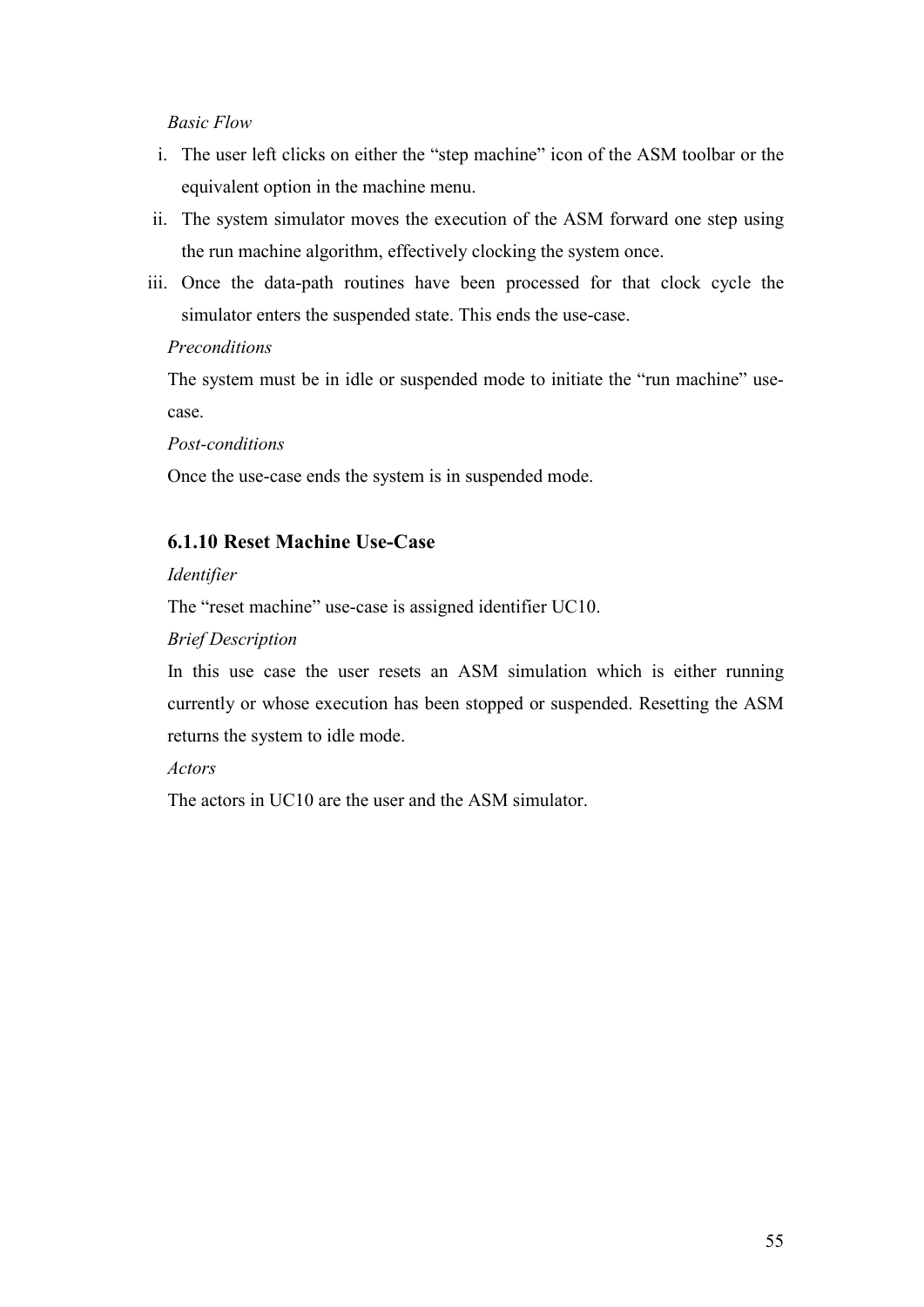

Fig. 6.1.10: Reset Machine Use-Case – UC10

- i. The user left clicks on either the "reset machine" icon of the ASM toolbar or the equivalent option in the machine menu.
- ii. The system simulator shuts down, returning the ASM system to idle mode. This ends the use case.

## Preconditions

The system must be in running or suspended mode to initiate the "reset machine" use-case.

#### Post-conditions

Once the use-case ends the system is in idle mode.

## 6.1.11 New ASM Use-Case

#### Identifier

The "new ASM" use-case is assigned identifier UC11.

#### Brief Description

In this use case the ASM diagram and active variable list are cleared, allocated memory is freed up and a new ASM diagram workspace is created.

#### Actors

The actors involved are the user, the active variable list, and the ASM diagram.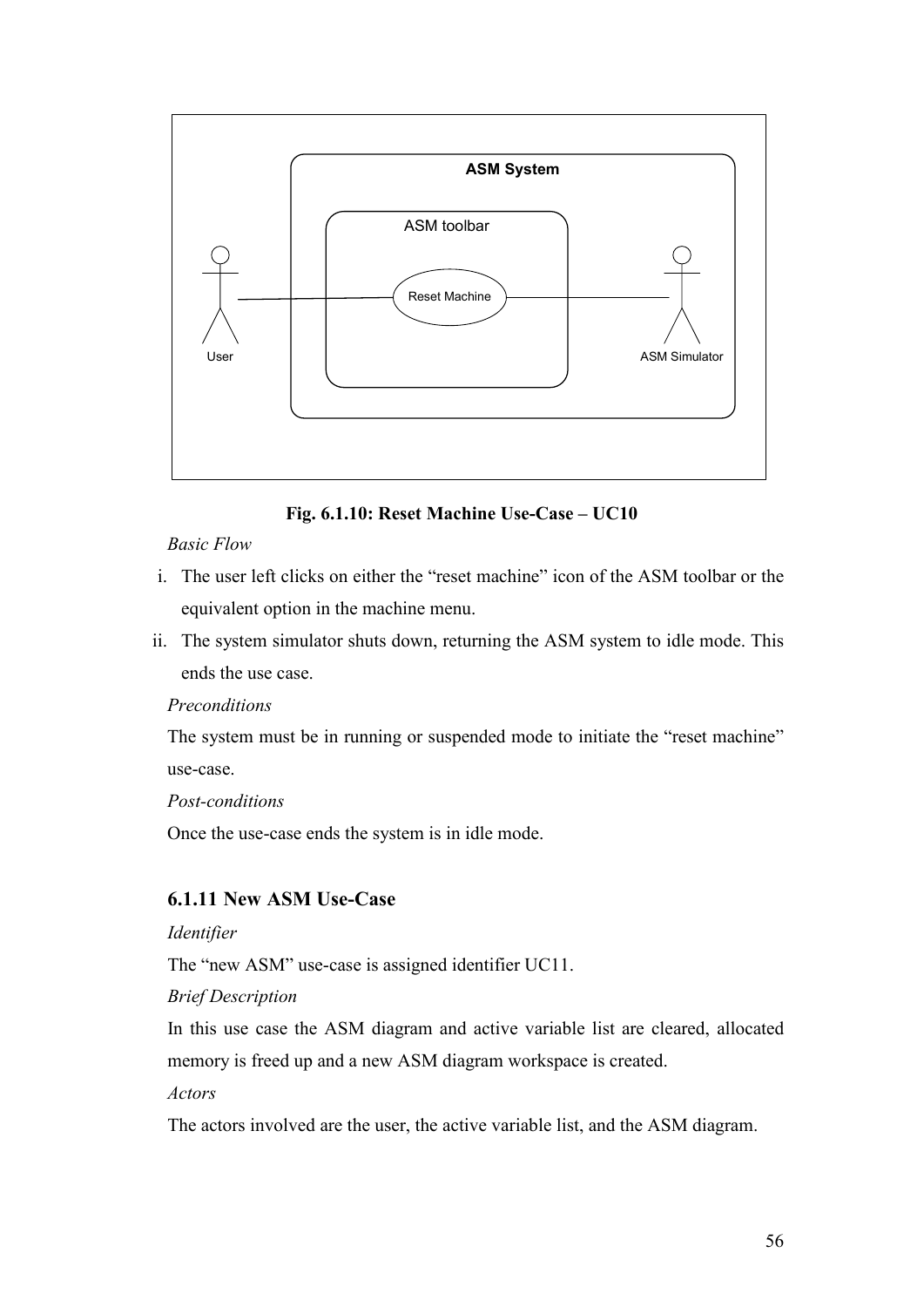

Fig. 6.1.11: New ASM Diagram Use-Case

- i. The user left clicks on the new ASM diagram icon on the ASM toolbar or selects the equivalent option from the file menu.
- ii. If the current ASM diagram has not been saved in permanent storage the user is warned that creating a new ASM will destroy the current ASM.
- iii. The user decides to save the current ASM, cancel the new ASM operation, or abandon the current ASM.
- iv. If the user opts to save or abandon the current ASM, a new ASM workspace is created with a blank ASM diagram, active variable list and newly initialised local variables.

#### Preconditions

The system must not be in the running state to create a new ASM.

## Post-conditions

Once the use-case ends the system is in the idle state.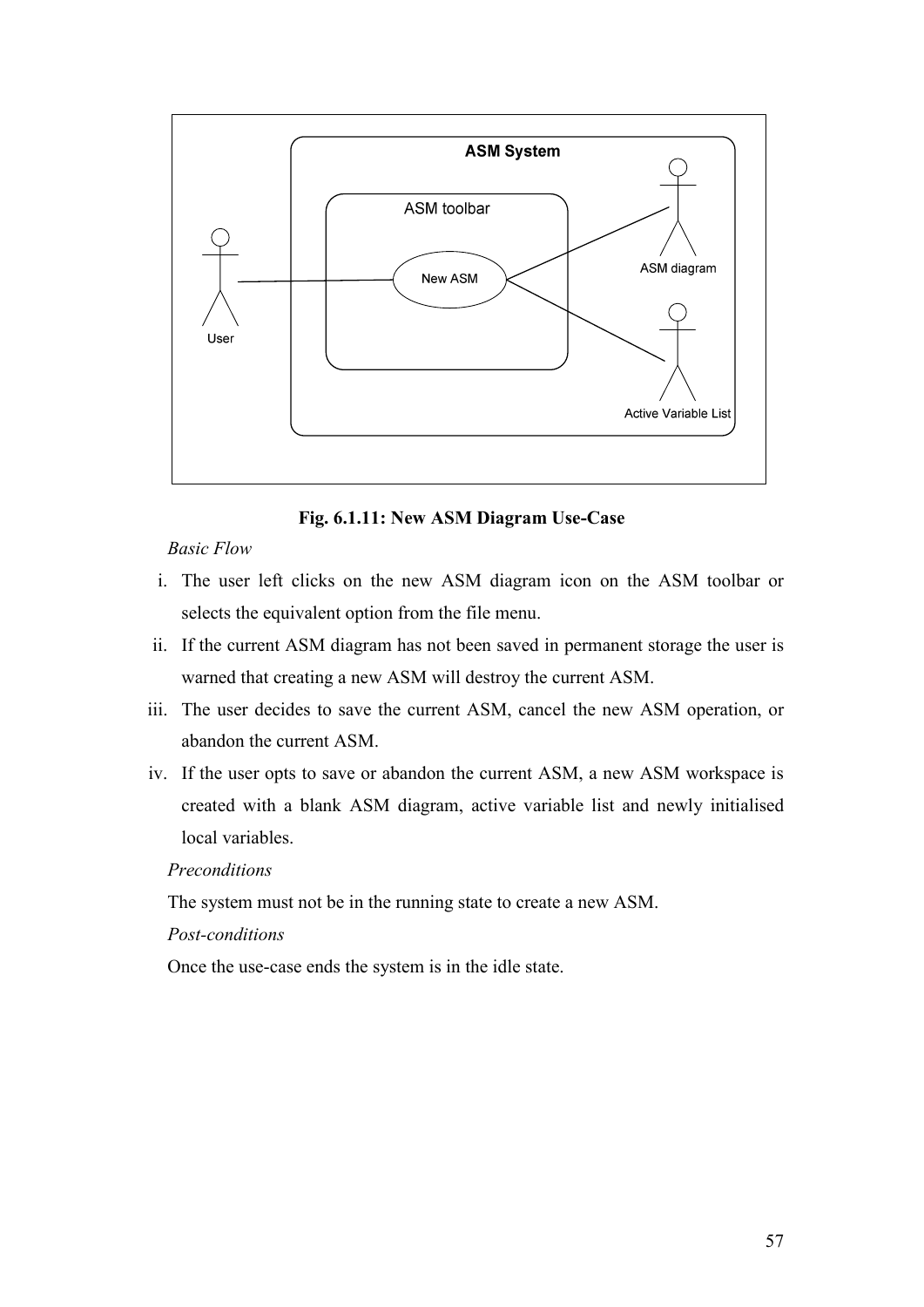## 6.1.12 Save ASM Use-Case

#### Identifier

The "save ASM" use-case is assigned identifier UC12.

## Brief Description

The goal of UC12 is to save the current ASM in permanent memory. The file storage system captures the data associated with the current ASM diagram and active variable list and stores it in a file in permanent storage for later retrieval.

## Actors

The actors of UC12 are the user, file system, ASM diagram and active variable list.



Fig. 6.1.12: Save ASM Diagram Use-Case – UC12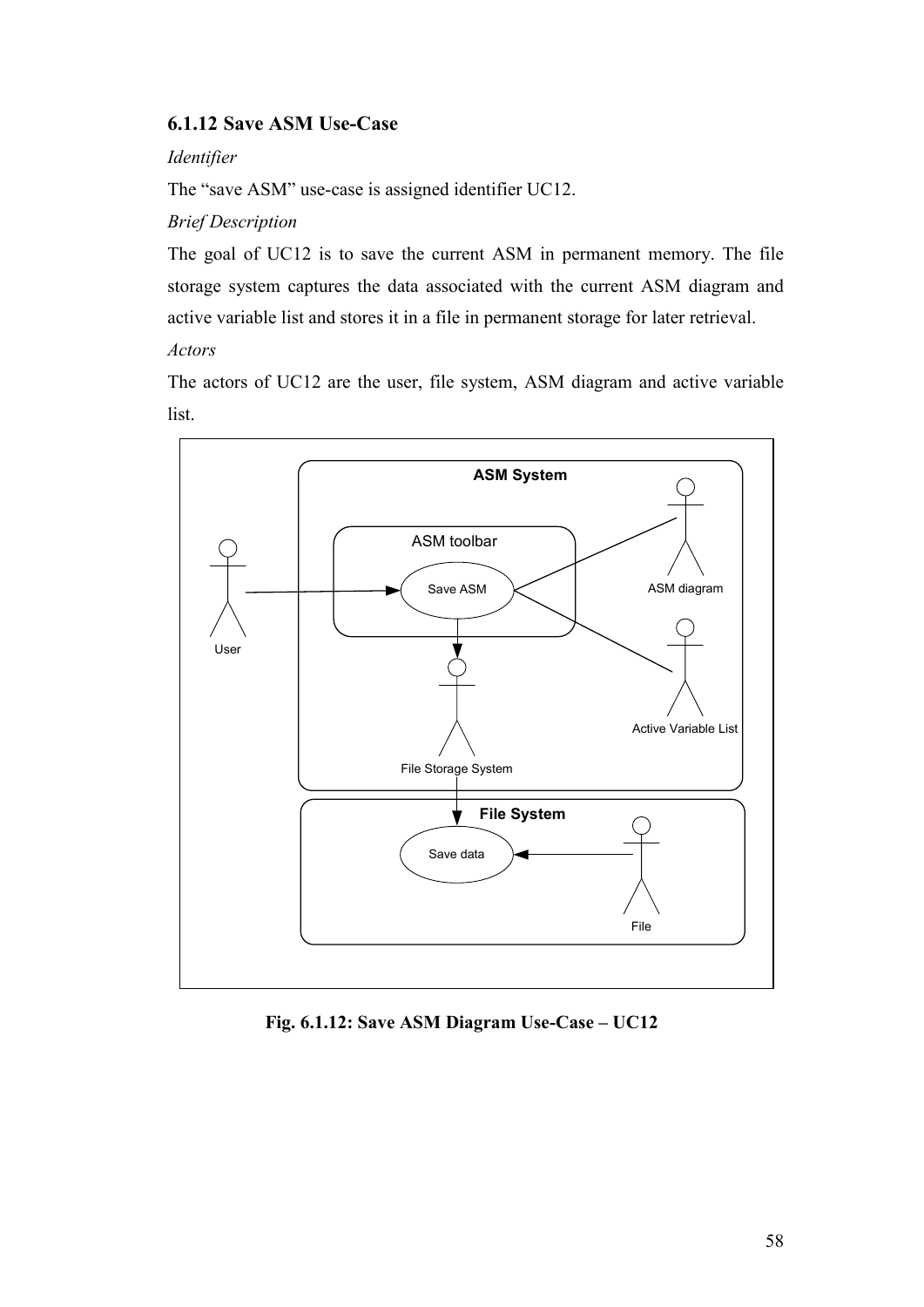- i. The user left clicks on the save ASM diagram icon on the ASM toolbar or selects the equivalent option from the file menu.
- ii. The user is then prompted in a "file save" dialog to provide a file name and directory location to save the ASM save file.
- iii. The user may overwrite a previously saved file if desired but must first give confirmation that it is the intended action.
- iv. Once the user has provided a file name and pressed the "ok" button the file storage system saves the data associated with the ASM diagram to file and ends the use case.

#### Alternative Flow – user cancels save

- i. The user selects the save ASM diagram icon as before.
- ii. Whilst within the "file save" dialog the user cancels the save aborting the usecase.

#### Alternative Flow – user does not enter filename

- i. The user selects the save ASM diagram icon as before.
- ii. The user attempts to save the file without providing a file name, resulting in an error message being shown and the save dialog re-displaying. The use case will end only when the user supplies a valid filename or cancels the use case.

#### Preconditions

The system must be in idle, connecting or placement mode to save the ASM to file. However, if the system is in connecting or placement mode, the connection or placement in progress is suspended and will not be saved to file.

#### Post-conditions

Once the use-case ends the system returns to the mode it was previously in.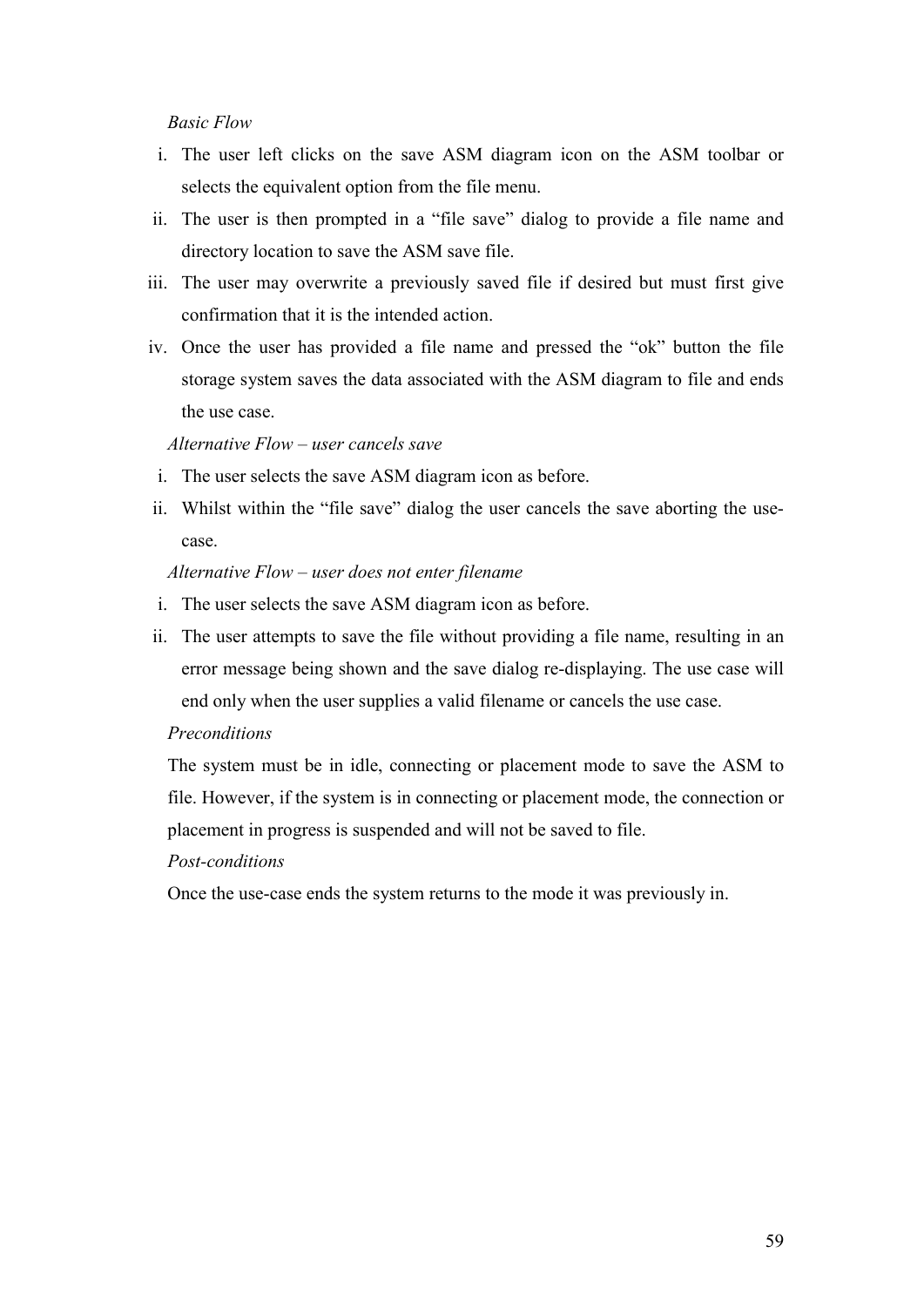# 6.1.13 Open ASM Use-Case

#### Identifier

The "open ASM" use-case is assigned identifier UC13.

#### Brief Description

In this use case the user wishes to retrieve a previously saved ASM diagram with its associated active variable list from file. The local variables, elements and connections of the ASM diagram as they were saved in permanent storage are all retrieved by the file retrieval system.

#### Actors

The actors of UC13 are the user, ASM diagram, active variable list and file system.



Fig. 6.1.13: Open ASM Diagram Use-Case – UC13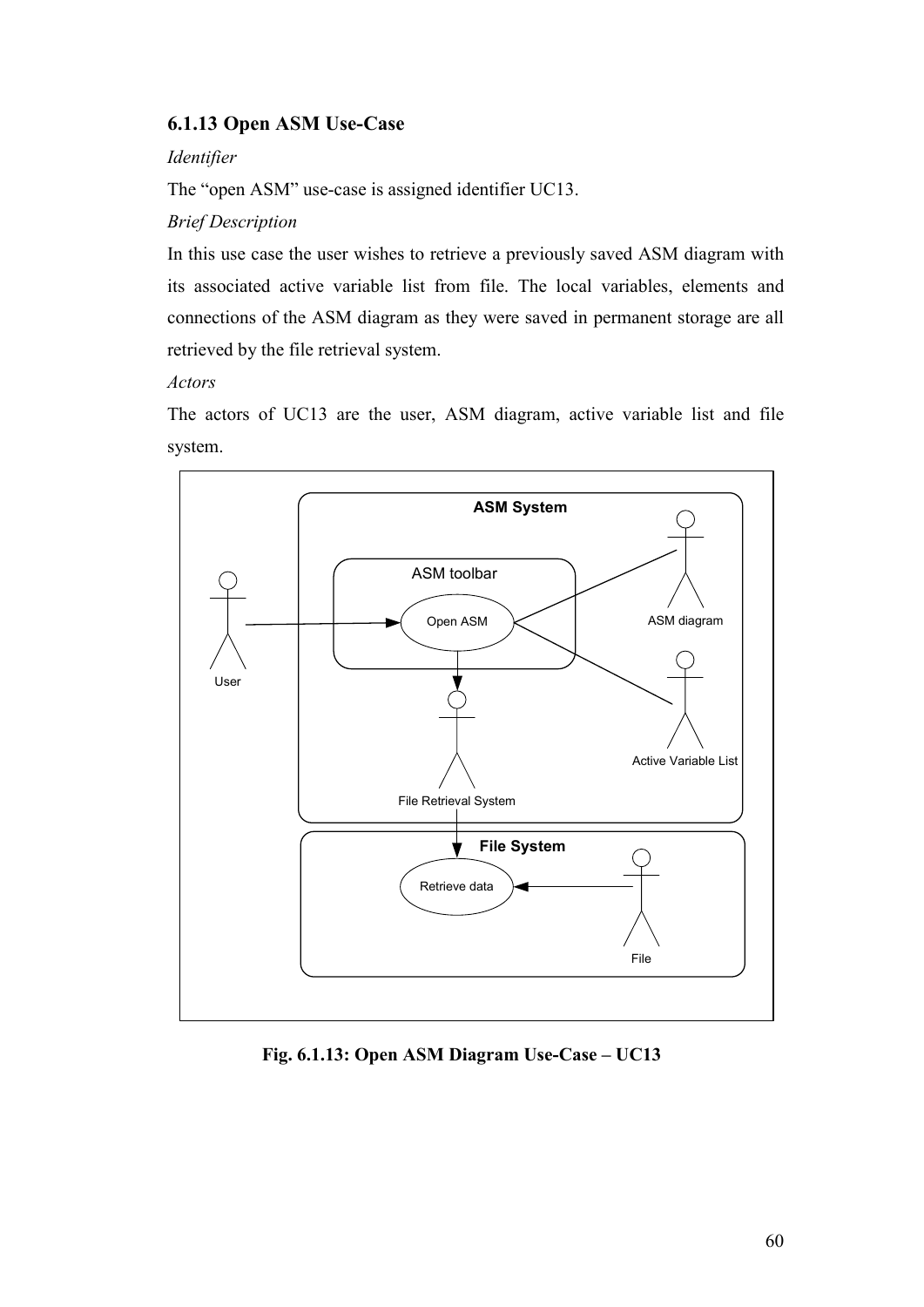#### Basic Flow

- i. The user left clicks on the open ASM diagram icon on the ASM toolbar or selects the equivalent option from the file menu.
- ii. The user is then prompted in a "file open" dialog to select the ASM file to open.
- iii. Once the user has selected a valid file and pressed the "ok" button the file retrieval system recovers the data associated with the ASM diagram from file. The ASM diagram and active variable data is entered into the current ASM workspace and all local variables from the retrieved ASM workspace are restored. This ends the use-case

#### **Preconditions**

The system may be in idle, connecting or placement mode when the use-case begins. However, if the system is in connecting or placement mode, the connection or placement is abandoned when the new ASM workspace is opened. Post-conditions

Once the use-case ends the new ASM system is in idle mode.

#### 6.1.14 Help Use-Case

#### Identifier

The "Help" use-case is assigned identifier UC14.

#### Brief Description

The goal of UC14 is to view help information concerning how to use the program. The user is given a choice to view either a dialog box giving basic instructions on how the program works or an about dialog displaying information program version, when it was written and so forth.

#### Actors

The actors involved in UC14 are the user and the help dialog.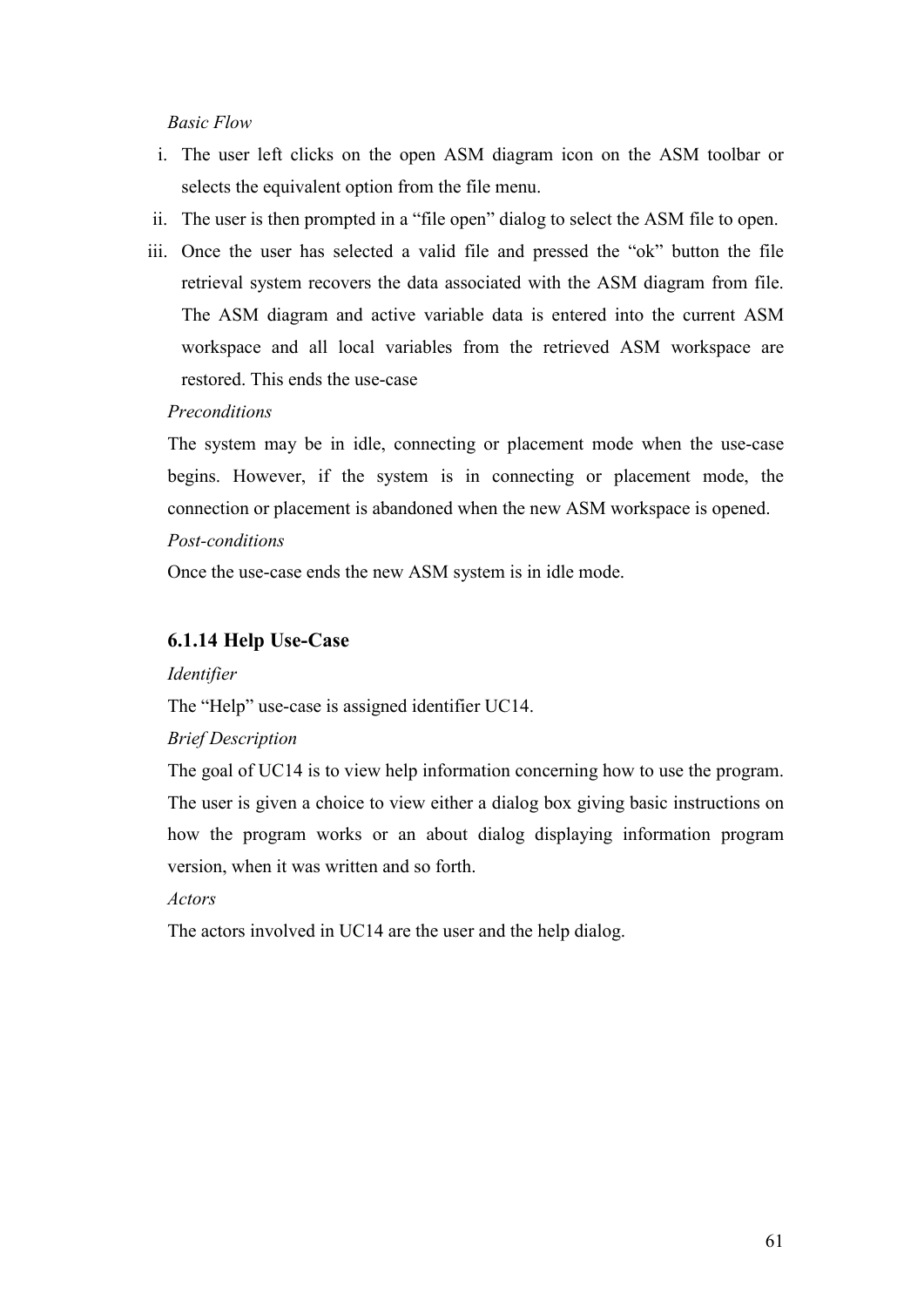

Fig. 6.1.14: Help Use-Case – UC14

# Basic Flow

- i. The user left clicks the help / about icon on the ASM toolbar or the equivalent help menu item.
- ii. The help or about dialog is displayed.
- iii. The user presses the "ok" or close button ending the use-case.

# Preconditions

The system must be in idle, connecting or placement mode to enter this use case.

# Post-conditions

Once the use-case ends the system returns to the mode it was in previously.

# 6.1.15 Set ASM Properties Use-Case

# Identifier

The "set ASM properties" use-case is assigned identifier UC15.

# Brief Description

The goal of this use-case is to set the initial state and clock speed of the ASM. When the user specifies the initial state the system does no checks to verify that the choice of state makes sense, but some indication of whether the ASM states are connected logically is given at run time (see UC8 "run machine"). The user also chooses from a range of clock speeds available for clocking the execution of the ASM simulator. If no clock speed has been specified at run time, a default is used.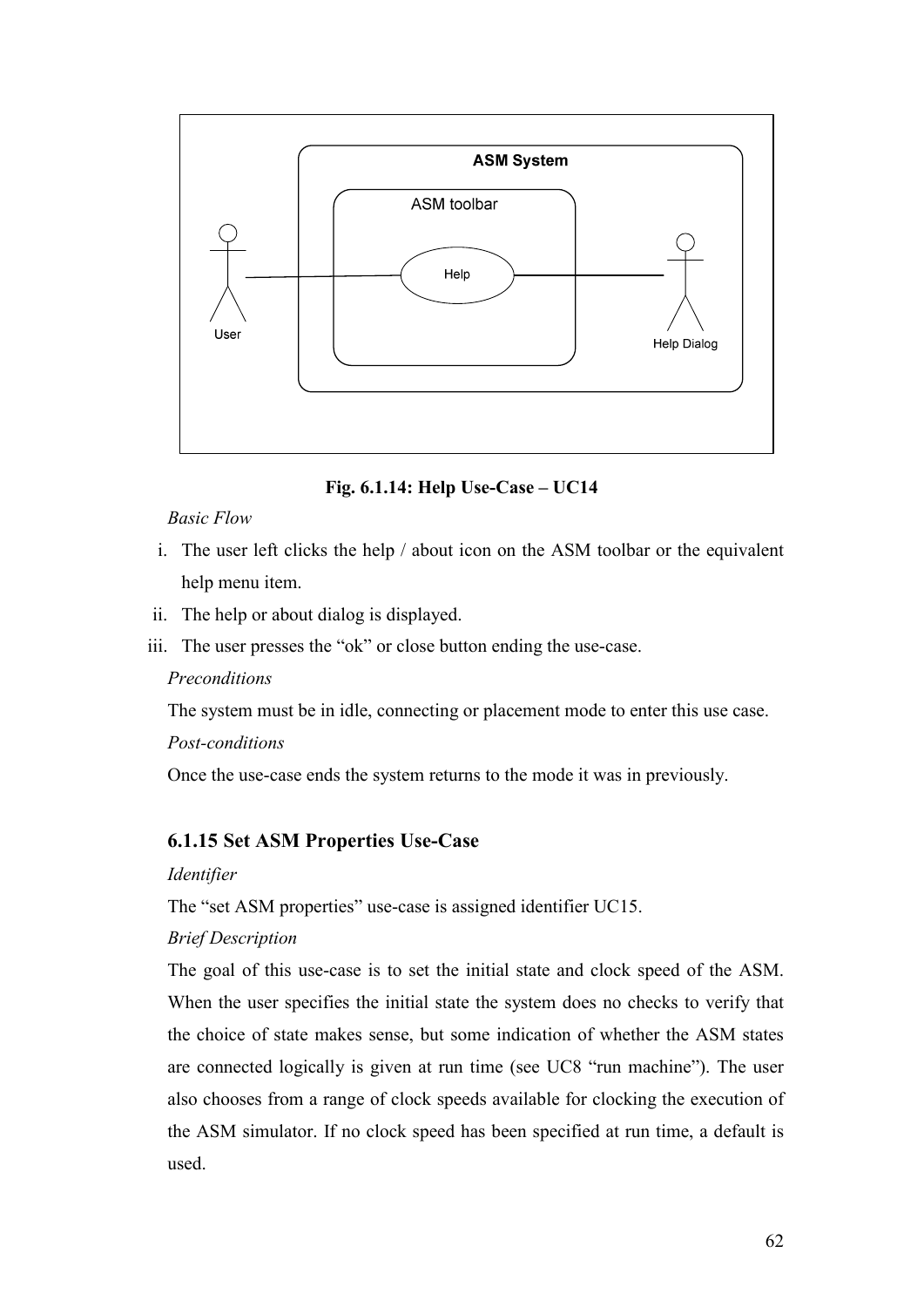#### Actors

The actors involved in the use-case are the user and the ASM properties dialog.



Fig. 6.1.15: Set ASM Properties Use-Case – UC15

Basic Flow

- i. The user left clicks the "set ASM properties" icon on the ASM toolbar or selects the equivalent machine menu option.
- ii. A dialog showing a list of the states currently on the ASM diagram and a clock speed spin control is shown for selection.
- iii. The user selects a state and clock speed then clicks the "ok" button.
- iv. The initial state and clock speed parameters of the system are saved. This ends the use case.

Alternative Flow – user cancels use-case

- i. The user selects the "set ASM properties state" icon as before.
- ii. From the "set ASM properties" dialog the user left clicks "cancel" aborting the use-case.

#### Alternative Flow – user does not select state

- i. The user selects the "set ASM properties state" icon as before.
- ii. From the "set ASM properties" dialog the user left clicks "ok" without selecting an initial state. The use case is aborted and no state is set as the initial.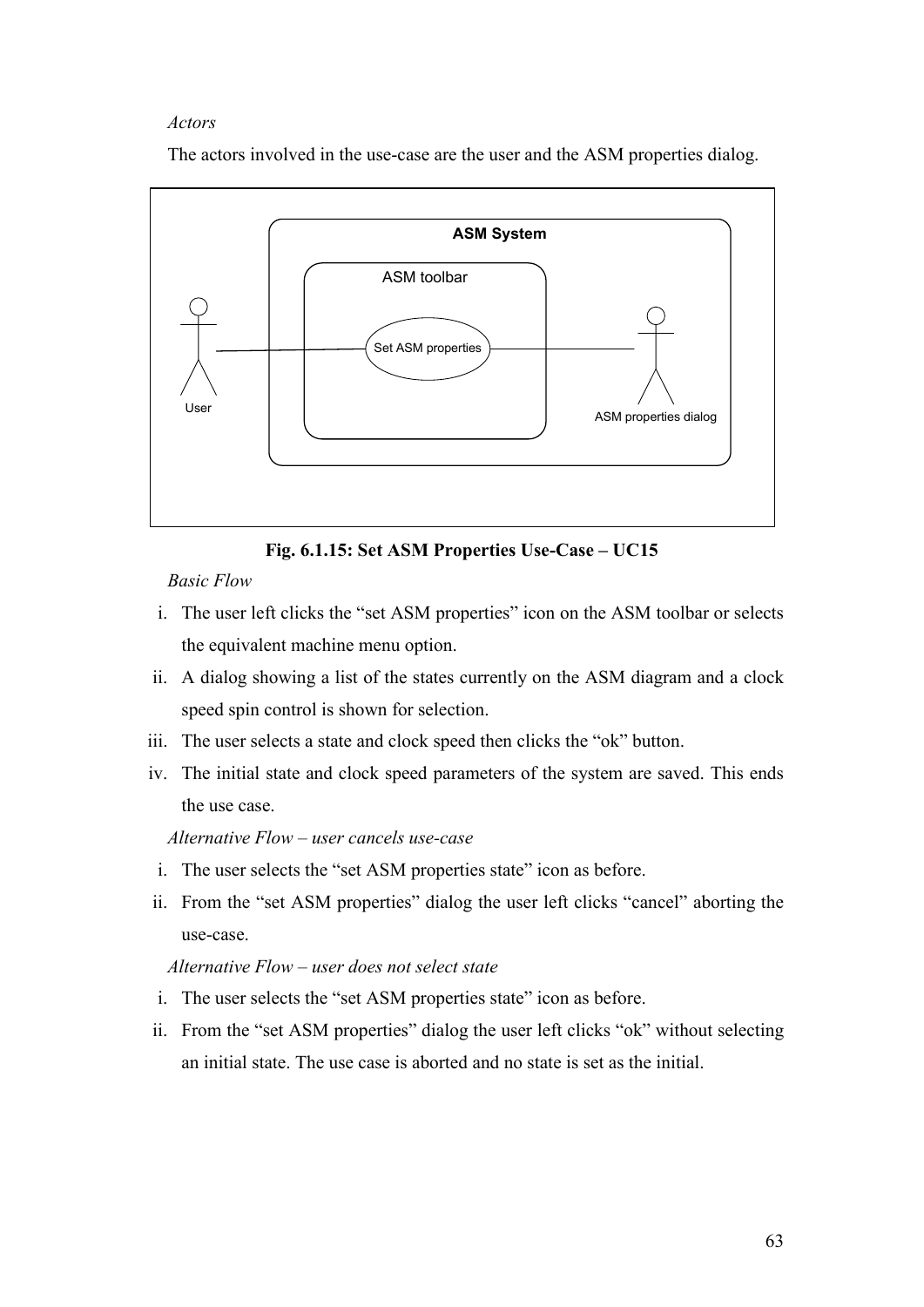#### Preconditions

The system may be in idle, connecting or placement mode to enter this use case.

Post-conditions

Once the use-case ends the system returns to its previous mode.

# 6.2 Class-Responsibility-Collaborator Cards

The CRC cards derived directly from the use-case specifications for the ASM simulator system are shown in Tables 6.2a to 6.2h that follow.

| <b>Class Name: ASM Simulator</b><br>Class Type: <i>Device (simulator)</i><br>Class Characteristics: tangible, aggregate, sequential, transient |                                                          |
|------------------------------------------------------------------------------------------------------------------------------------------------|----------------------------------------------------------|
| <b>Responsibilities</b>                                                                                                                        | <b>Collaborators</b>                                     |
| <i><b>Attributes</b></i><br>diagram                                                                                                            | ASM Diagram<br><b>ASM</b> Toolbar<br><b>System Clock</b> |
| <b>Methods</b><br>run simulation $( )$<br>step simulation ()<br>reset simulation ()<br>stop simulation ()                                      |                                                          |

Table 6.2a: ASM Simulator CRC Card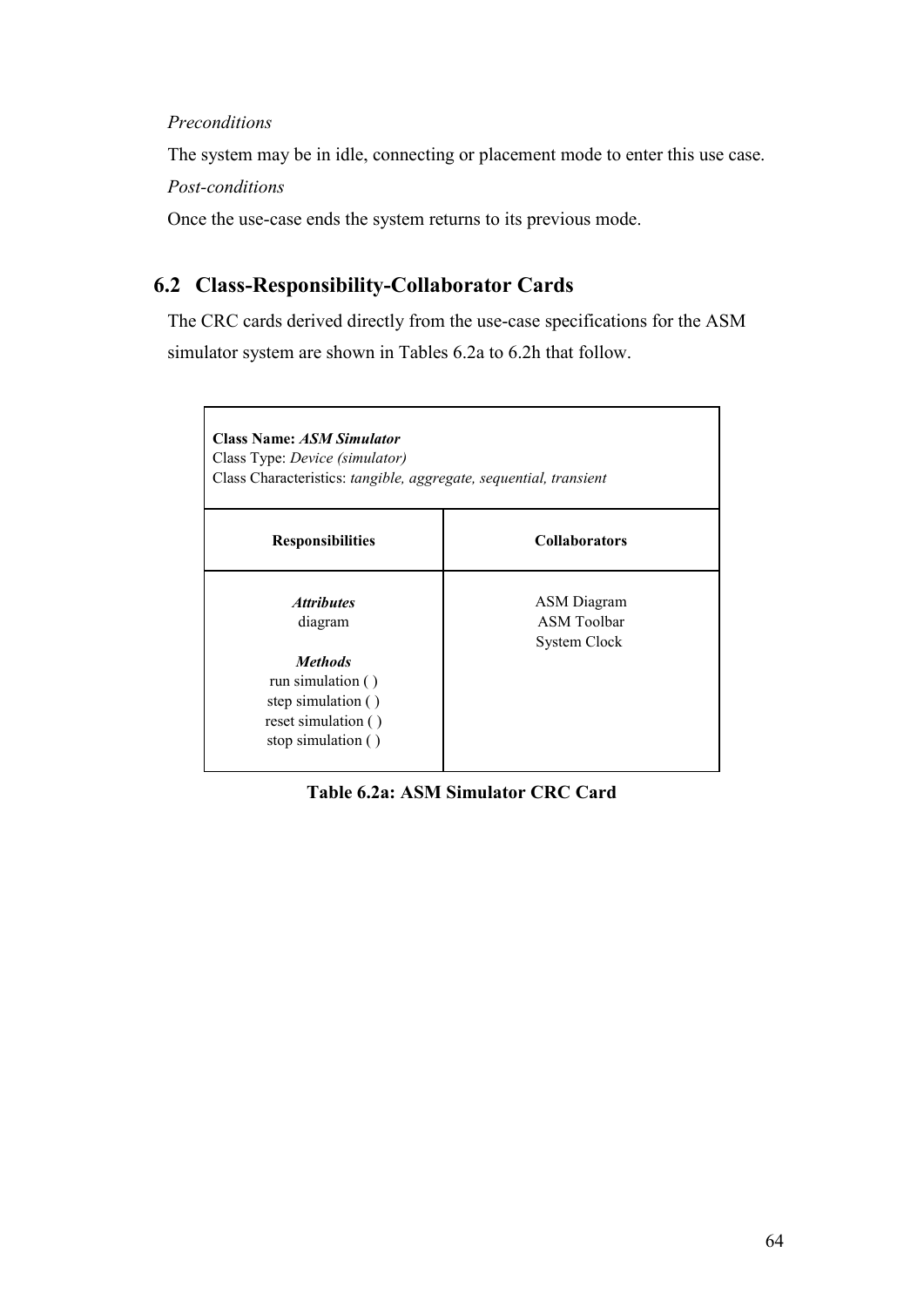| Class Name: ASM Diagram<br>Class Type: Object (diagram)<br>Class Characteristics: tangible, aggregate, concurrent, temporary |                                                                             |  |
|------------------------------------------------------------------------------------------------------------------------------|-----------------------------------------------------------------------------|--|
| <b>Responsibilities</b>                                                                                                      | <b>Collaborators</b>                                                        |  |
| <i><b>Attributes</b></i><br>elements array<br>first element<br>current element<br>connections array                          | <b>ASM</b> Dialogs<br><b>ASM Toolbar</b><br>Element<br><b>ASM Simulator</b> |  |
| <i>Methods</i><br>place element ()<br>delete element ()<br>connect element ()<br>edit element ()                             |                                                                             |  |

Table 6.2b: ASM Diagram CRC card

| <b>Class Name: ASM Toolbar</b><br>Class Type: <i>Interaction</i><br>Class Characteristics: abstract, atomic, concurrent, temporary                                   |                                                                                          |  |
|----------------------------------------------------------------------------------------------------------------------------------------------------------------------|------------------------------------------------------------------------------------------|--|
| <b>Responsibilities</b>                                                                                                                                              | <b>Collaborators</b>                                                                     |  |
| <i><b>Attributes</b></i><br>element select buttons<br>file toolbar buttons<br>machine toolbar buttons<br>add variable buttons<br><i>Methods</i><br>button pressed () | <b>ASM Simulator</b><br><b>ASM</b> Dialogs<br><b>ASM</b> Diagram<br>Active Variable List |  |

Table 6.2c: ASM Toolbar CRC card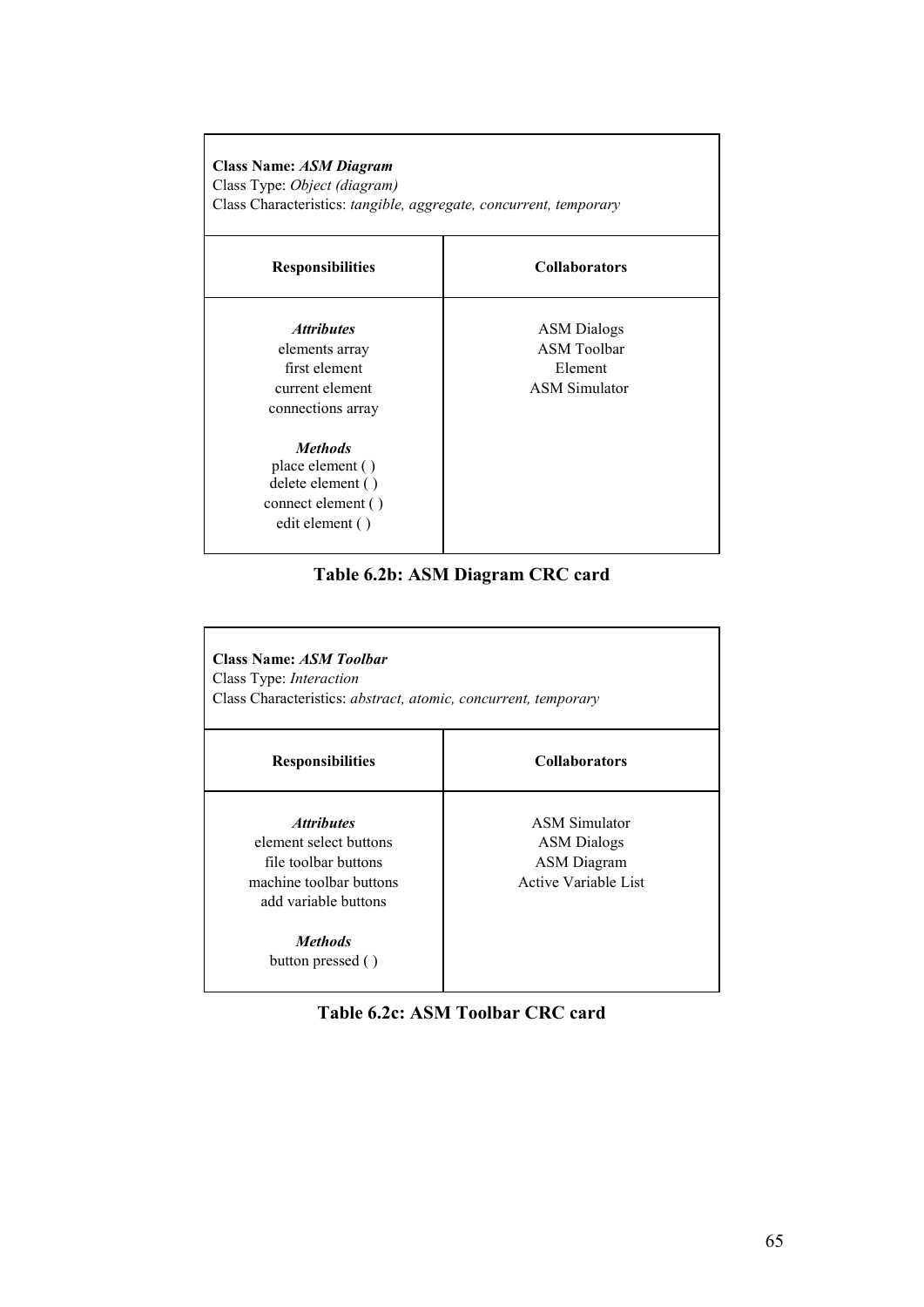| <b>Class Name: Active Variables List</b><br>Class Type: Interaction<br>Class Characteristics: abstract, aggregate, concurrent, temporary |                                |  |
|------------------------------------------------------------------------------------------------------------------------------------------|--------------------------------|--|
| <b>Responsibilities</b>                                                                                                                  | <b>Collaborators</b>           |  |
| <i><b>Attributes</b></i><br>variableList                                                                                                 | Variable<br><b>ASM</b> Dialogs |  |
| <i>Methods</i><br>add variable ()<br>edit variable ()<br>delete variable ()                                                              |                                |  |



| <b>Class Name: ASM Dialogs</b><br>Class Type: Interaction<br>Class Characteristics: abstract, atomic, sequential, transient                                                                                                                |                                                                                        |  |
|--------------------------------------------------------------------------------------------------------------------------------------------------------------------------------------------------------------------------------------------|----------------------------------------------------------------------------------------|--|
| <b>Responsibilities</b>                                                                                                                                                                                                                    | <b>Collaborators</b>                                                                   |  |
| <i><b>Attributes</b></i><br>file open and save dialogs<br>add element dialog<br>add variable dialog<br>edit element dialog<br>edit variable dialog<br>error and warning dialogs<br>about and help dialogs<br><i>Methods</i><br>show dialog | File System<br><b>ASM</b> Diagram<br><b>ASM Toolbar</b><br><b>Active Variable List</b> |  |

| Table 6.2e: ASM Dialogs CRC card |  |  |  |  |
|----------------------------------|--|--|--|--|
|----------------------------------|--|--|--|--|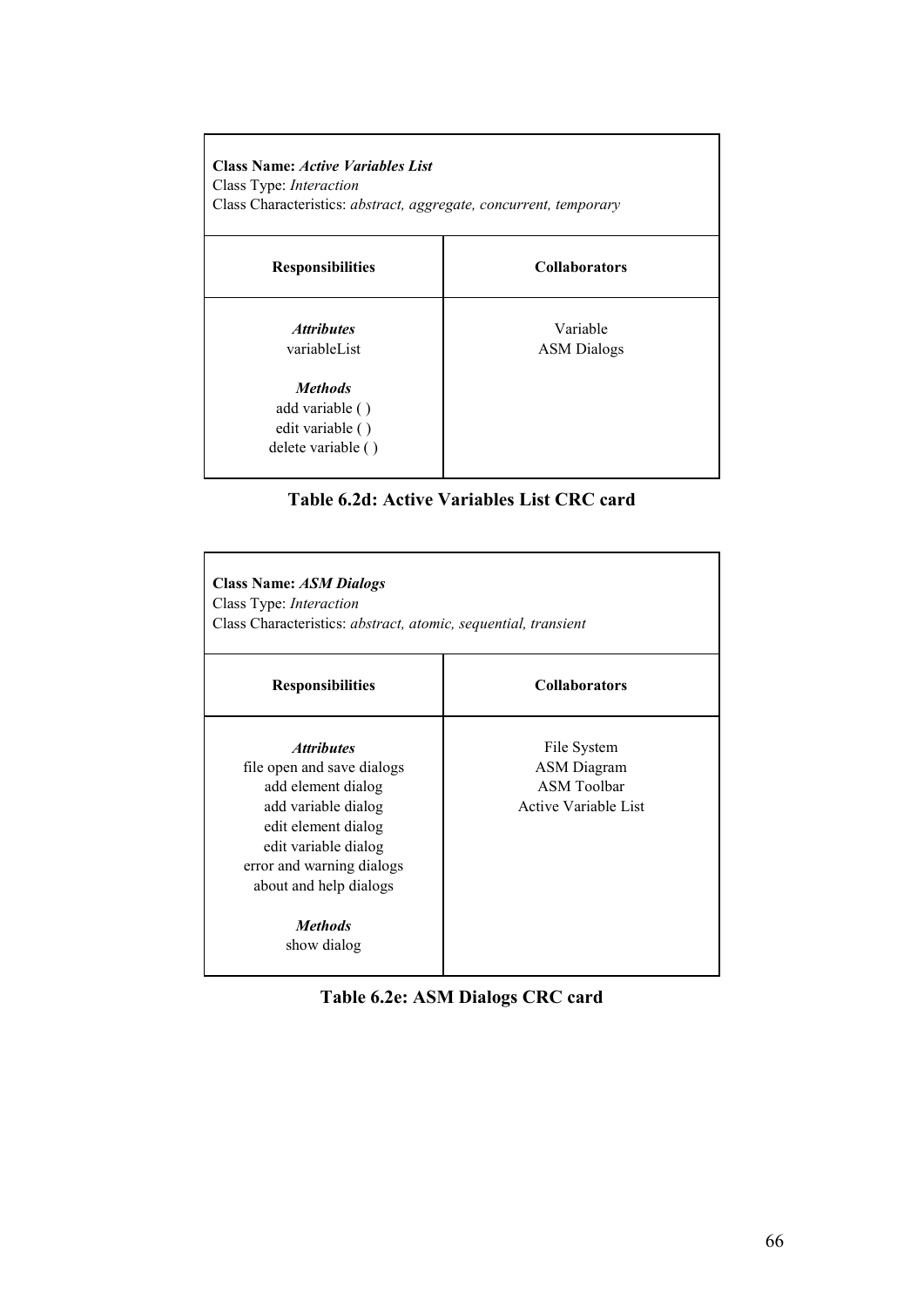Class Name: Element Class Type: Object Class Characteristics: tangible, atomic, sequential, transient

#### Responsibilities Collaborators

variablesArray Variable next element vector length (if vector)

Methods connect to next

Attributes and ASM Diagram type Active Variables List

#### Table 6.2f: Element CRC card

| <b>Class Name: Variable</b><br>Class Type: Object<br>Class Characteristics: tangible, atomic, sequential, transient |                                        |
|---------------------------------------------------------------------------------------------------------------------|----------------------------------------|
| <b>Responsibilities</b>                                                                                             | <b>Collaborators</b>                   |
| <b>Attributes</b><br>name<br>type<br>value<br>length                                                                | <b>Active Variable List</b><br>Element |

Table 6.2g: Variable CRC card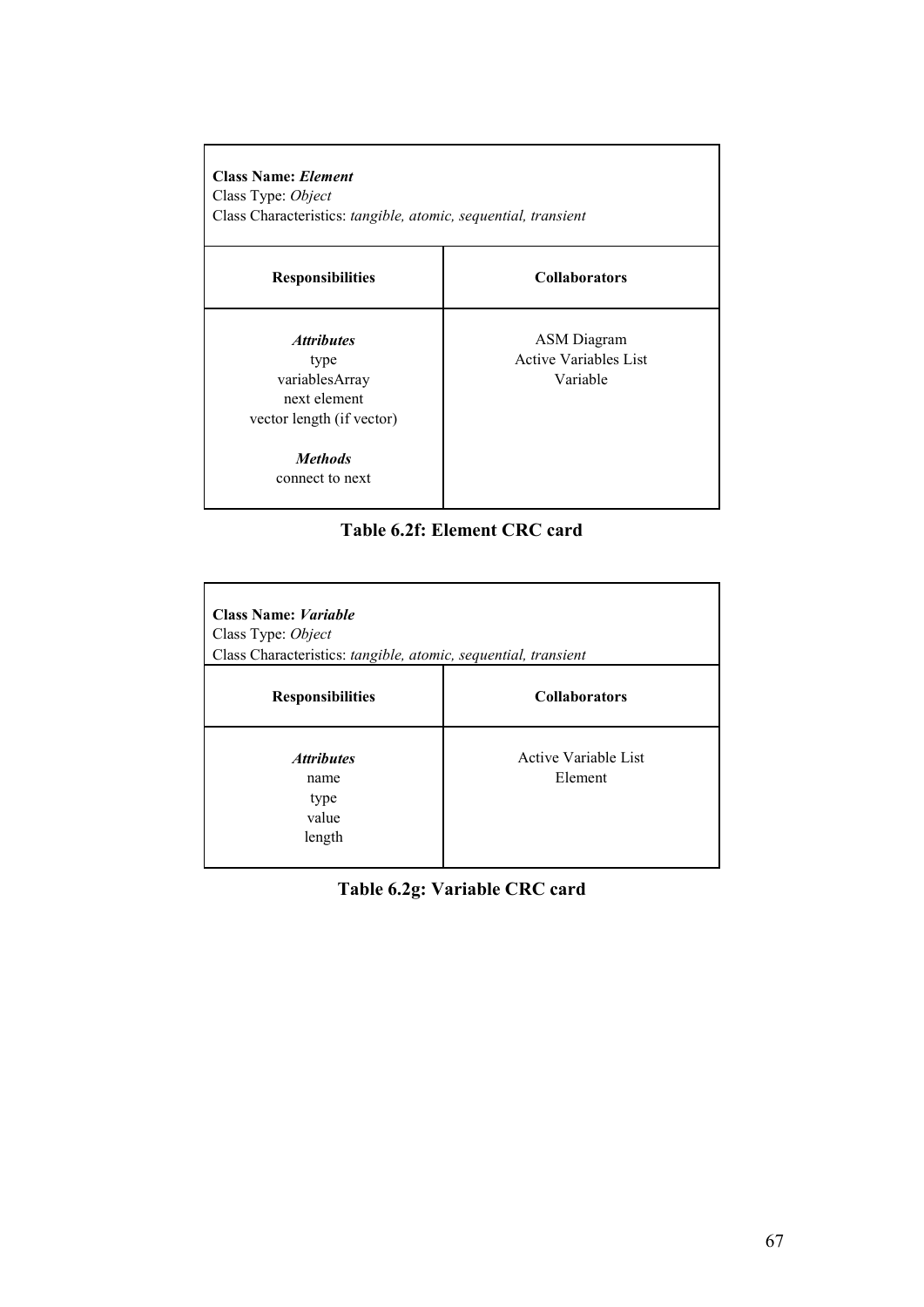| <b>Class Name: File System</b><br>Class Type: External entity<br>Class Characteristics: abstract, atomic, sequential, transient |                      |  |
|---------------------------------------------------------------------------------------------------------------------------------|----------------------|--|
| <b>Responsibilities</b>                                                                                                         | <b>Collaborators</b> |  |
| <i><b>Attributes</b></i><br>File Retrieval System<br>File Storage System                                                        | <b>ASM</b> Dialogs   |  |
| <b>Methods</b><br>save ASM<br>open ASM                                                                                          |                      |  |

Table 6.2h: File System CRC card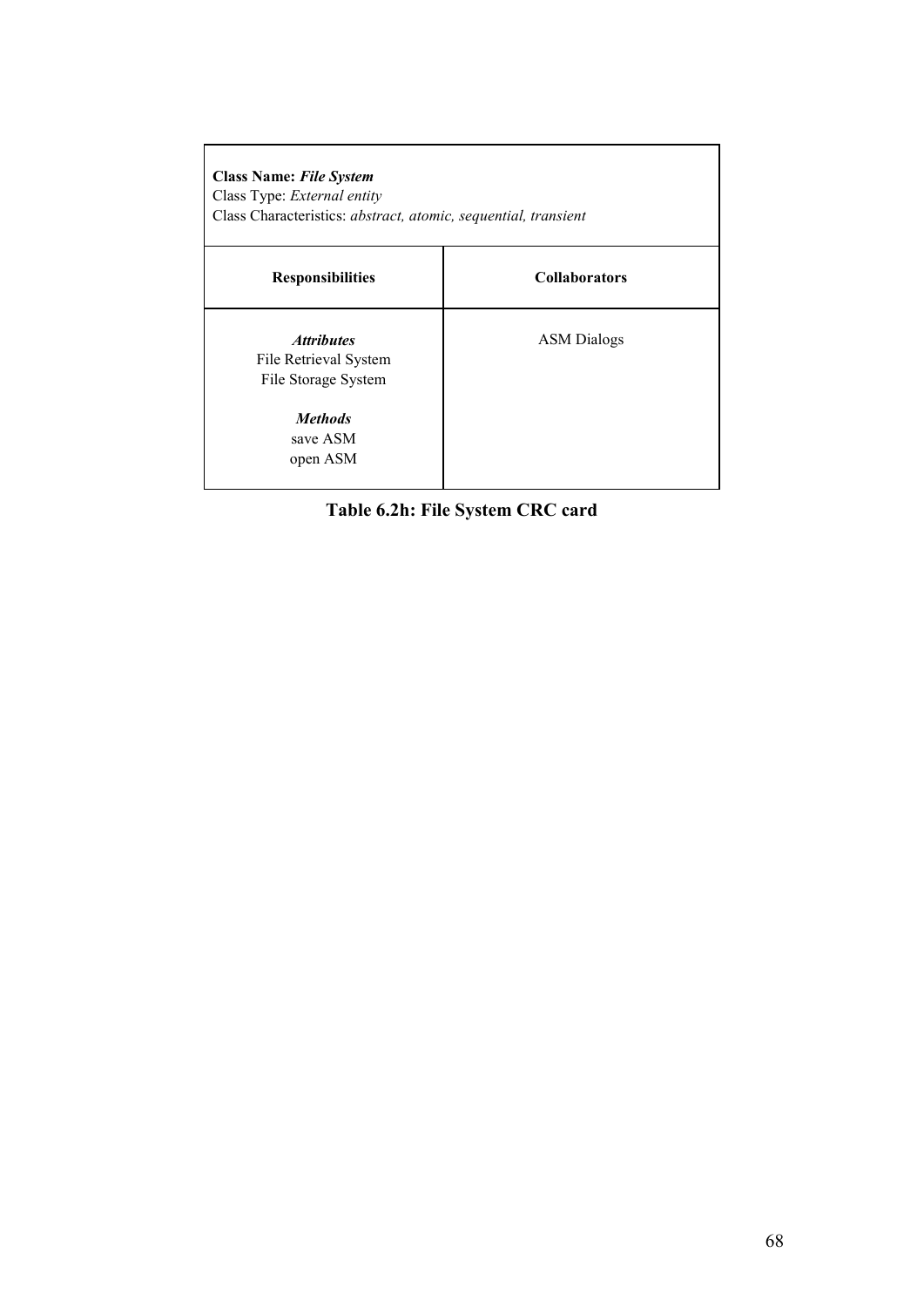# 6.3 Class Relationship Model

Fig. 6.3 shows the class relationship model for the ASM system.



Fig. 6.3: ASM Simulator Object Relationship Model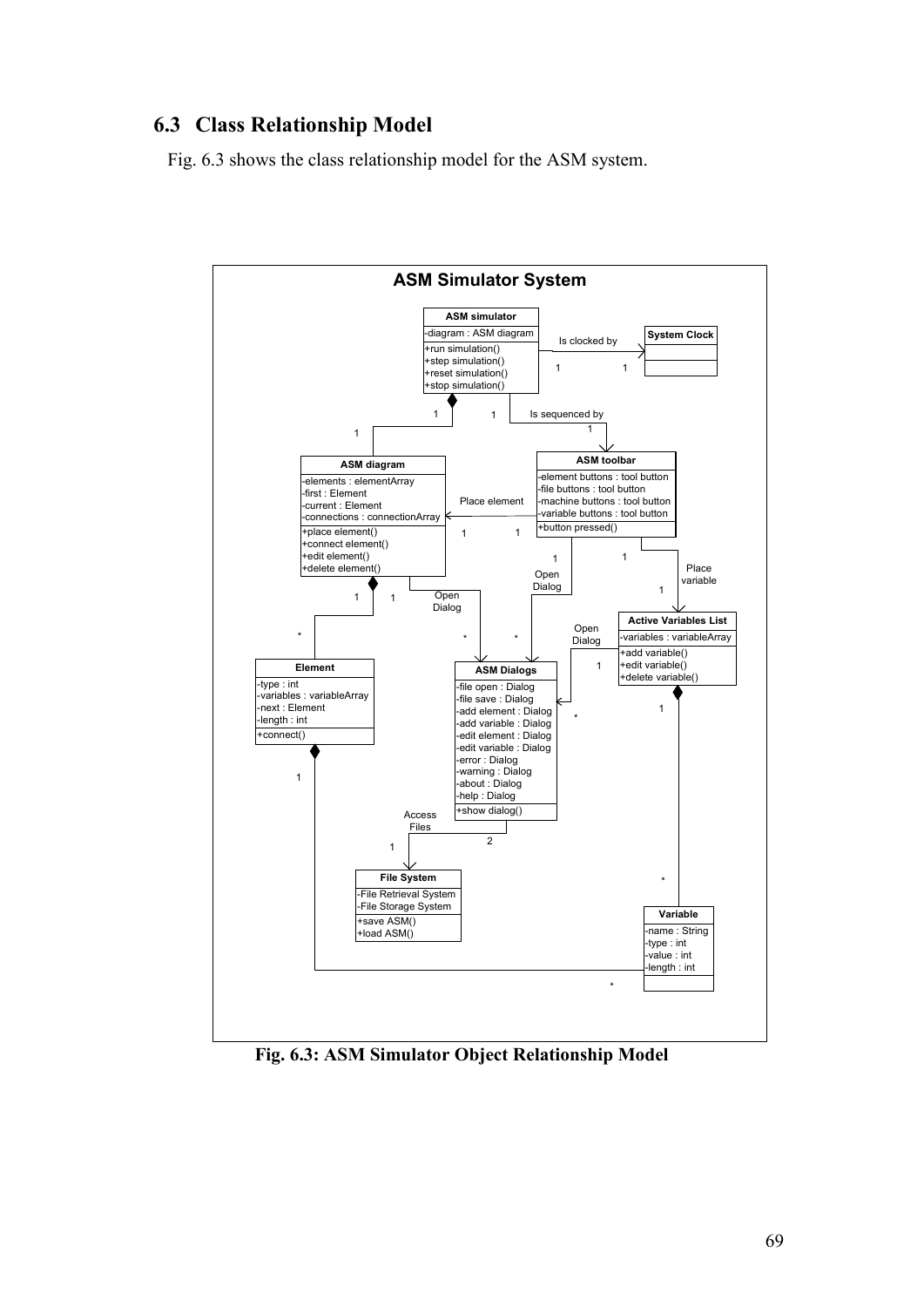# 6.4 Object Behaviour Models

The object behaviour models are used to specify the dynamic behaviour of the system. The two types of models used are sequence diagrams and UML state chart diagrams.

# 6.4.1 Sequence Diagram

The system sequence diagrams are derived directly from the use-case scenarios. The sequence diagrams are shown in Fig. 6.4.1a to 6.4.1h.



Fig. 6.4.1a: Place Element Sequence Diagram



Fig. 6.4.1b: Edit Element Sequence Diagram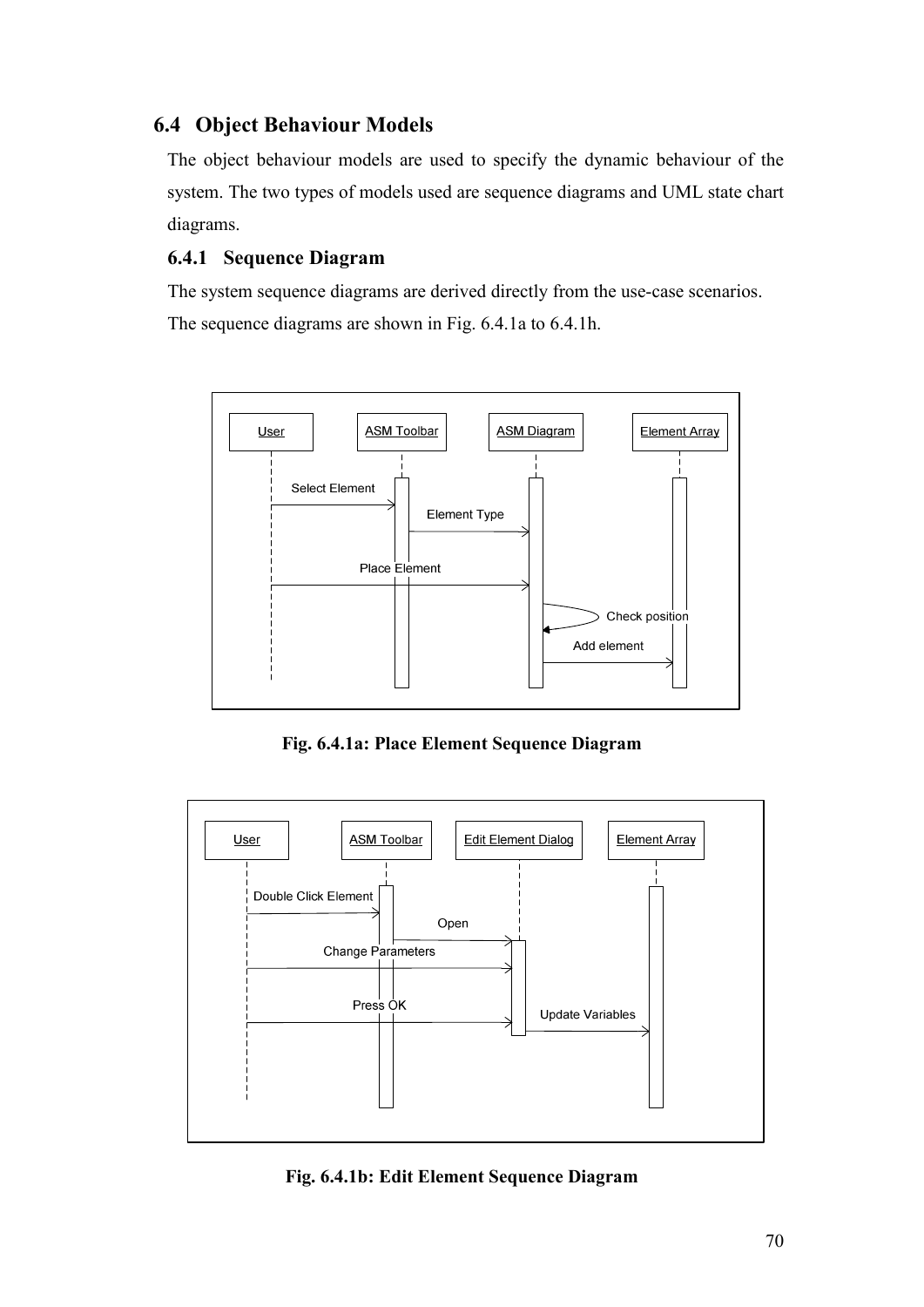

Fig. 6.4.1c: Connect Element Sequence Diagram



Fig. 6.4.1d: Move Element Sequence Diagram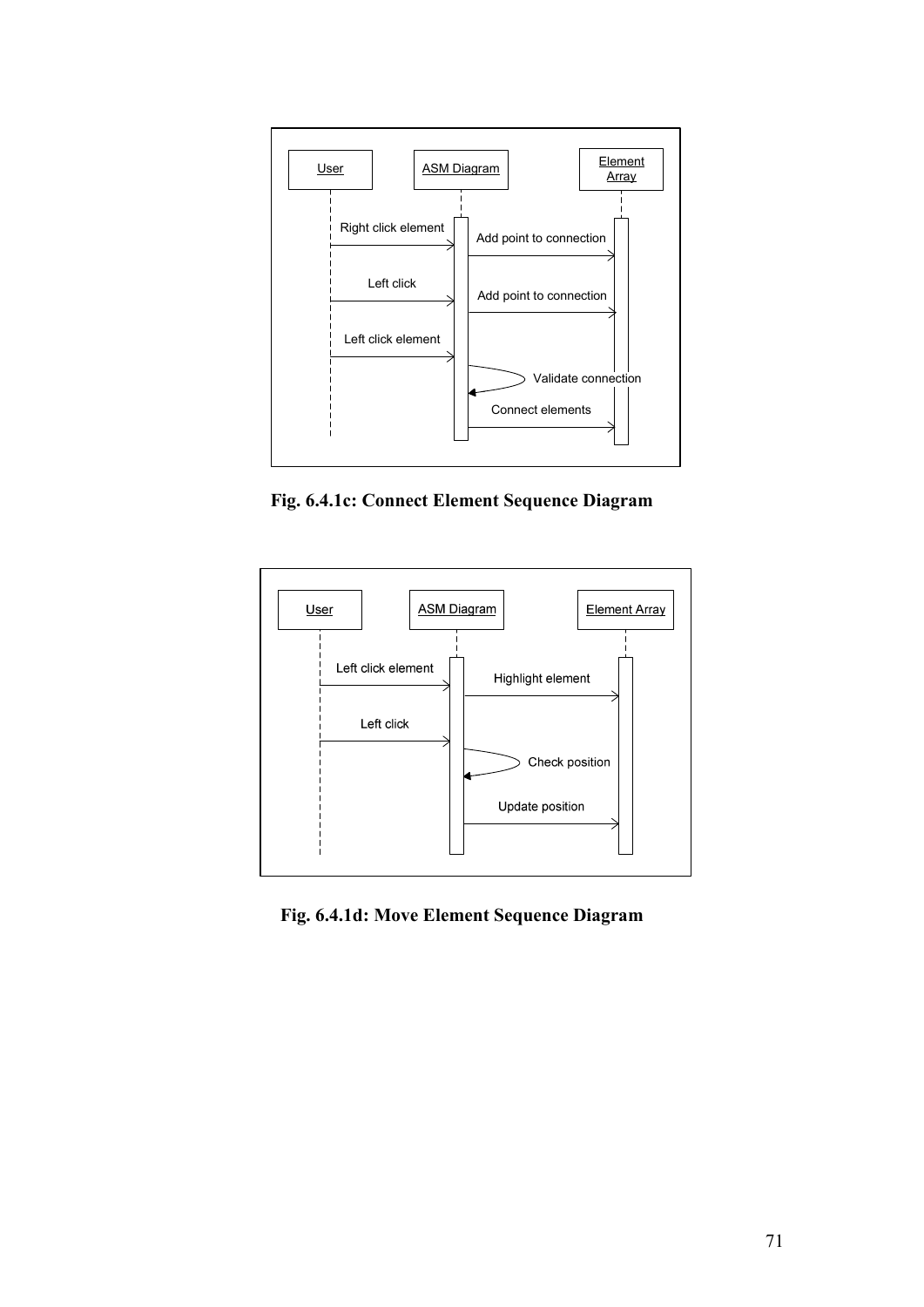

Fig. 6.4.1e: Delete Element Sequence Diagram



Fig. 6.4.1f: Add Variable Sequence Diagram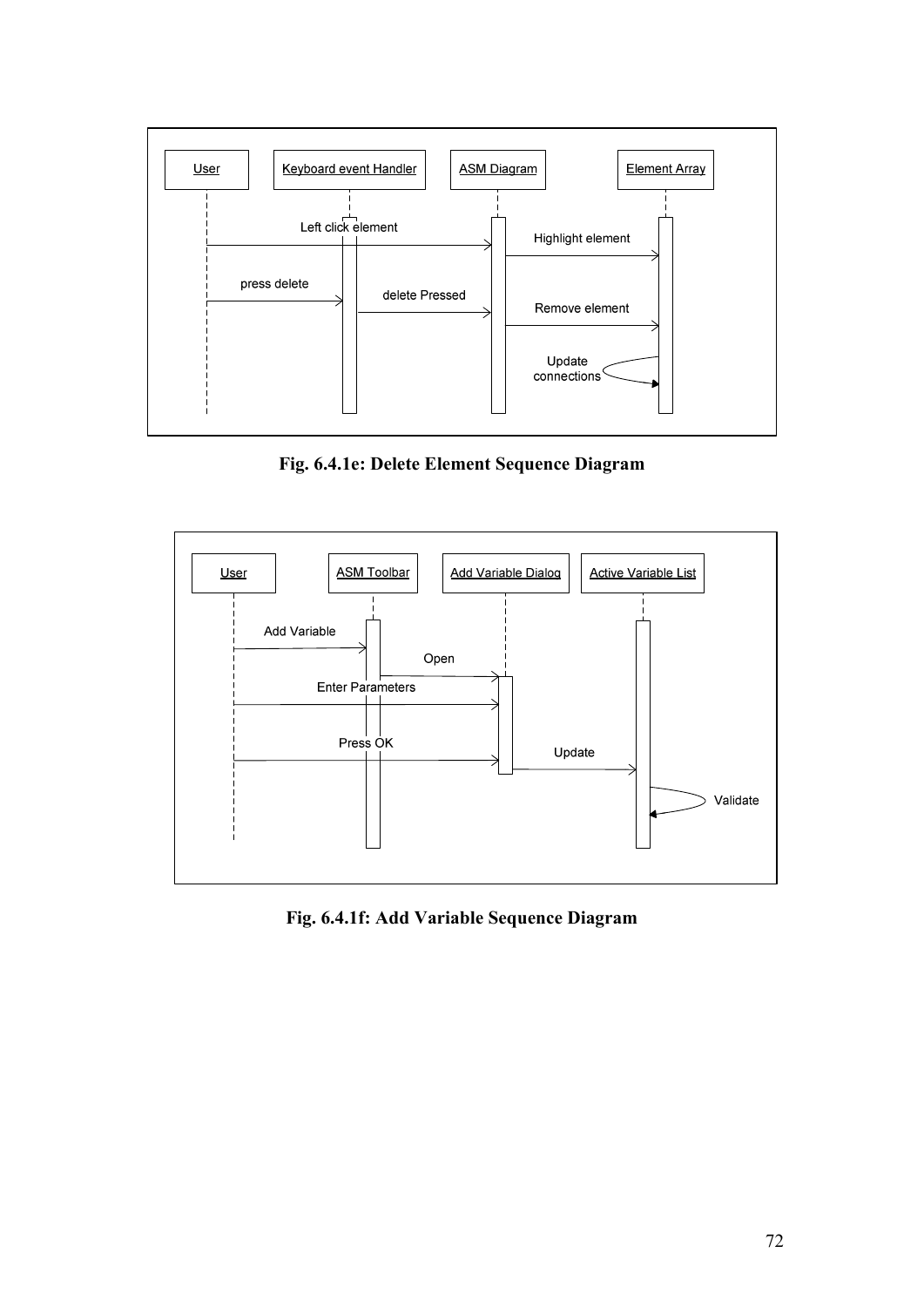

Fig. 6.4.1g: Edit Variable Parameters Sequence Diagram



Fig. 6.4.1h: Delete Variable Sequence Diagram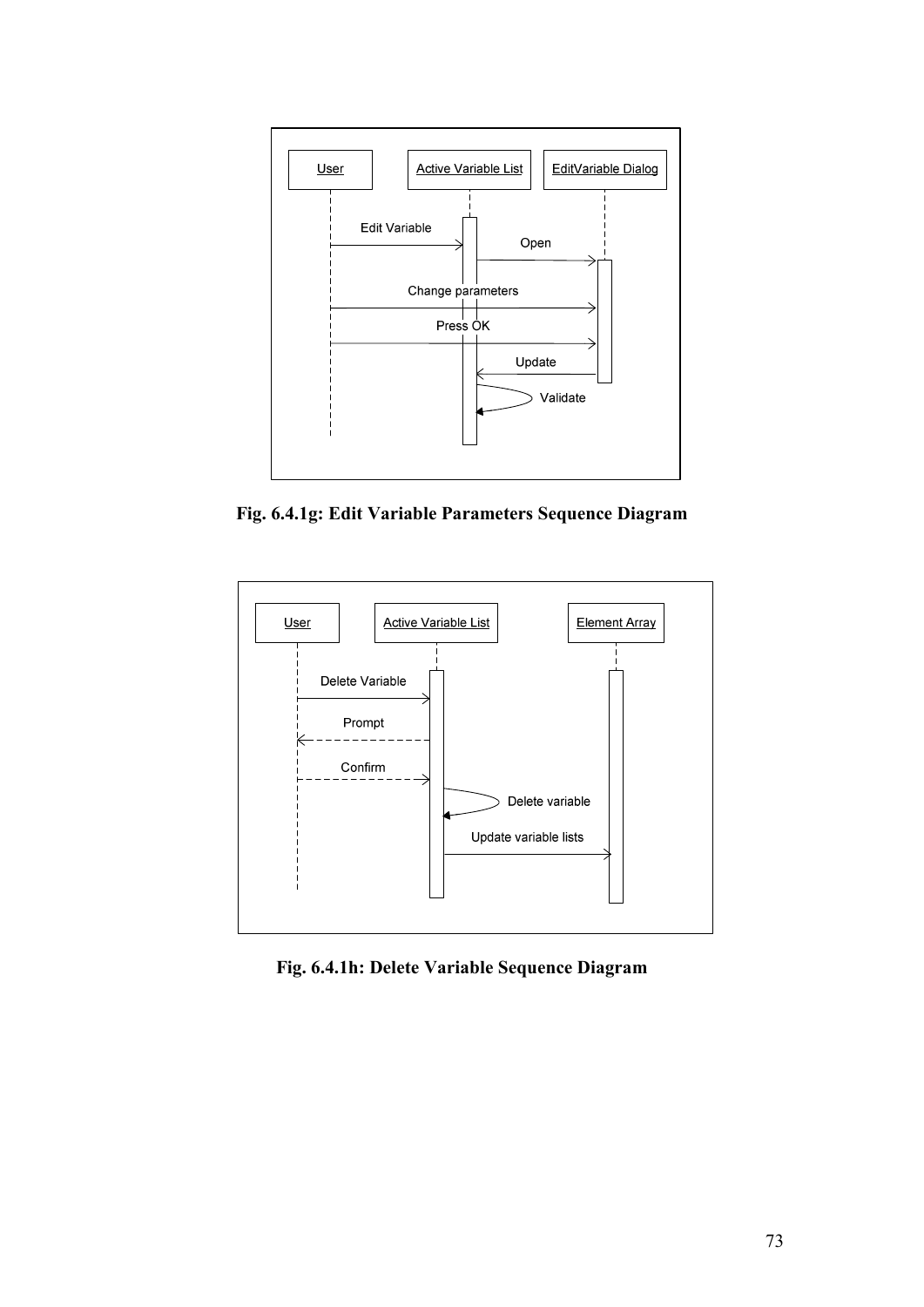

Fig. 6.4.1i: Simulate Machine Sequence Diagram

The remaining file system use-cases are relatively trivial in their sequencing and as such do not require sequence diagrams.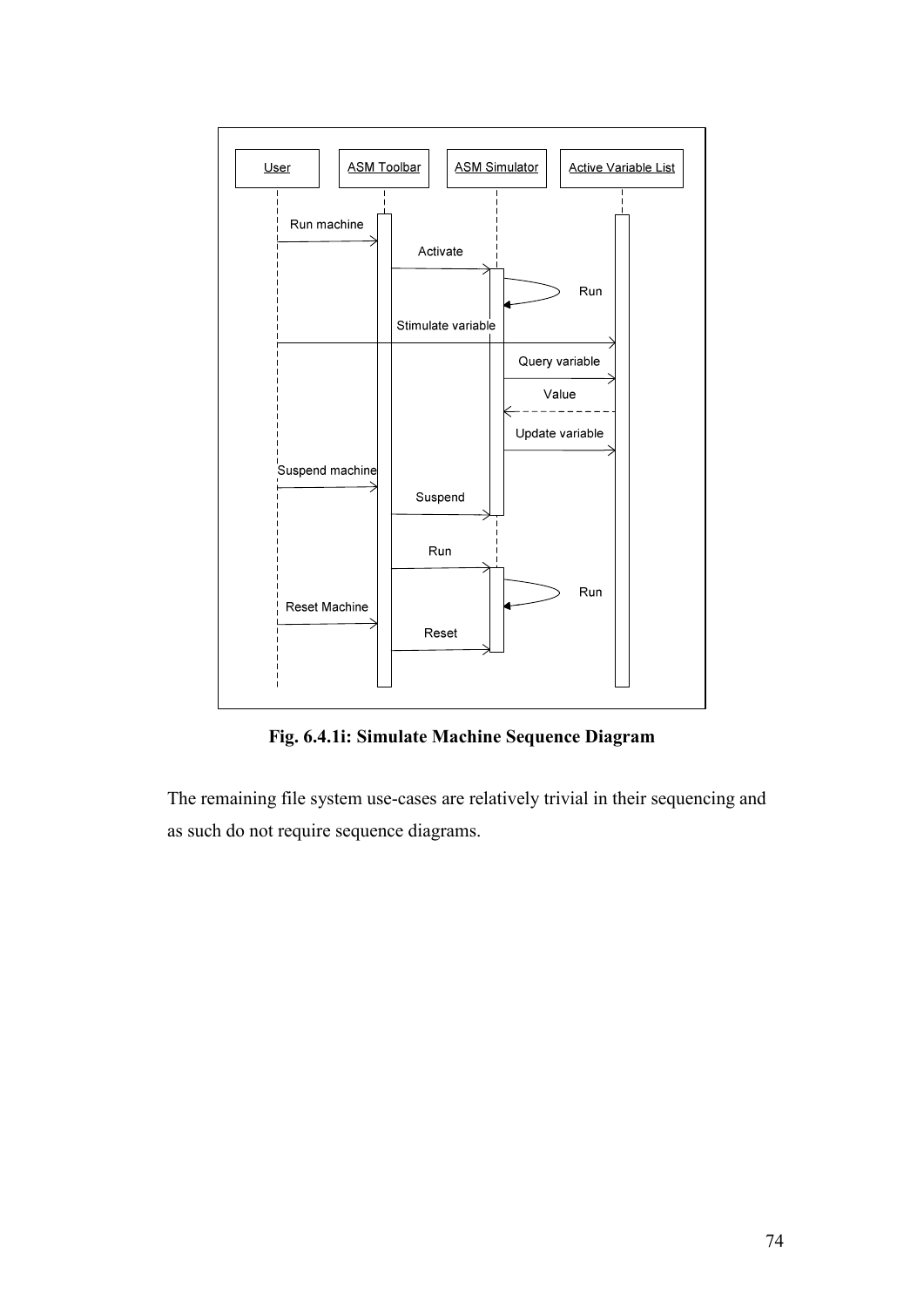#### 6.4.2 State Chart Diagram

The UML state chart modelling the ASM simulation sequence is shown in Fig. 6.4.2. The simulation sequence is effectively the same whether clocked by internal events or by the user manually stepping the machine.



Fig. 6.4.2: ASM Simulator State Chart Diagram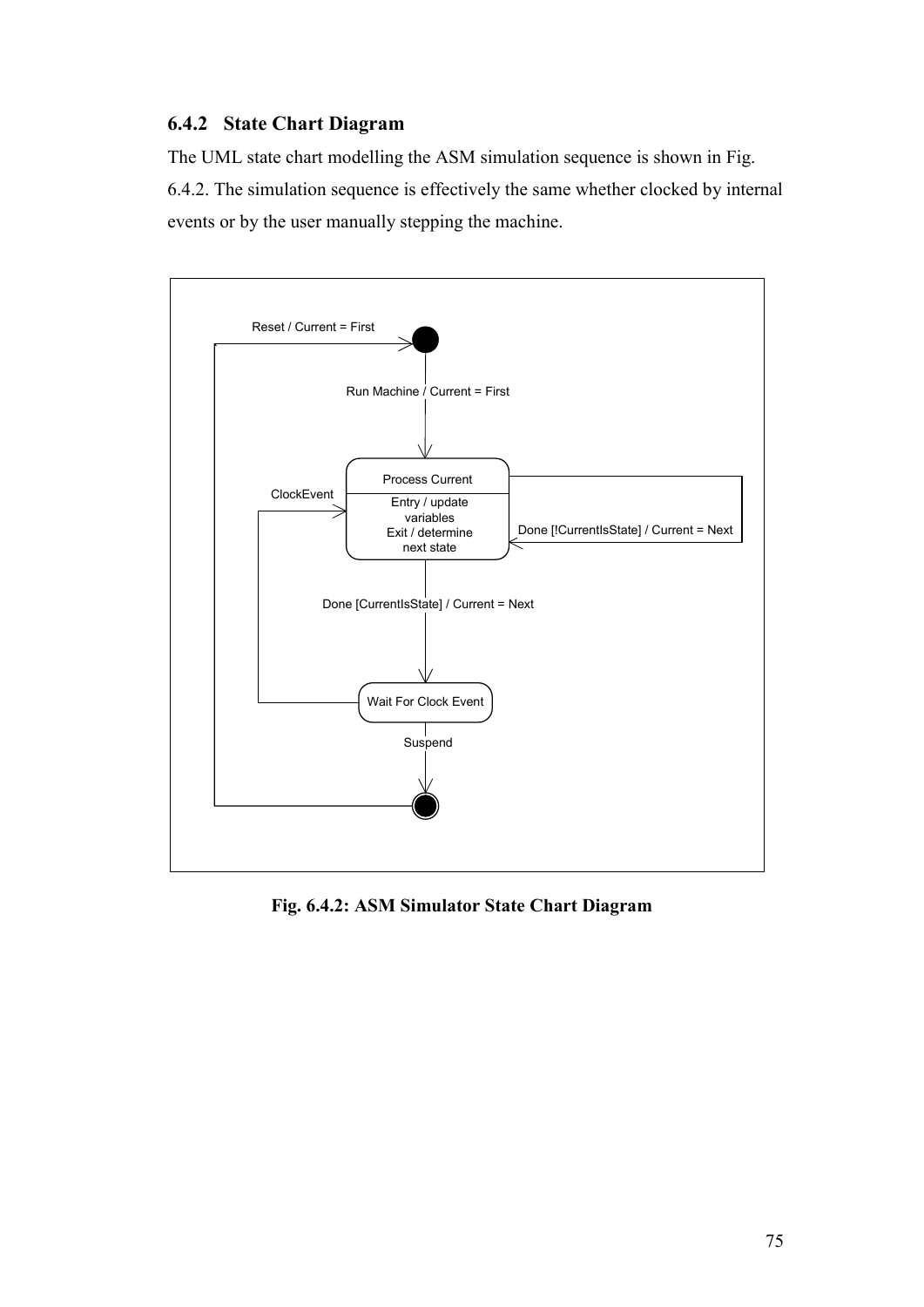# CHAPTER 7

# SOFTWARE ACCEPTANCE TESTING

The project results are presented in this chapter in the form of software acceptance testing. The test cases presented here examine each use-case specification to determine whether the developed system meets the functional requirements originally specified. After the test cases were developed, the software was tested by 3rd year electrical and computer engineers at UCT. The results of these tests are also summarised in this chapter. The  $3<sup>rd</sup>$  year students that tested the system are referred to as "users" in this section.

# 7.1 Test Case 1: Place Element

# 7.1.1 Test Case Number

The "place element" test case was assigned test case number TC1.

# 7.1.2 Description

The user should be able to place an element on the ASM diagram. This test case corresponds to UC1.

# 7.1.3 Programmer's evaluation

The implementation was successful

# 7.1.4 Users' comments

The users were satisfied with the implementation. It was suggested that the element toolbar positioned above the ASM diagram be moved to the side of the ASM diagram for greater convenience in placing elements, and to separate tools for placing an element from running the simulation or accessing the file system. Users rejected the idea of changing the method of placing elements to a drag and drop system. The current system allows multiple elements to be placed at once, one after the other without returning to the element toolbar. A drag and drop system would waste time unnecessarily.

# 7.1.5 Result

The element toolbar was eventually left in its position at the top of the screen to prioritise changes that add functionality to the system.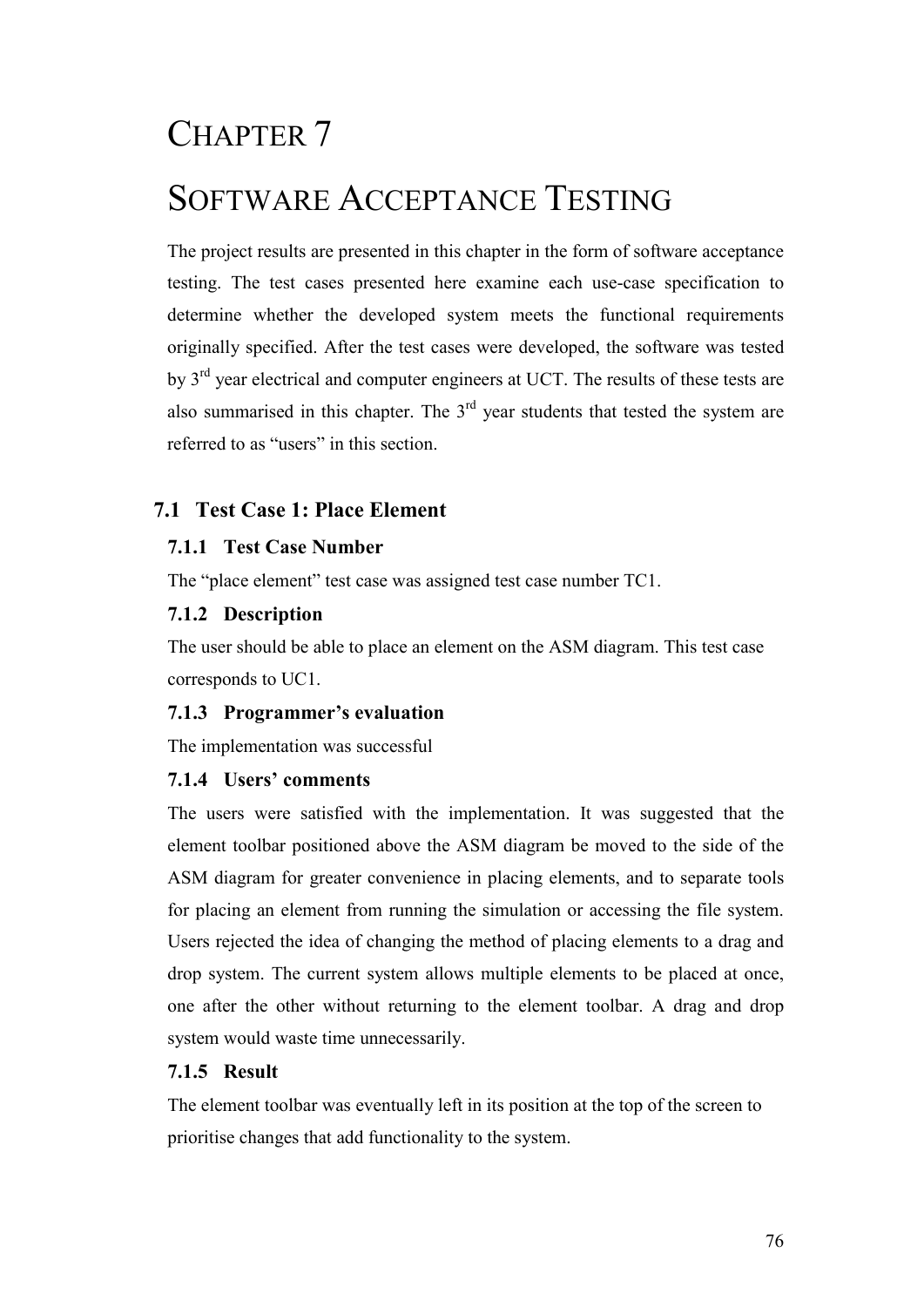# 7.2 Test Case 2: Edit Element Parameters

#### 7.2.1 Test Case Number

The "edit element parameters" test case was assigned test case number TC2.

#### 7.2.2 Description

The user should be able to edit the name of a state and associate variables with an element. This test case corresponds to UC2.

#### 7.2.3 Programmer's evaluation

The implementation was mostly successful. However, register operations were not implemented due to time constraints. In the implementation, changing the length of the input associated with a decision box results in only the exit paths that were irrelevant to the new input being lost, rather than all exit paths as originally planned in the use-case specification. The exit paths are deleted without prompting the user.

# 7.2.4 Users' comments

The users agreed that the implementation was successful.

#### 7.2.5 Result

The changes mentioned in 7.2.3 were made to the use-case.

# 7.3 Test Case 3: Connect Elements

#### 7.3.1 Test Case Number

The "connect elements" test case was assigned test case number TC3.

# 7.3.2 Description

The user should be able to connect two elements together. This test case corresponds to UC3.

#### 7.3.3 Programmer's evaluation

The implementation was successful.

# 7.3.4 Users' comments

The users agreed that the implementation was successful.

# 7.3.5 Result

No changes were made to the original use-case specification.

# 7.4 Test Case 4: Select Element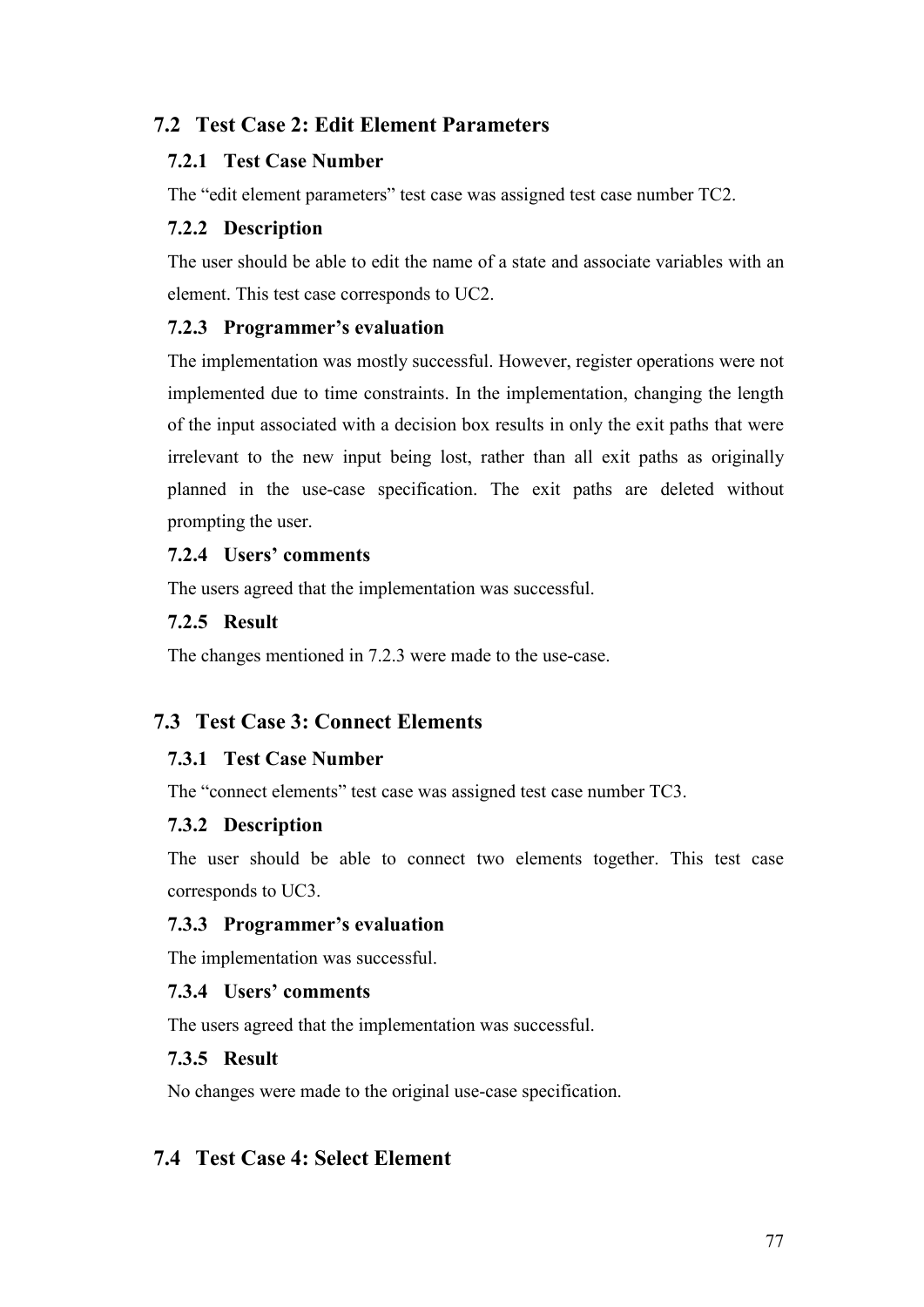# 7.4.1 Test Case Number

The "edit element parameters" test case was assigned test case number TC4.

# 7.4.2 Description

The user should be able to move and delete an element.

# 7.4.3 Programmer's evaluation

The implementation was successful, with an amended method of operation (see 7.4.5).

# 7.4.4 Users' comments

The users were satisfied with the implementation. A suggestion was made that it would be more intuitive to allow users to drag and drop elements to move them rather than left clicking twice.

# 7.4.5 Result

The drag and drop suggestion was discarded, mostly due to time constraints. During implementation the select element was amended to operate as follows:

The user left clicks on an element to enable movement mode. The user then moves the element by left clicking on an empty space on the diagram. If the user right clicks the movement use-case is cancelled.

To delete an element the user left clicks on the delete toolbar item and an element then left clicks on an element to delete. To cancel delete the user presses right click

# 7.5 Test Case 5: Add Variable

# 7.5.1 Test Case Number

The "add variable" test case was assigned test case number TC5.

# 7.5.2 Description

The user should be able to add a variable to the active variable list, as in UC5.

# 7.5.3 Programmer's evaluation

The implementation was successful.

# 7.5.4 Users' comments

The users were satisfied with the implementation.

# 7.5.5 Result

No changes were made to the use-case specification.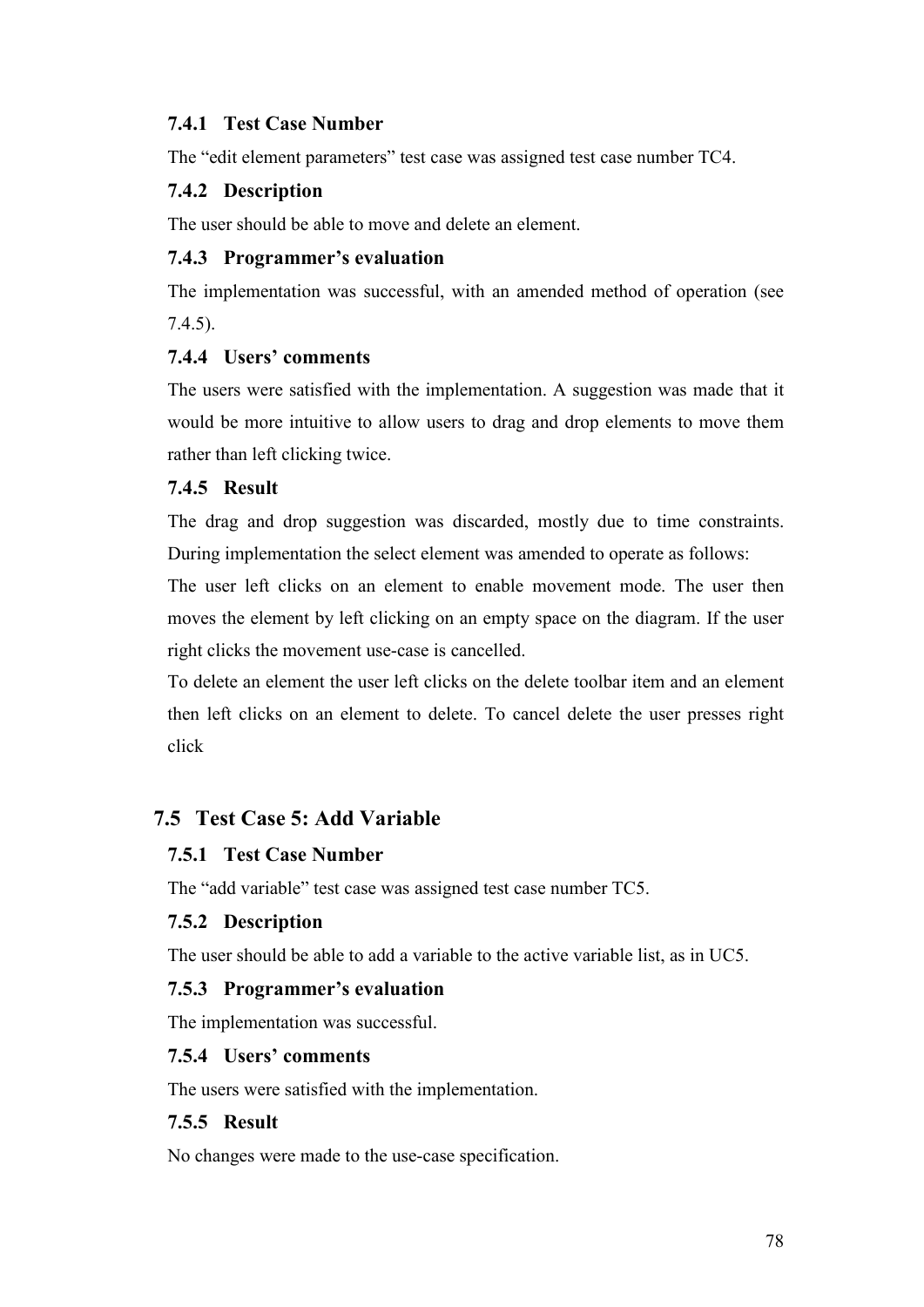# 7.6 Test Case 6: Edit Variable

# 7.6.1 Test Case Number

The "edit variable" test case was assigned test case number TC6.

# 7.6.2 Description

The user should be able to edit a variable in the active variable list, as in UC6.

# 7.6.3 Programmer's evaluation

When renaming variables, complications in updating element variable association lists arose. The ability to change variable names was deemed to be a desirable but unnecessary feature and so was discarded. Otherwise the implementation of this use-case was a success.

# 7.6.4 Users' comments

The users were satisfied with the implementation.

# 7.6.5 Result

The changes put forth in 7.6.3 were made to the use-case specification.

# 7.7 Test Case 7: Delete Variable

# 7.7.1 Test Case Number

The "delete variable" test case was assigned test case number TC7.

# 7.7.2 Description

The user should be able to delete a variable in the active variable list, as in UC7.

# 7.7.3 Programmer's evaluation

This feature was regarded as being unnecessary and so was discarded. The user is effectively unrestricted in the number of inputs and outputs available to add to the active variables list. The user may add up to 100 variables, more than enough for the purposes of this simulation package.

# 7.7.4 Users' comments

The users agreed that the ability to delete variables was unimportant.

# 7.7.5 Result

This use-case was discarded.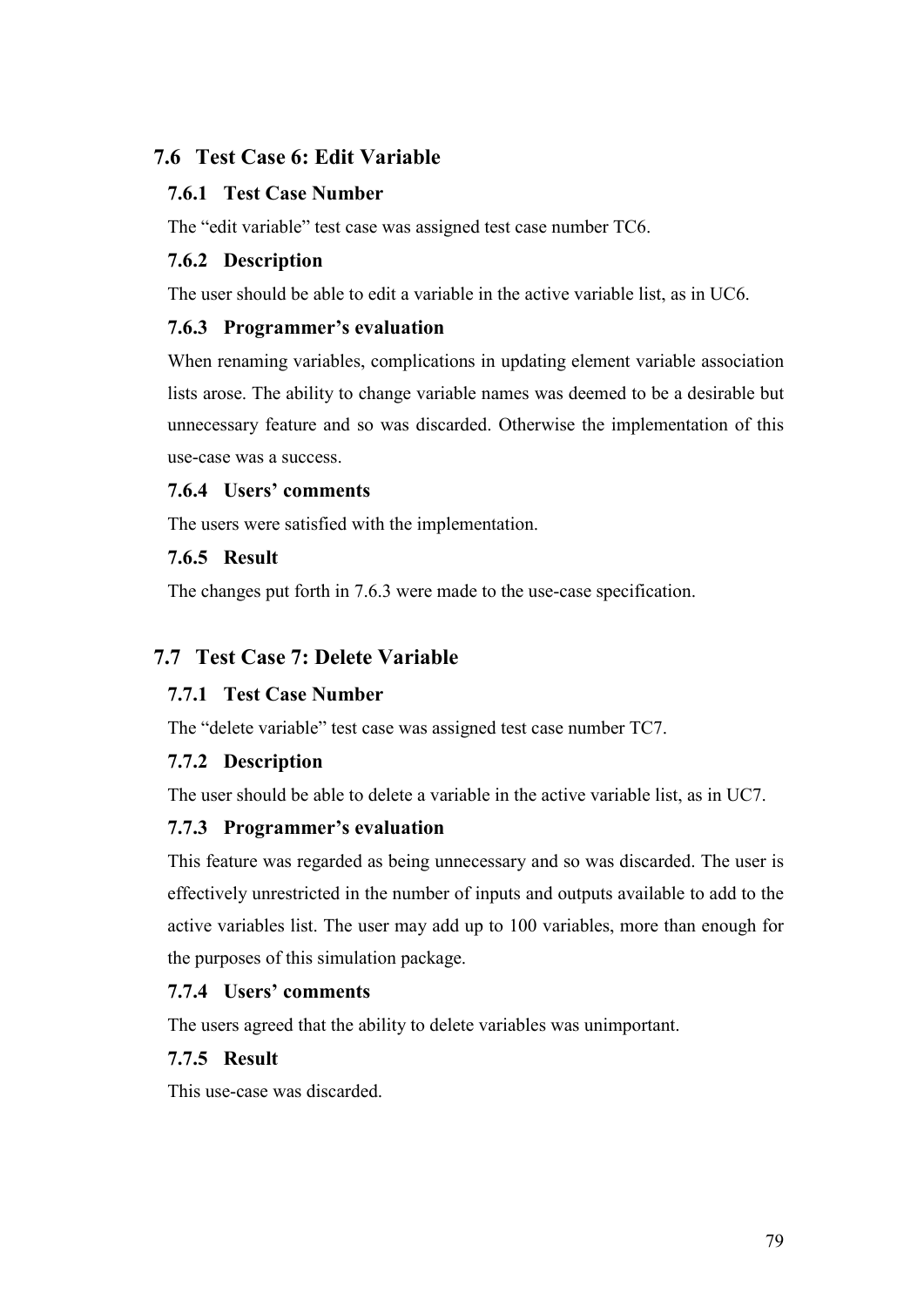# 7.8 Test Case 8: Run Machine

#### 7.8.1 Test Case Number

The "run machine" test case was assigned test case number TC8.

#### 7.8.2 Description

The user should be able to run the ASM machine, clocked internally by the system, as in UC8.

#### 7.8.3 Programmer's evaluation

This feature was regarded as being unnecessary and so was discarded. Given the purpose of the simulation package, it would seem more important for the user to be able to clock the machine manually and thus be allowed the time to view outputs and determine what values to feed into the input manually.

#### 7.8.4 Users' comments

The users expressed that the run machine facility could be useful and should be implemented in the future.

#### 7.8.5 Result

The run machine use-case was listed for future development.

# 7.9 Test Case 9: Step Machine

# 7.9.1 Test Case Number

The "step machine" test case was assigned test case number TC9.

# 7.9.2 Description

The user should be able to step the ASM forward one clock cycle, as in UC9.

# 7.9.3 Programmer's evaluation

The use-case was successful. It was decided during implementation to allow the user to make changes to the ASM diagram (moving elements around, adding elements, altering connections, adding variables etc) while the simulation is in the "suspended" state. The correctness of the ASM diagram (whether all the elements are connected together properly and whether the initial state is defined) is checked on initialisation of each step use-case. Elements that disobey the ASM rules are highlighted and an error messages shows.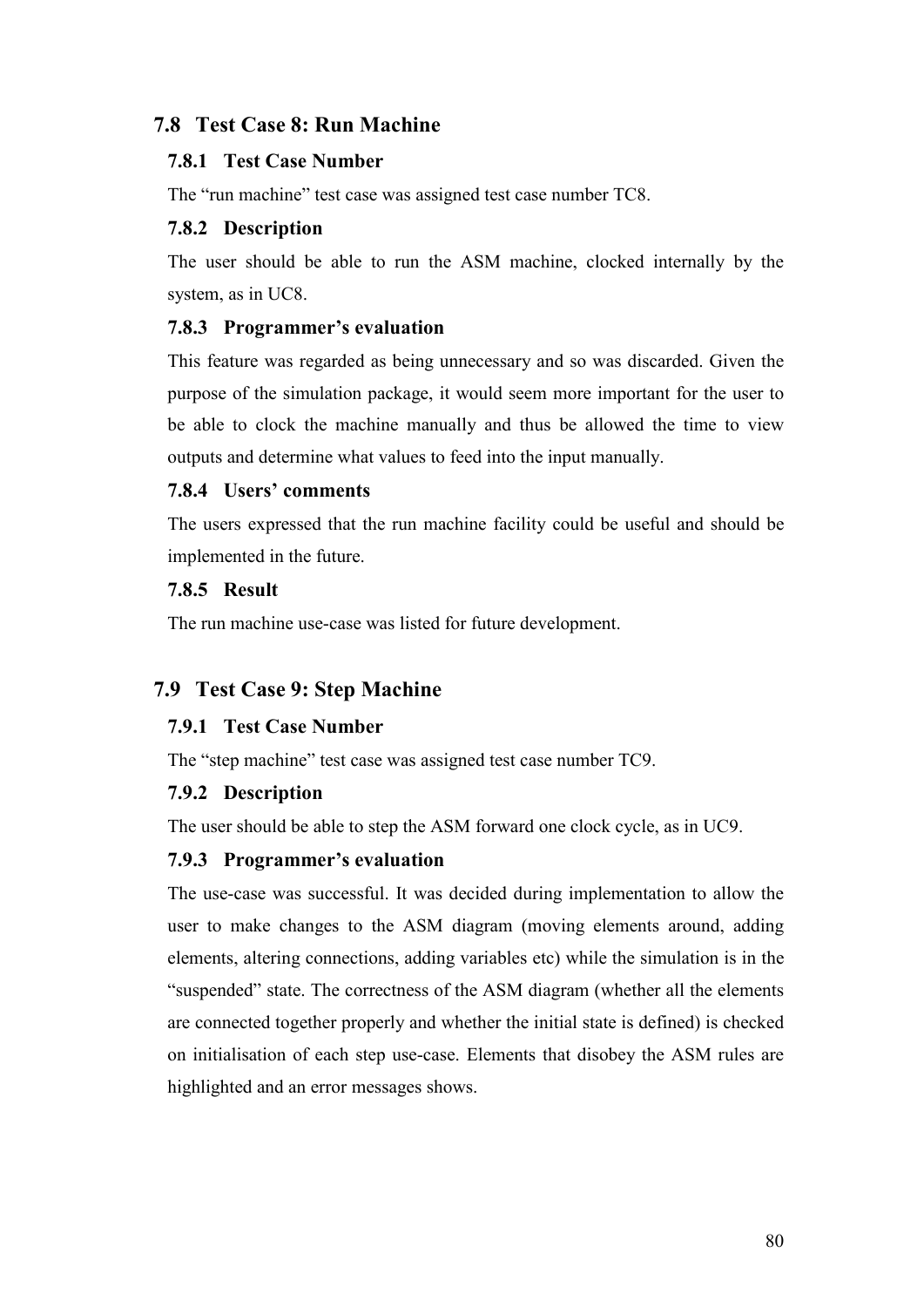#### 7.9.4 Users' comments

The users suggested that if an attempt is made to step the machine without any initial state specified, the "set initial state" dialog should appear for convenience and save time. The users expressed that highlighting elements that disobey ASM rules when the machine is stepped is a useful addition to the use-case.

#### 7.9.5 Result

The users "set initial" suggestion was incorporated into the use-case.

# 7.10 Test Case 10: Reset Machine

#### 7.10.1 Test Case Number

The "reset machine" test case was assigned test case number TC10.

#### 7.10.2 Description

The user should be able to reset the ASM, as in UC10.

#### 7.10.3 Programmer's evaluation

The implementation was a success.

#### 7.10.4 Users' comments

The users were satisfied that the implementation works.

#### 7.10.5 Result

The implementation of the use-case was as in the specification.

# 7.11 Test Case 11: Create New ASM Diagram

#### 7.11.1 Test Case Number

The "create new diagram" test case was assigned test case number TC11.

#### 7.11.2 Description

The user should be able to clear the current ASM diagram and create a new one, as in UC11.

#### 7.11.3 Programmer's evaluation

The implementation was a success.

#### 7.11.4 Users' comments

The users were satisfied that the implementation works.

# 7.11.5 Result

The implementation of the use-case was as in the specification.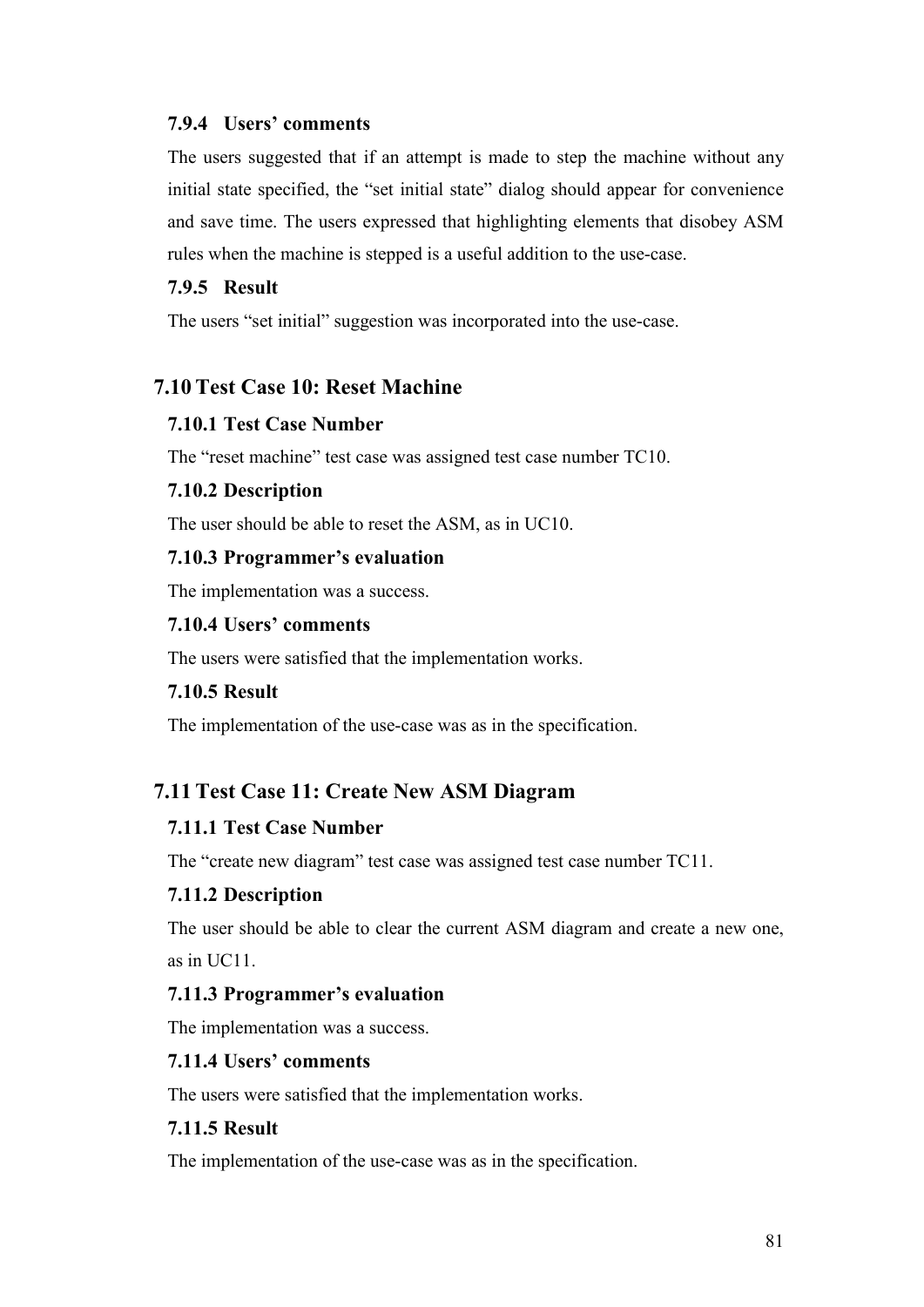# 7.12 Test Case 12: File System

# 7.12.1 Test Case Number

The "file system" test case was assigned number TC12.

# 7.12.2 Description

The user should be able to save the current ASM diagram to permanent storage, and retrieve saved diagrams from storage as in UC12 and UC13.

# 7.12.3 Programmer's evaluation

The implementation was incomplete due to unsolved bugs with the file retrieval system.

# 7.12.4 Users' comments

The users commented that being able to save and load work is an extremely desirable feature, though not essential.

# 7.12.5 Result

The implementation of the use-case was listed for future development.

# 7.13 Test Case 14: Get Help

# 7.13.1 Test Case Number

The "get help" test case was assigned test case number TC13.

# 7.13.2 Description

The user should be able to view a readme file for the ASM, as in UC14.

# 7.13.3 Programmer's evaluation

The implementation was a success.

# 7.13.4 Users' comments

The users were satisfied that the implementation works.

# 7.13.5 Result

The implementation of the use-case was as in the specification.

# 7.14 Test Case 14: Set ASM Properties

# 7.14.1 Test Case Number

The "set ASM properties" test case was assigned number TC14.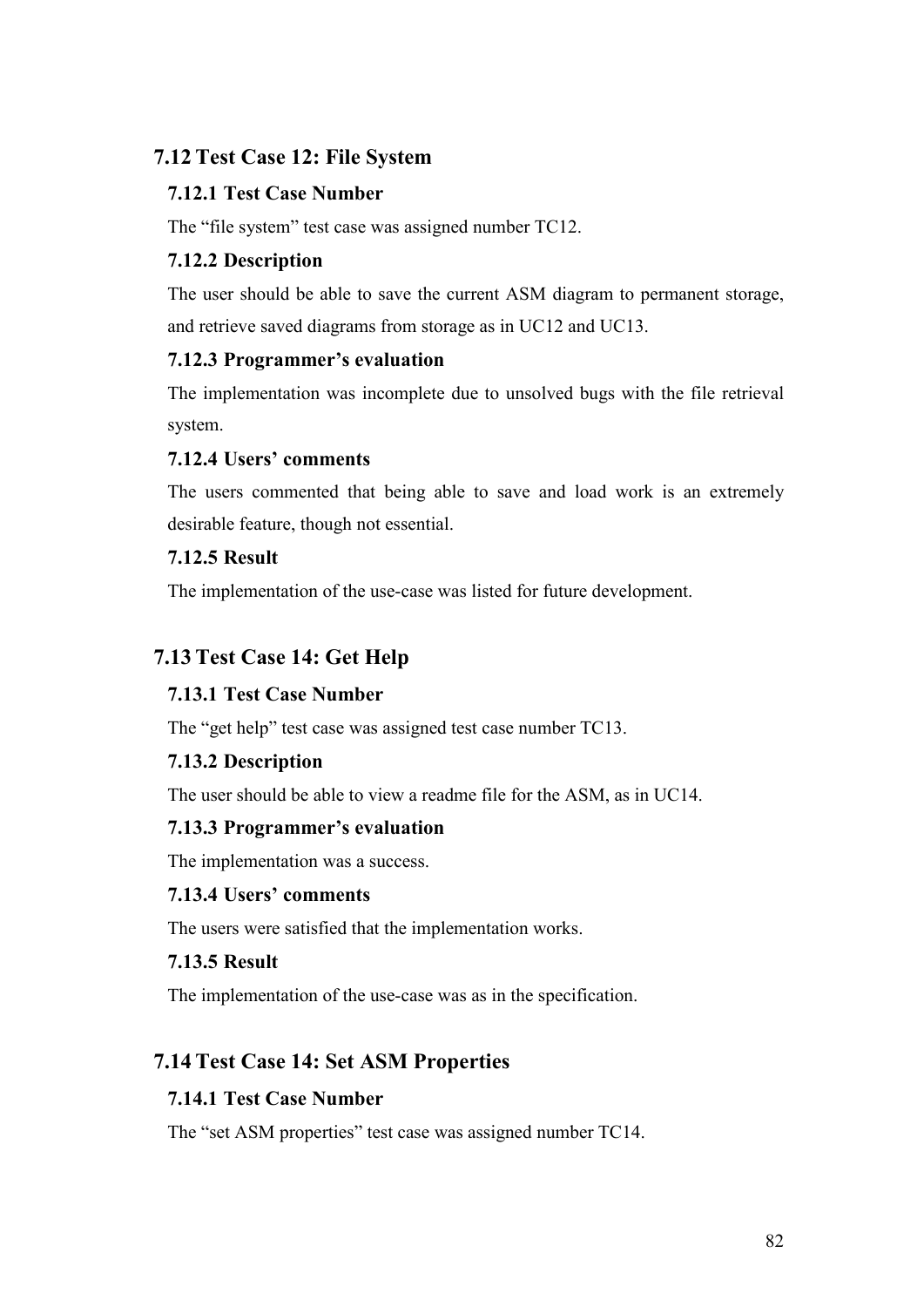# 7.14.2 Description

The user should be able to set the ASM properties, as in UC15.

#### 7.14.3 Programmer's evaluation

Since the Run ASM use-case was discarded the clock speed feature became obsolete. Thus the "set ASM properties" feature is used exclusively to set the ASM initial state.

# 7.14.4 Users' comments

The users were satisfied that the implementation works.

# 7.14.5 Result

Only the "set initial state" part of the use-case was implemented.

# 7.15 Test Case 15: Other Issues

# 7.15.1 Efficiency of Execution

The program executed efficiently on white lab and DC lab computers to the satisfaction of both the programmer and users.

# 7.15.2 Ease of Use of Interface

The interface is sufficiently easy to use, however suggestions were made (outlined in the previous test cases) to make the interface more intuitive and convenient.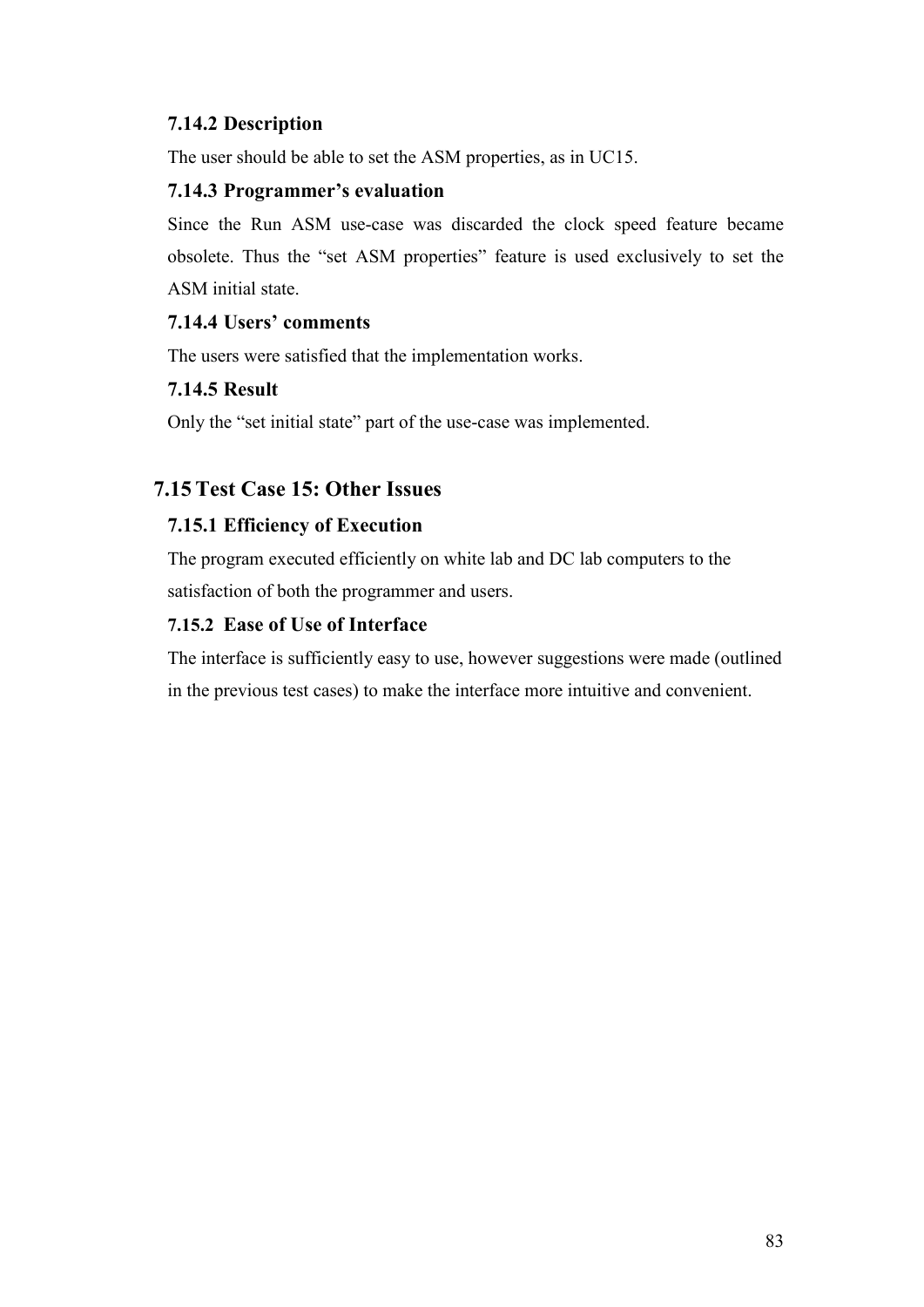# CHAPTER 8

# CONCLUSIONS AND RECOMMENDATIONS

A graphical user interface (GUI) allowing an ASM diagram to be built and experimented with was successfully implemented. The system effectively verifies the correctness of the ASM constructed on the diagram, in this way the rules of ASM construction are successfully demonstrated. The user is also able to associate elements of the ASM with inputs and outputs. The ASM diagram flow of control can then be manipulated using the inputs. Changes in the outputs can be observed to demonstrate the flow of control of the ASM. In this way the simulation package achieves its primary goal of demonstrating ASM's to afford students a clear understanding of how they work.

The feature set of the final simulation package is rather limited, future development of the software is certainly desirable to make it a more complete package. Listed future developments at this stage are as follows:

- Allow the ASM diagram canvas to be resized and dynamically scrolled to allow for larger ASM's to be built.
- Allow window controls to be resized and moved with respect to each other to customize the appearance of the interface to the user's preference.
- Add state names to the diagram to correspond with standard ASM convention.
- Add a list of elements and variables associated with each to the main window for clarity.
- Implement register operations for states and conditional outputs for a more complete simulation of ASM construction.
- Implement Boolean expressions of inputs for decision boxes.
- Allow the deleting of inputs and outputs.
- Provide a file system to allow diagrams to be saved and restored from disk.
- Develop an extension package to the simulator system that allows a schematic of the digital logic for the system being modelled to be generated directly from the ASM diagram.